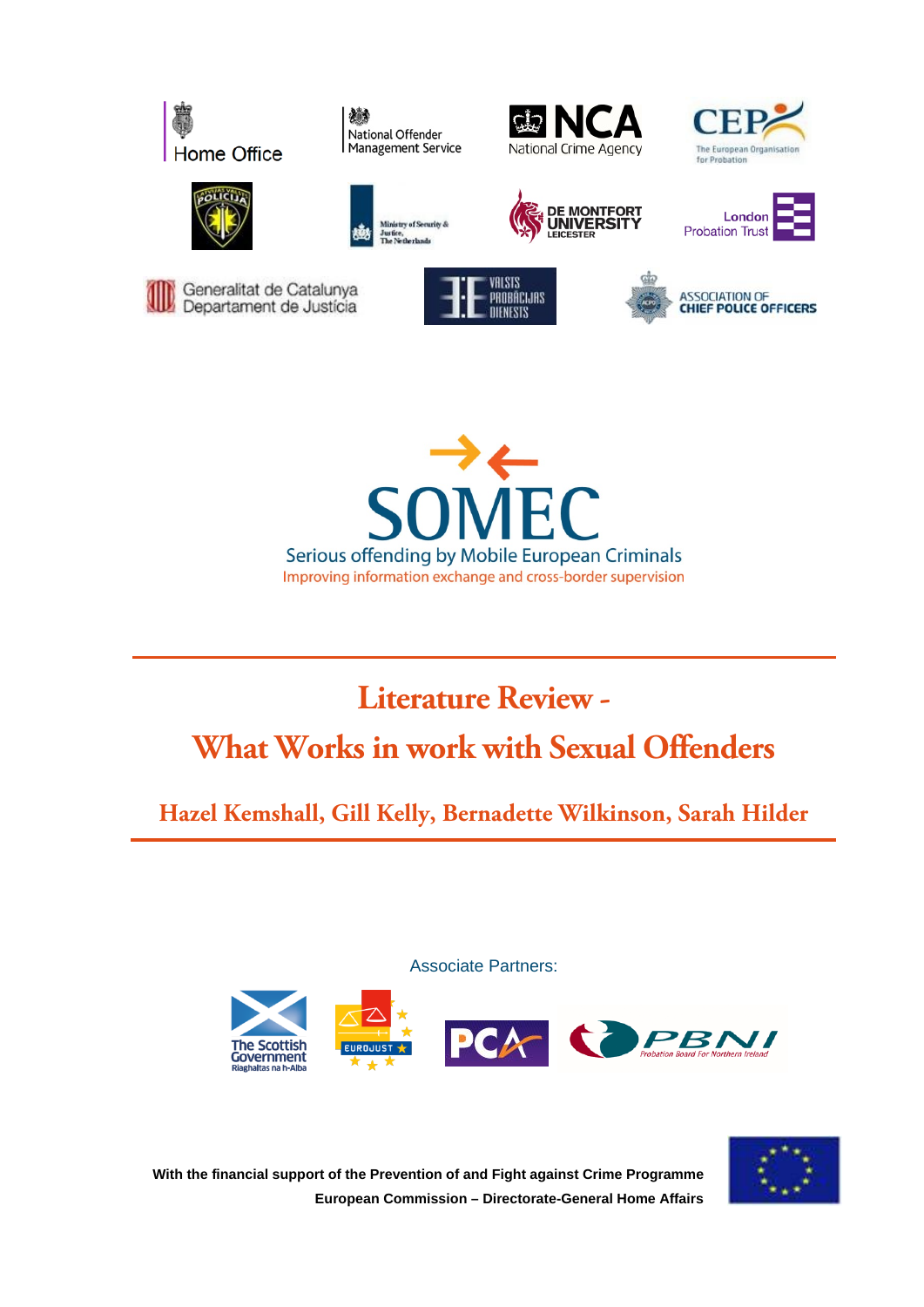

# **Literature Review - What Works in work with Sexual Offenders**

**Authors:** Hazel Kemshall, Gill Kelly, Bernadette Wilkinson and Sarah Hilder, De Montfort University, UK (DMU)

**Acknowledgements:** Wendy Smith-Yau (NOMS UK), Sarah Pike (NOMS UK), Penny Barker (NOMS/Lancashire Probation Trust UK), Kalpana Kapoor (NOMS UK), Nick Hammond (NOMS UK), Mark Rowlandson (NOMS UK), Martin Brown (HO UK), Stuart Blackley (HO UK), Peter McNally (NCA UK), Laura-Kate Woods (NCA UK), David McKinney (ACRO UK), Charles Hayward (National Probation Service, London Division, UK), Duncan Sheppard (ACPO UK), Maris Geida (International Cooperation Bureau, SIRENE, Latvia),Solvita, Bataraga (State Police of Latvia), Olga Dobroserdova (State Probation Service of Latvia), Vita Studente (Ministry of Justice Latvia), Imants Jurevičius (State Probation Service of Latvia, CEP Board Member), Koen Goei (CEP Netherlands), Guus Krammer (Ministry of Security and Justice Netherlands), Jorge Core Bradineras (Department of Justice, Prisons and Probation Catalonia Spain).

**Published by**: SOMEC (Serious Offending by Mobile European Criminals). Accessible at: [www.somec-project.eu](http://www.somec-project.eu/)

All rights reserved. No part of this publication may be reproduced, stored in a retrieval system or transmitted in any form or by any means: electronic, electrostatic, magnetic tape, photocopying, recording or otherwise, without permission in writing from the publishers.

SOMEC disclaims and is not responsible in any way whatsoever for the content of any external source of information, such as books journals and websites, referenced in these materials.

**Sole responsibility for this publication lies with the authors and the European Commission is not responsible for any use that may be made of the information contained herein.**

**SOMEC is co-funded by the European Commission Directorate-General for Home Affairs - HOME/2011/AG/4000002521 30-CE-0519712/00-87 (January 2013 - January 2015).**

**SOMEC Partners, Beneficiary Partners:** National Offender Management Service (UK), The Home Office (UK) Association of Chief Police Officers (UK), ACPO Criminal Records Office (UK), National Crime Agency (UK), London Probation Trust (UK), De Montfort University (UK), CEP- Confederation of European Probation (EU), Department of Justice (Prison and Probation) Catalonia (ES), Dutch Ministry of Security and Justice (NL), Latvian State Probation Service (LV), Latvian State Police (LV).

**Associate Partners:** The Ministry of Interior, Macedonia (MA), Probation Chiefs Association (UK), The Scottish Government (UK), The Police Service Northern Ireland (UK), Probation Board for Northern Ireland (UK), Europol (EU), Eurojust (EU).

**Copyright © 2014 SOMEC. All rights reserved.**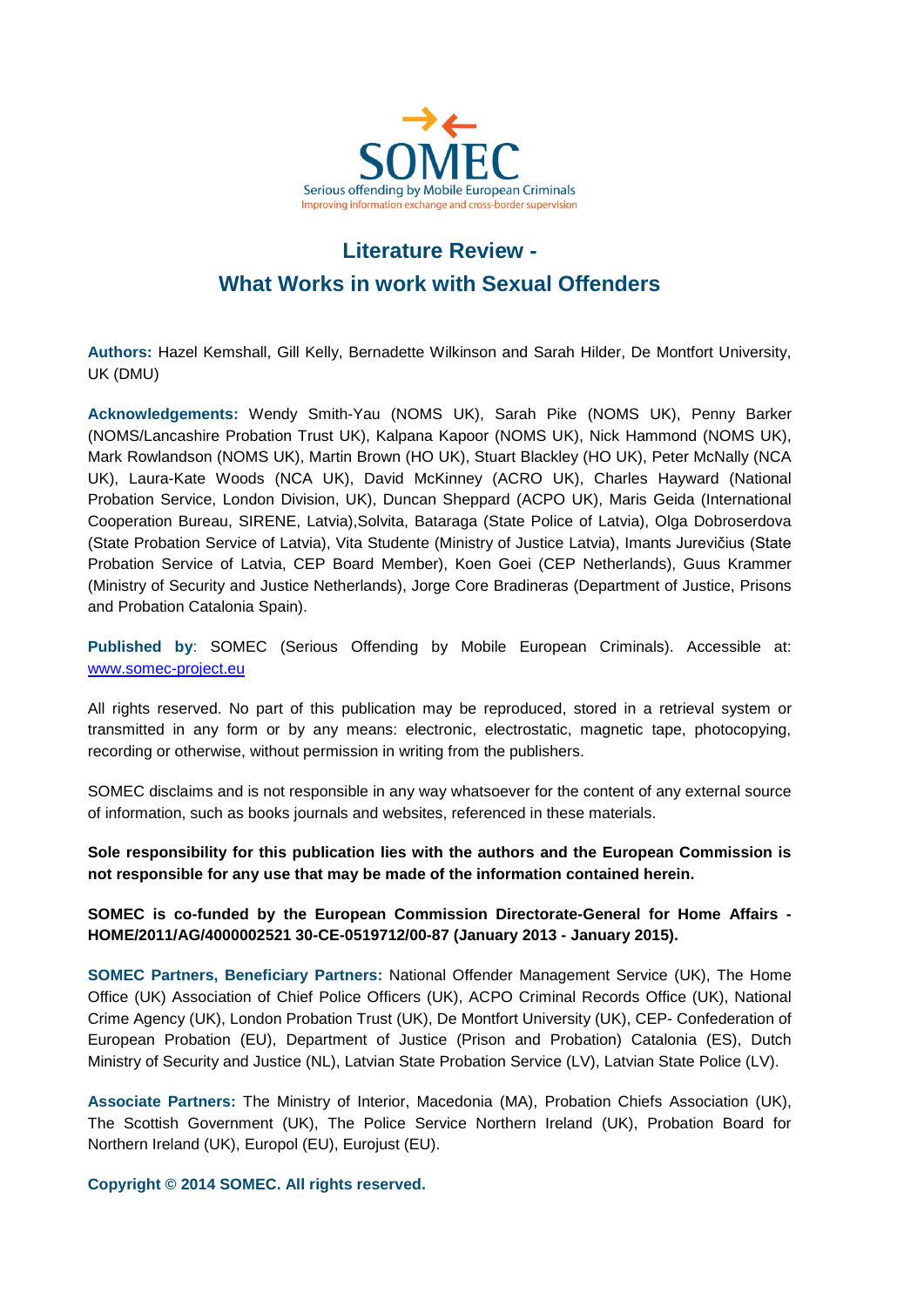# **SOMEC: Literature Review – What Works in work with Sexual Offenders**

# **Contents**

| 1.1 |                    |                                                                                          |  |
|-----|--------------------|------------------------------------------------------------------------------------------|--|
| 1.2 |                    |                                                                                          |  |
|     |                    | SECTION 2 - MANAGING AND INTERVENING: WHAT IS KNOWN AND WHAT WORKS IN                    |  |
|     |                    |                                                                                          |  |
| 2.1 |                    |                                                                                          |  |
|     | 2.1.1<br>offenders | Limitations upon achieving a common understanding of sexual offending and sexual<br>13   |  |
|     | 2.1.2              |                                                                                          |  |
|     | 2.1.3              |                                                                                          |  |
| 2.2 |                    |                                                                                          |  |
|     | 2.2.1              |                                                                                          |  |
|     | 2.2.2              |                                                                                          |  |
|     | 2.2.3              | Sex Offender Registration and Community Notification as Examples of Civil Regulation  20 |  |
|     | 2.2.4              |                                                                                          |  |
|     | 2.2.5              |                                                                                          |  |
|     | 2.2.6              |                                                                                          |  |
|     | 2.2.7              | Differing Policy Development Processes and Differing National Responses  28              |  |
|     | 2.2.8              |                                                                                          |  |
| 2.3 |                    |                                                                                          |  |
|     | 2.3.1              |                                                                                          |  |
|     | 2.3.2              |                                                                                          |  |
|     | 2.3.3              |                                                                                          |  |
|     | 2.3.4              |                                                                                          |  |
|     | 2.3.5              |                                                                                          |  |
|     | 2.3.6              |                                                                                          |  |
| 2.4 |                    |                                                                                          |  |
|     | 2.4.1              |                                                                                          |  |
| 2.5 |                    |                                                                                          |  |
| 2.6 |                    | OTHER APPROACHES INCLUDING OTHER TREATMENT AND PREVENTATIVE MODELS 37                    |  |
| 2.7 |                    |                                                                                          |  |
|     |                    |                                                                                          |  |

|--|--|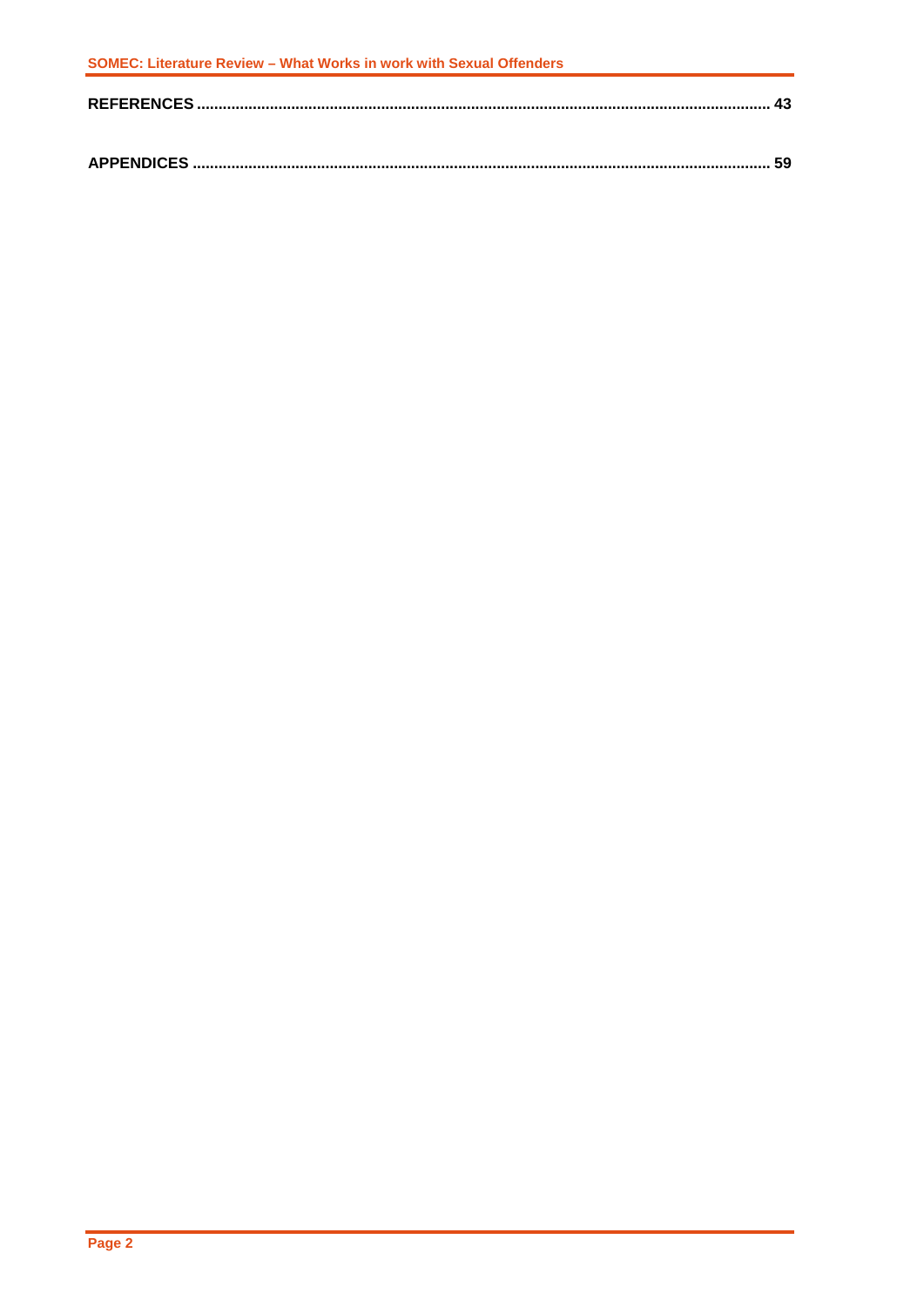# **Executive Summary**

### <span id="page-4-0"></span>**Background and Introduction**

This review forms part of an EU funded project 'Serious Offending by Mobile European Criminals' (SOMEC). The project has the following objectives:

- Assess the threat posed to European citizens when serious violent or sexual offenders travel between EU Member States.
- Identify the methods and effectiveness of mechanisms used by EU Member States in the management of serious violent or sexual offenders travelling across borders.
- Explore critical success factors and provide recommendations to facilitate the improved exchange of information for the prevention of crime.

This review supports objective two by providing a summary of 'what works' with sexual offenders and seeks to highlight key research on sexual offenders, their assessment, interventions, and broader management responses. The review identifies the most effective responses as supported by the current state of research evidence, approaches under development, and identifies areas of potential good practice. Violent offenders are the subject of a separate short overview document.**<sup>1</sup>** The term 'dangerous offender' is purposely avoided, as it is open to considerable debate and interpretation. The SOMEC project has focused on serious violent or sexual offenders, using a tighter focus on specific offence types resulting in serious physical harm or psychological trauma. The review is not exhaustive and is limited by access to English speaking publications with some limited reference to European publications. The methodology and search strategy are outlined in the body of the report and follow the expected process and standards for reviews of this type.

#### **Risk Assessment and Risk Factors**

-

Studies have generally established those factors most associated with sexual recidivism and that structured assessments combining actuarial/static factors**<sup>2</sup>** with dynamic ones offer the most predictive accuracy. In addition, the knowledge base on which risk assessment tools

This is available at[: http://www.somec-project.eu/default.asp?page\\_id=563,](http://www.somec-project.eu/default.asp?page_id=563)

**<sup>2</sup>** In brief, these are risk factors based on aggregated group data derived from statistical analyses, and often referred to static factors as they are least amenable to change, or are related to demographic factors such as age or gender. It is most often associated with the insurance industry and calculations of accident risks for example.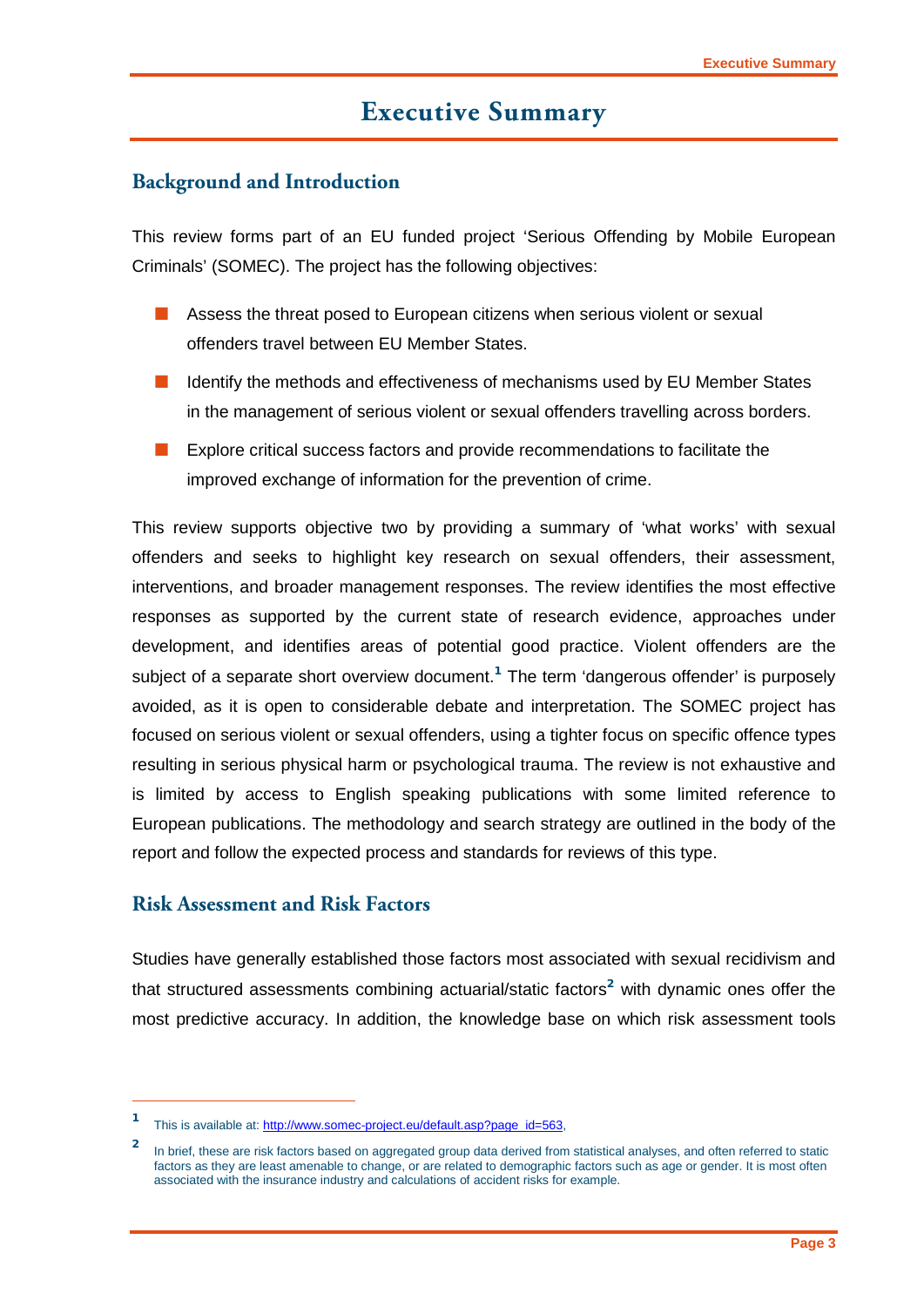are based seems generally accepted. **<sup>3</sup>** Risk factors noted as most evidenced for predicting sexual recidivism were outlined by Whitaker et al (2008); and largely confirmed and expanded by Mann et al (2010). These are:

- sexual preoccupation
- deviant sexual interest
- sexual preference for children
- sexualised violence
- $\blacksquare$  multiple paraphilia
- **n** offence supportive attitudes
- **E** emotional congruence with children
- $\blacksquare$  lack of emotionally intimate relationships with adults
- never married
- **Conflicts in intimate relationships**
- **lifestyle impulsivity/general self-regulation problems**
- **n** impulsivity and recklessness
- $\blacksquare$  employment instability
- **poor cognitive problem solving**
- $\blacksquare$  resistance to rules and supervision
- **n** childhood behaviour problems
- non-compliance with supervision
- **N** violation of conditional release
- grievance/hostility
- **n** negative social influences.

 $\overline{3}$ **<sup>3</sup>** See the Risk Assessment Tools Evaluation Directory (RATED) from the Risk Management Authority in Scotland which outlines the research evidence underpinning currently available risk assessment tools (available at: <http://rated.rmascotland.gov.uk/> accessed March 4th 2014.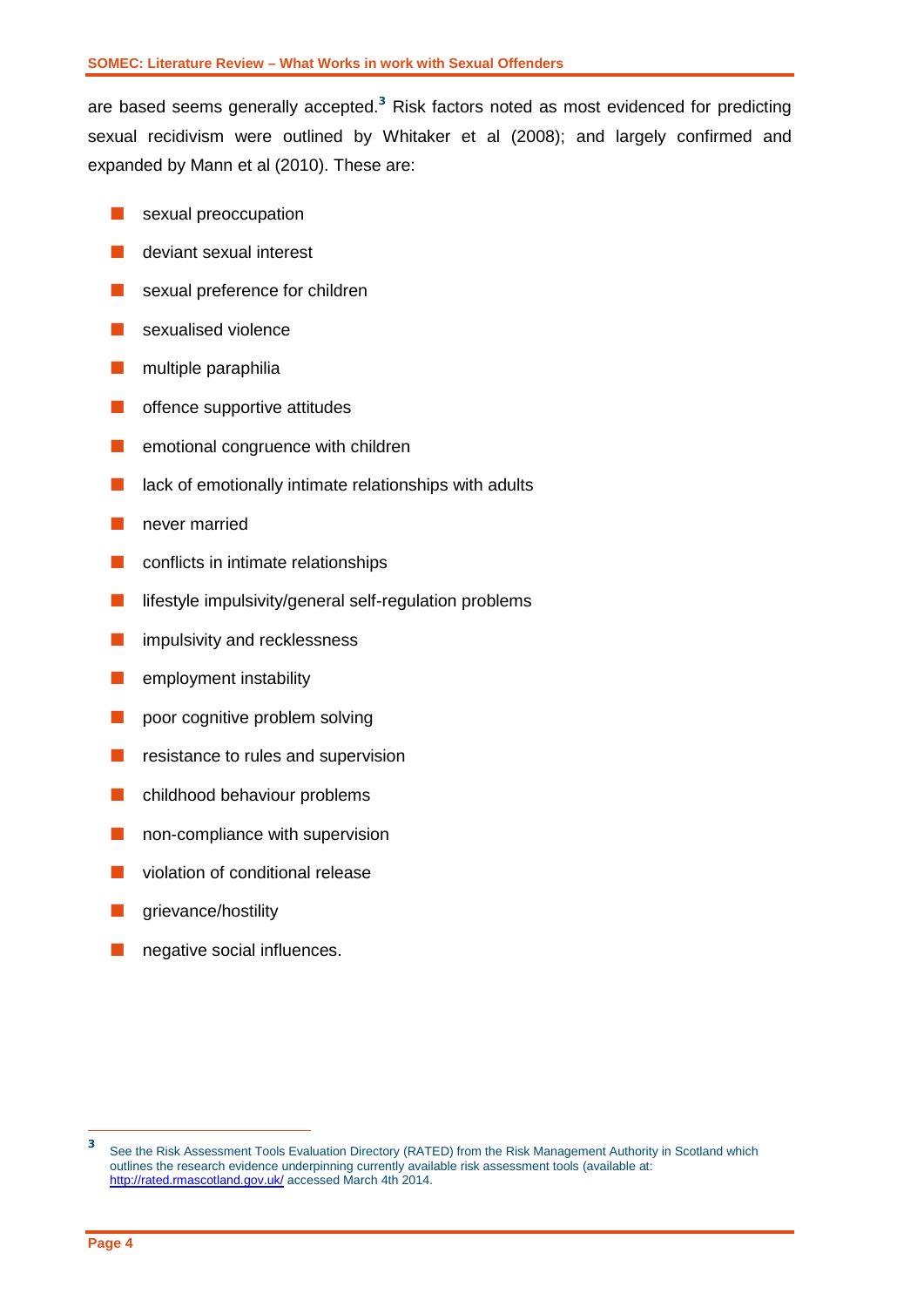### **Approaches to Risk Management**

Three key areas of risk management are reviewed: regulatory controls including civil measures; individually focused interventions; and desistance approaches. There is a lack of rigorous empirical research on regulatory methods, particularly sex offender registration and community notification, with the actual contribution of such measures to recidivism reduction unclear. The impact of sex offender registration on crime reduction and sexual offending recidivism is debatable, with 6 empirical studies finding no impact (see: Letourneau et al (2009a); Letourneau et al (2009b); Sandler et al (2008); Tewksbury and Jennings, (2010); Zevitz, (2006); Zgoba et al (2010); Zgoba et al (2008)). However, Prescott and Rockoff (2008) found that it did reduce recidivism amongst registrants, possibly because sexual offenders know they are being monitored (however this impact is questionable where registers have very high numbers and low levels of monitoring, as with larger USA registries). One study examining pre and post implementation periods found little impact on recidivism (see Duwe and Donnay, 2008).

Community notification has been the subject of intense debate, and Anderson and Sample (2008) found that most citizens do not access registry information. Tewksbury et al (2011) found that sex offender registration and notification (SORN) is 'not a significant predictor of sexual or general recidivism' (p. 324). However, they note key limits to this study and to others, notably that the measure of recidivism used was an 'official measure and focused exclusively on re-arrest data' (p. 325) and not actual reoffending. In addition, they note that SORN is implemented differently across the USA, and therefore studies do not necessarily compare like with like; and offender samples can be skewed by different offence types. However, it is a robust pre and post comparative, longitudinal study. The study also confirms previous studies by Sandler et al (2008); Schram and Milloy (1995); Tewksbury and Jennings (2010); Vasquez et al (2008); Zgoba et al (2008, 2010); Zimring et al (2007, 2009) which all found limited impact on recidivism rates.

Across Europe there are a range of compulsory treatment measures, but the use of compulsory treatment measures has attracted limited evaluative studies to date. Compulsory treatment has been critiqued on the grounds of possible over-use and a recent more robust study in the USA (Duwe, 2013) has argued for selective imprisonment/compulsory treatment on both ethical and cost grounds. Preventive sentencing has also attracted similar debates and challenges on the grounds of proportionality; rule of law; and justice. However, Slobogin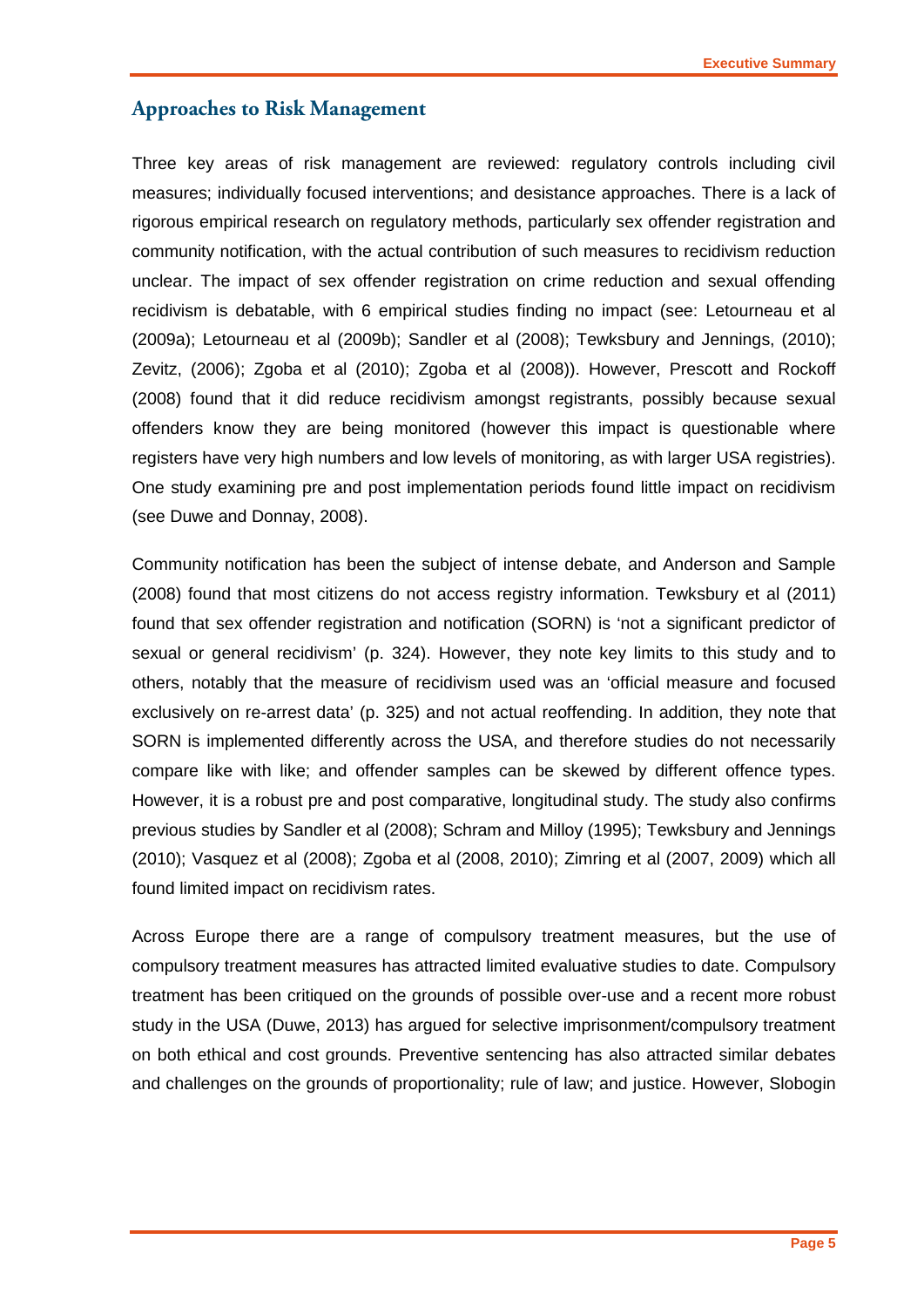(2011) has argued that seven key principles can offer significant safeguards. The Scottish system of Orders for Lifelong Restriction is posed as an example. **4**

There remain some reservations about the knowledge/research evidence on the effectiveness of interventions focusing on the individual. However, cognitive behavioural methods are generally regarded as effective although it is argued that not enough is known about the significance of particular elements of Cognitive Behavioural Treatment (CBT) (exactly what works, how and for whom). Within the context of CBT programmes there is some support for motivation improvement approaches, a focus upon relapse prevention which links to the more positive future-oriented approaches. There appear to be a number of factors that improve the design and delivery of programmes. In brief, these are linking the intensity of interventions to the level of risk, and targeting more intensive treatments at higher risk offenders. The use of written handbooks on programmes also has some benefit, particularly in achieving integrity of delivery.

The importance of tailoring interventions to diverse groups (often a very small minority in the sexual group as a whole) is accepted. The low take up of Sex Offender Treatment Programmes in the UK by Black and Ethnic Minority sexual offenders has been highlighted as problematic although to date robust studies examining this issue are rare. Research on female sexual offenders has focused on the different relational contexts in which offending takes place and, stemming from this, the suggestion that women often co-offend with male sexual offenders .

The evidence base on desistance, that is the process of an offender stopping offending, is growing with studies beginning to identify the key desistance factors. The most notable approach is the Good Lives Model (Hanson and Yates 2013), a strengths-based approach to offender rehabilitation in which treatment aims to equip offenders with the skills and resources necessary to satisfy primary goods, or basic human values, in personally meaningful and socially acceptable ways.

There is some support for the view that multi-disciplinary/multi-agency approaches can be effective in work with individuals. One reconviction study (Peck 2011) comparing an offender cohort pre the introduction of Multi Agency Public Protection Arrangements in England and Wales with a cohort post implementation found a reduction in recidivism rates. Whilst the study did not fully meet the requirements of a long term reconviction study, and had some limitations in constructing fully comparable cohorts, it does represent the first evaluative study of MAPPA impact on reconviction rates for sexual and violent offenders.

-

See[: http://www.rmascotland.gov.uk/news-and-information/faq-s/olr/;](http://www.rmascotland.gov.uk/news-and-information/faq-s/olr/) accessed March 4<sup>th</sup> 2014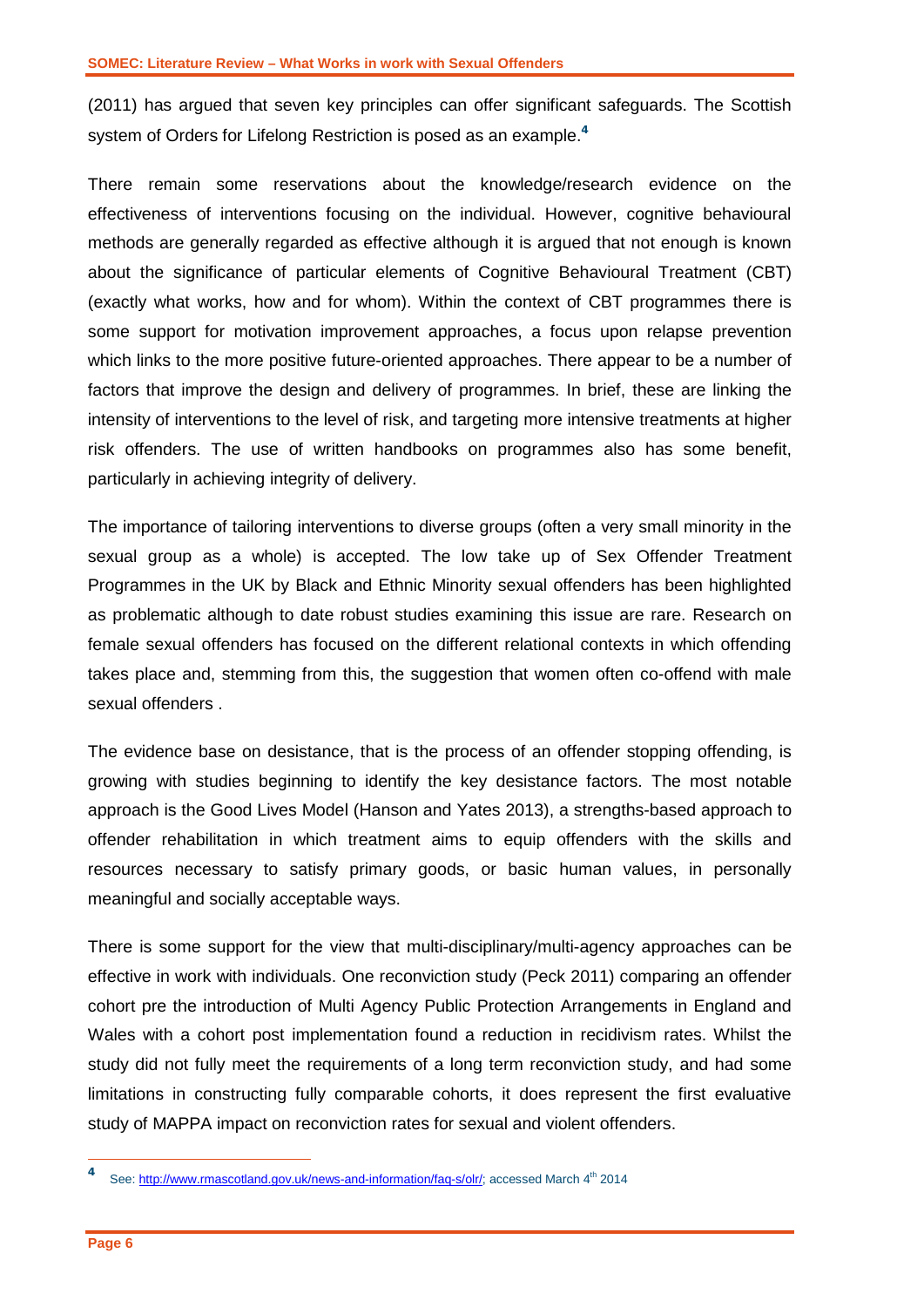#### **Conclusion**

The research base is developing and it is difficult to draw definitive conclusions due to lack of robust studies in all areas of interventions. However it is possible to conclude that legal responses need to be supported by a range of effective intervention responses. Regulatory responses comprising sex offender registration, community notification and preventative orders have largely been confined to the Anglophone jurisdictions, and transferability to other jurisdictions with differing legal and penal codes cannot be assumed.

Cognitive behavioural interventions have been the most frequently researched, and the effectiveness of formal programmes with sexual offenders has been confirmed. However, CBT would benefit from further robust studies particularly of community based interventions. Desistance focused approaches are making a contribution and the evidence for their effectiveness is growing.

The use of formal and structured risk assessment is well supported by the evidence base, and although risk factors for sexual offending across a range of offence and offender types continue to be refined, the knowledge base on risk factors is well supported and is available to practitioners. The need for systematic assessment of individuals is widely acknowledged across jurisdictions and supported by research.

Multi agency responses, particularly across criminal justice agencies continue to be largely located within the Anglophone jurisdictions. Multi agency responses lack a significant number of outcome evaluations, however the recent evaluation of Multi Agency Public Protection Arrangements (MAPPA) in England and Wales is encouraging.

Those approaches most supported by the research evidence have been presented in this review. In brief these are:

- Structured and systematic assessments focused on those risk factors most supported by research and carried out by skilled and well trained practitioners;
- **Assessments which are sensitive to the differing offence types and offender types,** and that can make sense of differing pathways to offending and the subtle interaction of risk factors;
- **Cognitive behavioural interventions and programmes have the largest evidence** base, but there is evidence for other approaches such as Circles of Support and Accountability, Multi Systemic Therapy (MST) particularly for adolescents, and the Good Lives Model;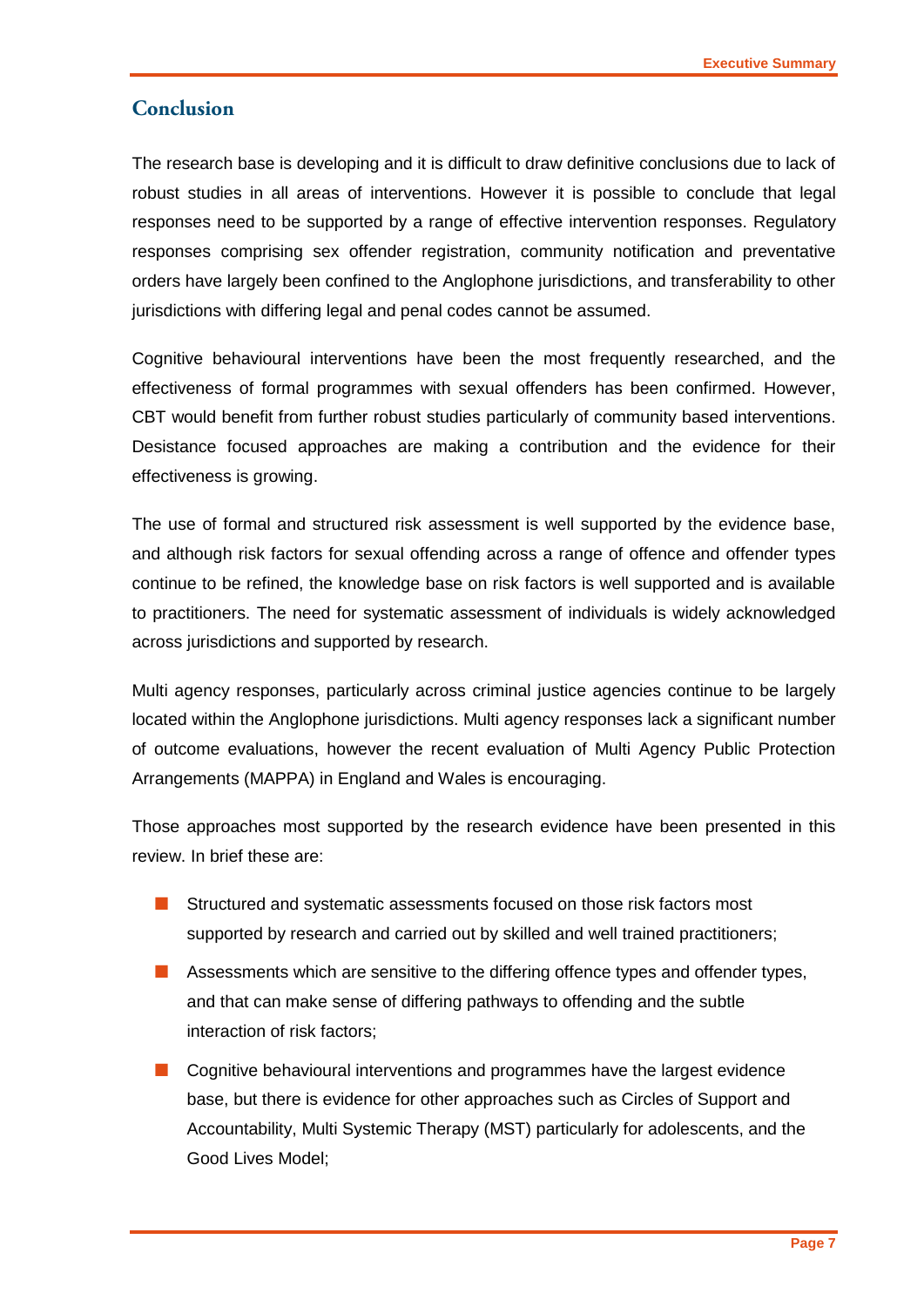- **Interventions should support compliance and desistance- with particular attention** to reintegration issues, social supports, and pathways out of offending;
- Regulation and legal responses alone have limited impact.

This indicates that a combination of responses to sexual offenders is required for maximum effectiveness combining both protective and integrative measures.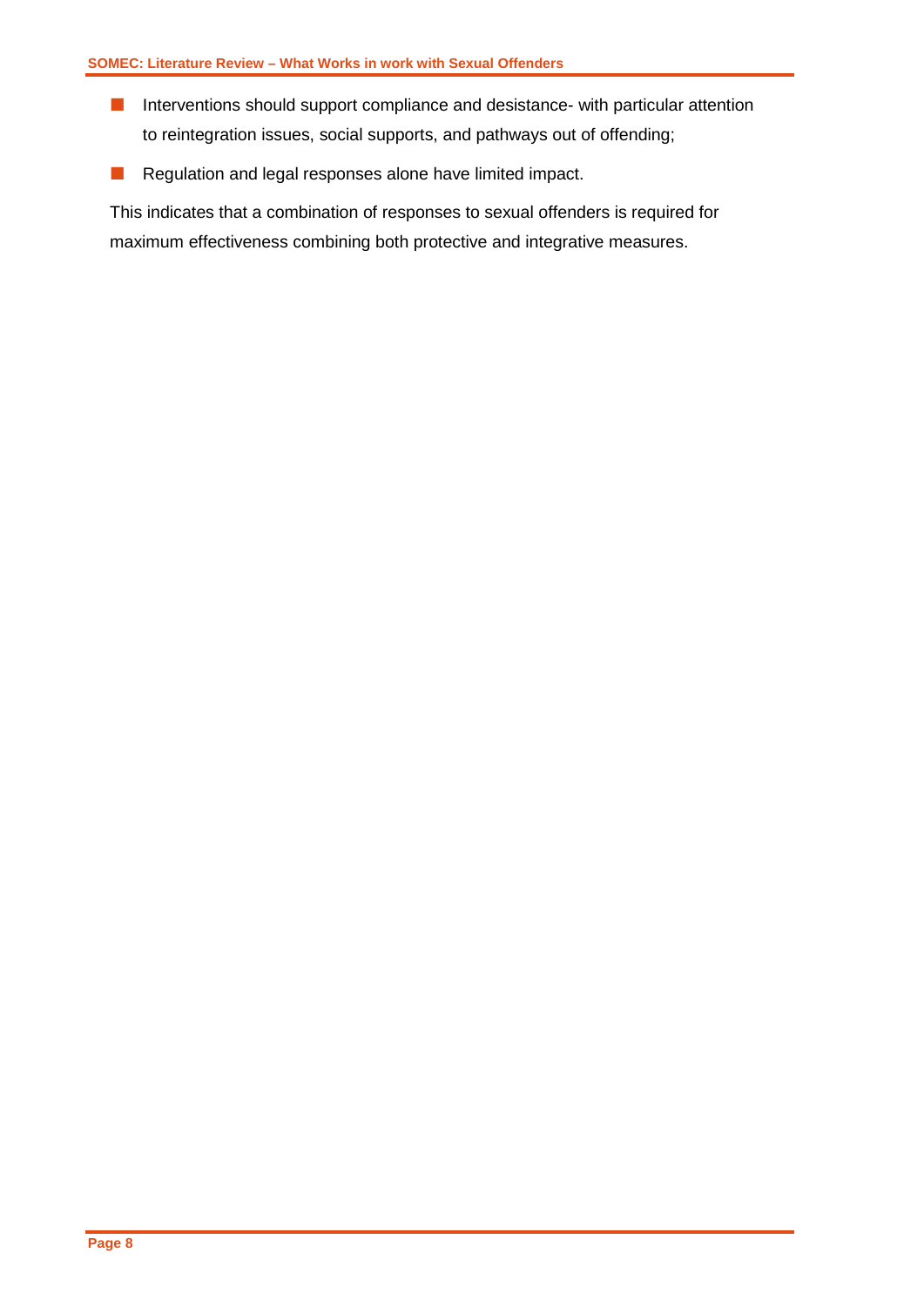# <span id="page-10-0"></span>**Section 1 - Introduction**

### <span id="page-10-1"></span>**1.1 Purpose, Scope and Limitations**

This review forms part of an EU funded project *'Serious Offending by Mobile European Criminals'* (SOMEC). The project has the following objectives:

- **Assess the threat posed to European citizens when serious violent or sexual** offenders travel between EU Member States.
- Identify the methods and effectiveness of mechanisms used by EU Member States in the management of serious violent or sexual offenders travelling across borders.
- **EXPLORE CRITE 2** Explore critical success factors and provide recommendations to facilitate the improved exchange of information for the prevention of crime.

This review supports objective two by providing a summary of 'what works' with sexual offenders (information exchange mechanisms are discussed in a separate literature review)**<sup>5</sup>** , and focuses on the assessment and management of sexual offenders. Violent offenders are the subject of a separate short overview document.**<sup>6</sup>** The term 'dangerous offender' is purposely avoided, as it is open to considerable debate and interpretation. The SOMEC project has focused on serious violent or sexual offenders, using a tighter focus on specific offence types resulting in serious physical harm or psychological trauma.

The review is not exhaustive, and seeks to highlight key research on sexual offenders, their assessment, interventions, and broader management responses. The review identifies the most effective responses as supported by the current state of research evidence, approaches under development, and identifies areas of potential good practice.

The review is limited by access to English speaking publications with some limited reference to European publications. There is therefore a preponderance of material from North America, Northern Europe and Anglophone jurisdictions such as Canada, Australia and New Zealand. McAlinden (2012a) has also contended that the Anglophone jurisdictions have had an increased focus on sexual offending with a greater reliance on legal and punitive responses. Traditionally many European jurisdictions have adopted medical as opposed to criminological approaches to the problem. Herzog-Evans (2011a, 2011b) has also contended that some countries have less of a tradition of scientific evaluation of interventions (e.g. in

<sup>5</sup> **<sup>5</sup>** This is available at[: http://www.somec-project.eu/default.asp?page\\_id=565&name=Mapping Report](http://www.somec-project.eu/default.asp?page_id=565&name=Mapping%20Report)

**<sup>6</sup>** This is available at[: http://www.somec-project.eu/default.asp?page\\_id=563](http://www.somec-project.eu/default.asp?page_id=563)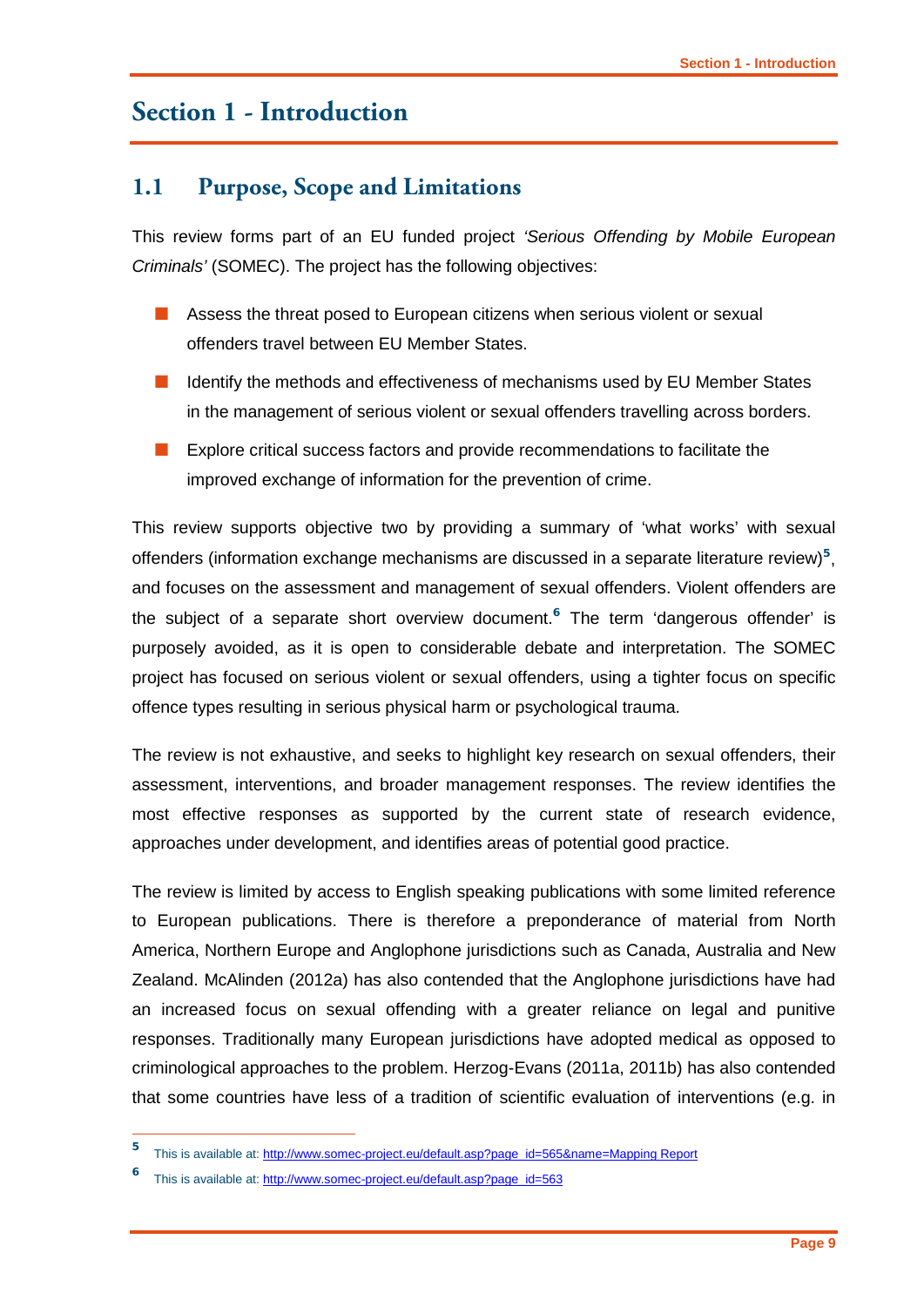France). High profile cases have also provided an impetus for more recent developments in Europe (for example the Dutroux case in Belgium)<sup>7</sup>, and have led to the adoption of risk assessment tools in some jurisdictions (e.g. Belgium, and the Scandinavian countries). This in turn results in a growing evaluation research base across Europe.

However, Anglophone countries (either through politics or culture) have a more extensive history of responding to sexual offenders, particularly through penal sanctions and systems of proactive regulation (see Connelly and Williamson (2000) for an historical overview; McAlinden, 2012a). Therefore a large proportion of the material reviewed here consists of critiques and evaluations of systems, procedures and interventions, designed in these English-speaking countries, often as policy responses to serious high profile cases, and to reduce risk to the public (Mercado and Ogloff, (2007); Logan, 2011; Vess et al.,( 2011)).

## <span id="page-11-0"></span>**1.2 Methodology**

Three linked topic areas formed the basis of the literature review:

- a) What works in managing sexual offenders in the community and post-custody
- b) Impact and effectiveness of sex offender registers, community notification, compulsory treatment and detention orders
- c) Best programmes and interventions**<sup>8</sup>**

In relation to (a) we initially searched three databases:

- **Birmingham and De Montfort University Libraries general database**
- **EBSCO Information Services (a search platform for e-journals, e-books, and** research search databases.
- **E** Europa (the gateway to the European Union)

Key search terms used were: *prevention of sexual offending, sexual offending, sex offending, preventing sex offending, sexual offenders in the community, sexual offenders in prison and effective interventions with sexual offenders*.

 $\overline{7}$ **<sup>7</sup>** Dutroux, a 47 year old unemployed Belgian, kidnapped and sexually abused two girls, keeping them concealed in an underground cell in his house. This case shocked Belgium and led to a review of child sex offender polices and regulation. See[: http://www.crimelibrary.com/serial\\_killers/predators/dutroux/evil\\_1.html;](http://www.crimelibrary.com/serial_killers/predators/dutroux/evil_1.html) accessed July 24th 2014.

**<sup>8</sup>** These were the topic areas identified in the initial brief. They were refined during the search process to result in the current framework of this report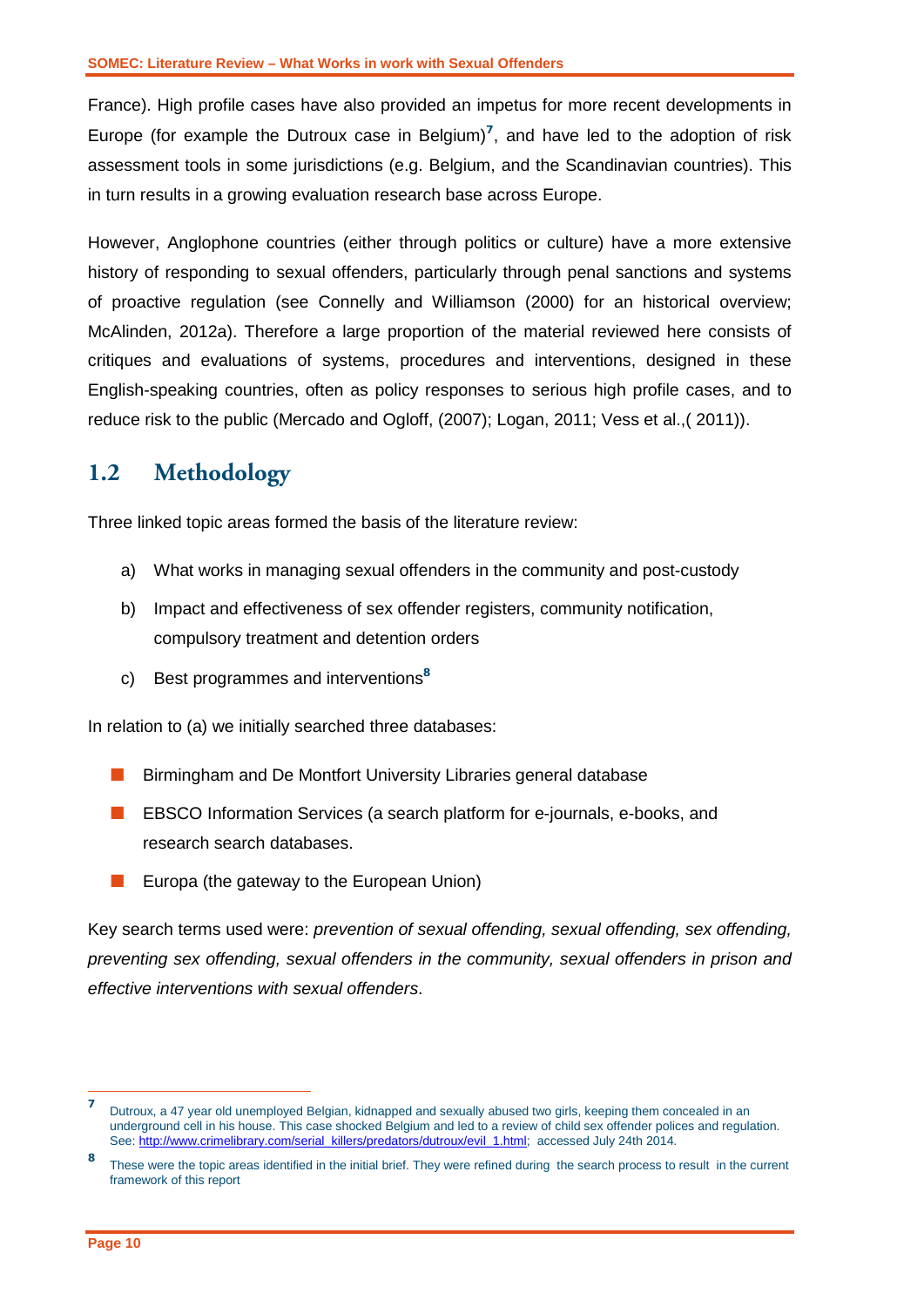In relation to (b) we initially searched two databases:

- Pro-Quest
- EBSCO

A number of key professional journals**<sup>9</sup>** were also searched

Key terms used were *male sexual offenders, regulation of sexual offenders, preventive detention and sexual offenders, civil orders to regulate sexual offenders, sexual offenders AND prison and sexual offenders AND foreign travel.*

In relation to (c) the assumption was that material would be identified in the literature reviewed relating to (a) and (b). The review particularly sought robust studies relating specifically to the implementation of interventions.

All searches were confined to peer-reviewed articles published since 2005 in English and French. Managing Internet sex offending was not specifically included, as this was seen as potentially outside the SOMEC project parameters of serious sexual offending. In addition, the starting point of 2005 was taken in order to focus on research work produced within the last 10 years only, with some supplemental literature if pertinent to a topic area and including relevant pre 2005 papers.

On the basis of these two initial searches we undertook a further search using Google and the Council of European Probation (CEP) knowledge database.**<sup>10</sup>**

Material was then screened for relevance to the three topic areas and any repetition of items. An abstract read was undertaken on 509 selected items.

Papers were selected for full text screening via this abstract read. They were selected on the basis of relevance to the first two questions in the brief (What works in managing sexual offenders in the community and post custody, and the impact and effectiveness of registers, civil orders). The assumption was that examples of good practice (the third strand) would emerge from this initial full text reading.

-

**<sup>9</sup>** e.g. The Probation Journal, the European Journal of Probation, The Howard Journal

**<sup>10</sup>** The planned process of the review and record of the three searches is included in Appendices I and II.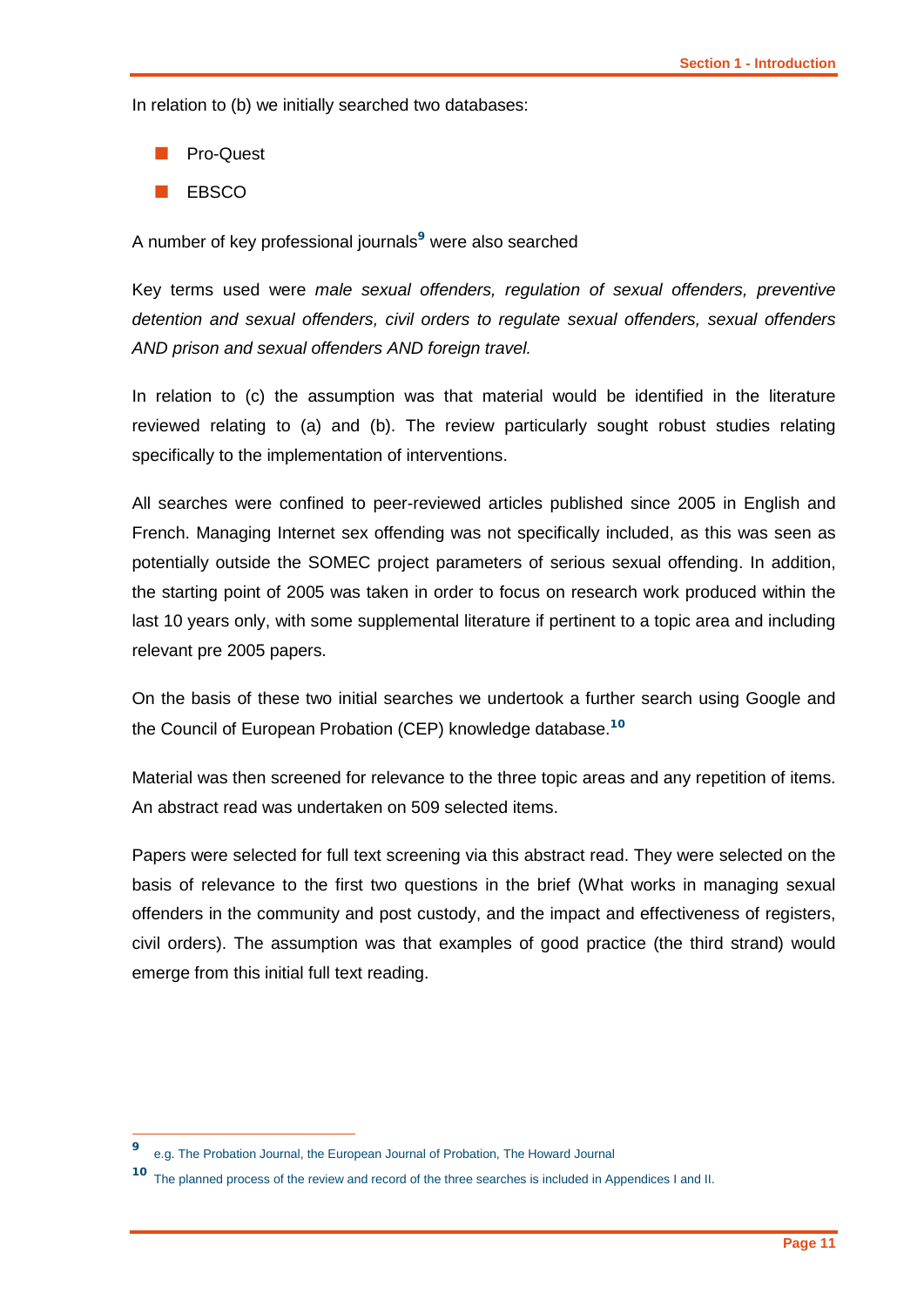The 143 papers selected for Full Text read were then clustered into 5 thematic folders representing emerging key themes from the reading this far:

- **Addressing and reducing risk factors (68 items)**
- **Desistance approaches (6 items)<sup>11</sup>**
- Diversity (including women, adolescents and offenders with mental disorder) (20 items)
- **Civil Orders and regulation (35 items)**
- **EU** European contextual material (24 items)

During the full text reading of these documents, the key content of each item was summarised and then the item was ranked in terms of its relevance and usefulness to foci of this literature review. A Red-Amber-Green (RAG) colour coding system was used: RED high usefulness; AMBER moderate usefulness; GREEN limited or little relevance to the SOMEC project**<sup>12</sup>**.

-

**<sup>11</sup>** Desistance studies focus on how and why offenders stop offending. For example see: http://www.iriss.org.uk/resources/how-and-why-people-stop-offending-discovering-desistance; this led to 'article not foun[d'http://www.iriss.org.uk/resources/how-and-why-people-stop-offending-discovering-desistance;](http://www.iriss.org.uk/resources/how-and-why-people-stop-offending-discovering-desistance) accessed 2<sup>nd</sup> October 2014.

**<sup>12</sup>** The summary of this full text read is available by contacting **kemshall@dmu.ac.uk**.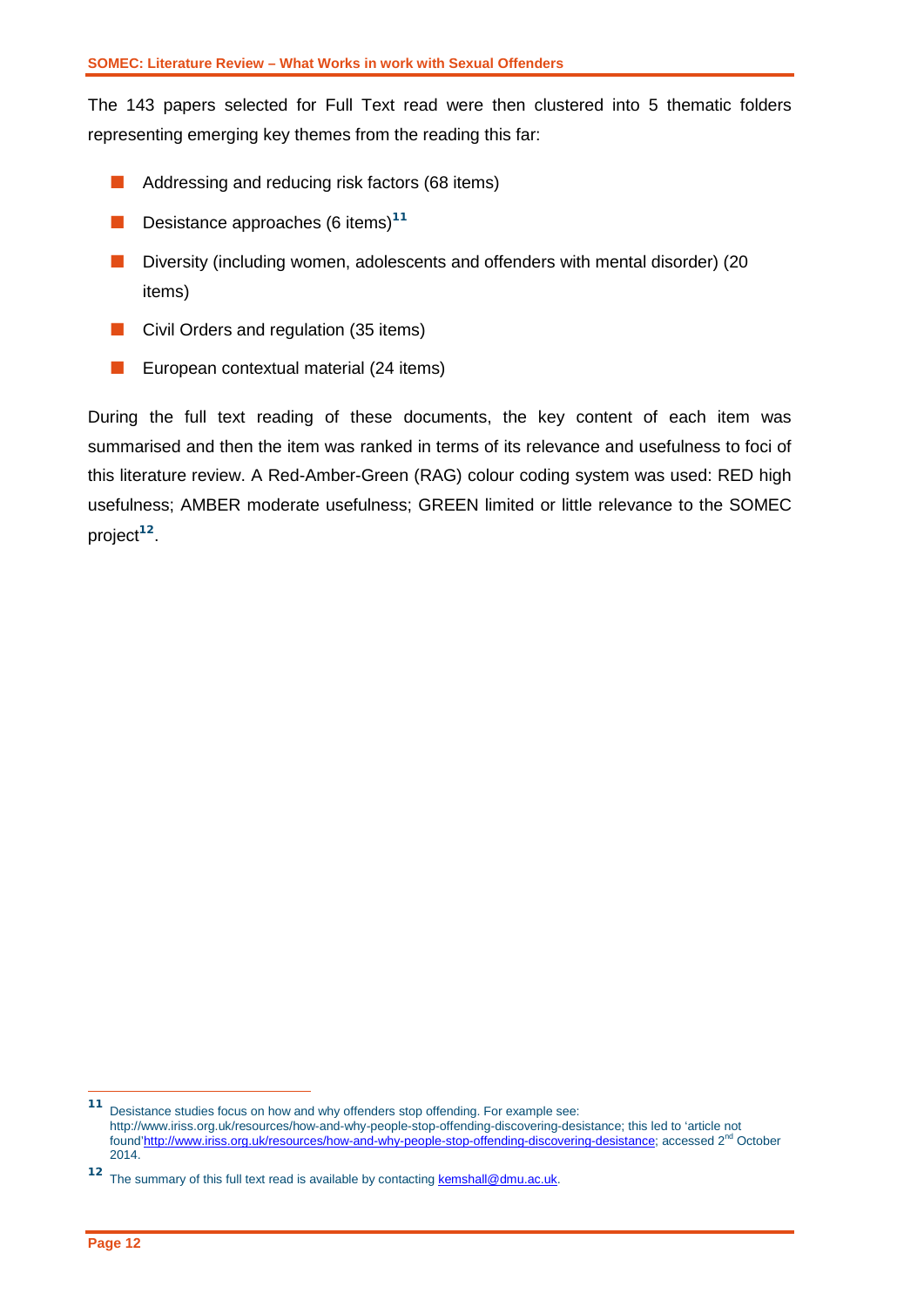# <span id="page-14-0"></span>**Section 2 - Managing and Intervening: What is known and what works in prisons and community**

### <span id="page-14-1"></span>**2.1 What is known about sexual offenders and risk assessment**

# <span id="page-14-2"></span>**2.1.1 Limitations upon achieving a common understanding of sexual offending and sexual offenders**

There are some caveats about achieving understandings that are relevant and common across jurisdictions (McAlinden, 2012a). For example, there are differences of definition of what constitutes sexual offending. Baratta et al (2011), in describing the decision-making process in France, distinguish between penal definitions (acts which are defined as illegal) and medical definitions (types of behaviour that may or may not be illegal). A recent UK report argued that '... the term "sexual harm" requires statutory definition' (Davies, 2013). Many studies identify the range of behaviours that come within the definition of sexual offending and acknowledge the potential difficulty this poses for research (Vess et al, (2011); Tewksbury et al, 2011).

Different judicial systems and decision-making processes can affect how and what offending is recorded (McAlinden (2007); Petrunik and Deutschmann, (2008); Tully et al., (2013)), then how judgments are made on the basis of data (for example, about levels of recidivism) and thus, the transferability of research results (see for example Hosser and Bosold (2006) writing about approaches to Adolescent Sex Offenders in Germany). This links to the accuracy and recording of data and different methodologies in analysing that data which can produce variations in results and difficulties in comparing like with like (Tewksbury et al, 2011).

However, Hanson and Bussière (1998) in a widely cited key meta-analytic study, provide a methodological base line for the establishment of risk factors critical to risk assessment for sexual offending. Other subsequent studies have sought to evaluate the relevance in practice of risk assessment tools and to build upon and refine Hanson and Bussière's work in the light of experience. These later studies include Hanson and Morton-Bourgon (2005); Doyle et al (2011); and Tewksbury et al (2011).

### <span id="page-14-3"></span>**2.1.2 The Profile of Sexual Offenders: Risk Factors and Recidivism**

Drawing upon all of these studies it is possible to arrive at some conclusions which are transferable across different jurisdictions.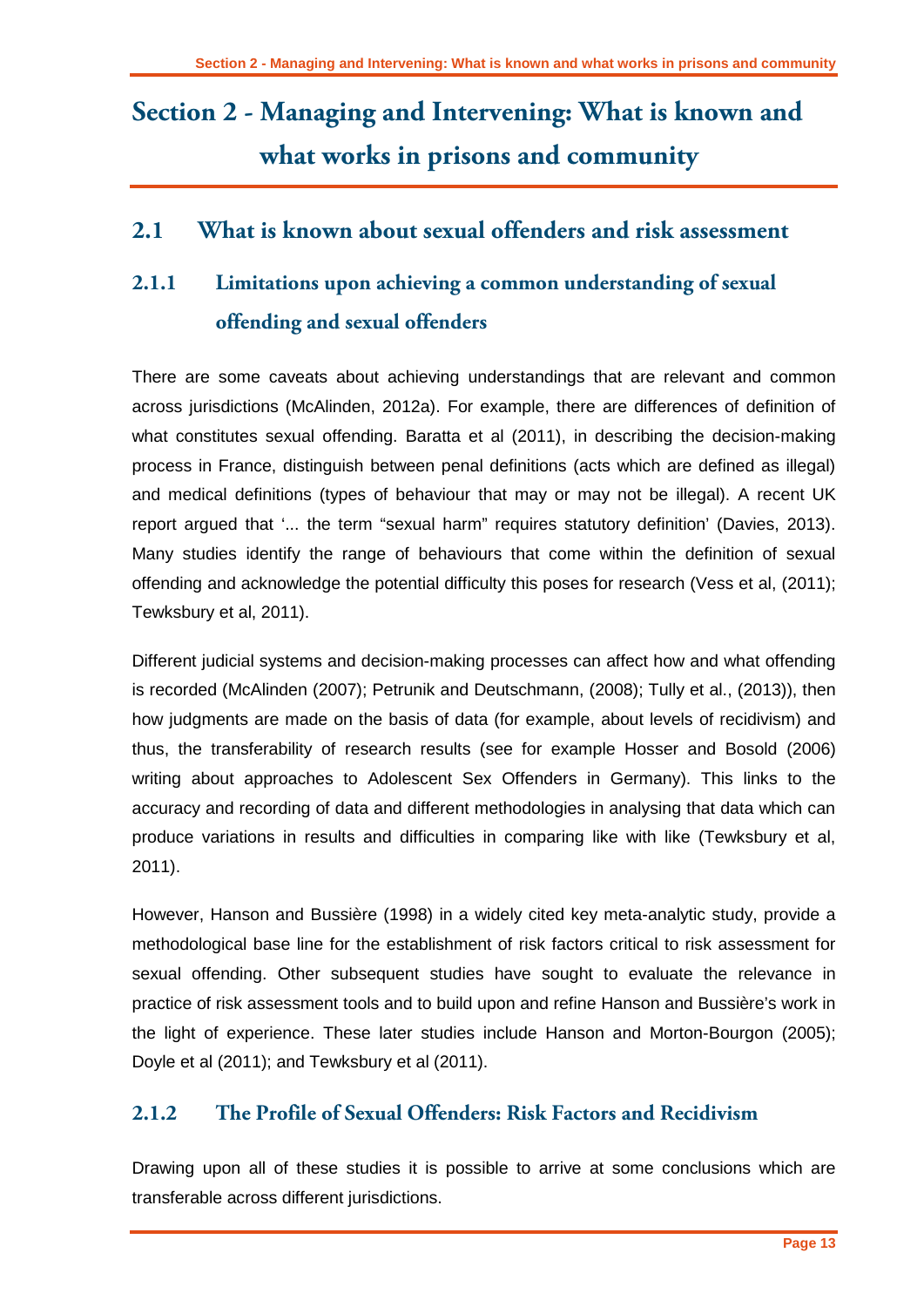Recidivism rates are not high compared with other groups of offenders but some sub-groups of sexual offenders are statistically more likely to re-offend than other sexual offenders. The meta-analytical study by Hanson and Martin-Bourgon (2005) conclude that most sexual offenders are not caught for another sexual offence (for example between 7% to 15% of sexual offenders re-offend after five years) and are more likely to re-offend with non-sexual offences (Hanson reiterates these findings in Helmus et al, (2012)). This latter point resonates with research by Doyle et al (2011) which notes criminal diversity amongst higher risk sexual offenders that has been associated with a lifelong pattern of antisocial behaviour. Relevant characteristics of higher risk groups have been identified as sexual deviancy, antisocial orientation and the choice of victim (Hanson and Martin-Bourgon (2005), again reinforced by the study by Doyle et al, (2011)).

Risk factors noted as most evidenced for predicting sexual recidivism were outlined by Whitaker et al (2008); and largely confirmed and expanded by Mann et al (2010). These are:

- sexual preoccupation
- **deviant sexual interest**
- sexual preference for children
- sexualised violence
- $\blacksquare$  multiple paraphilia
- **n** offence supportive attitudes
- $\blacksquare$  emotional congruence with children
- $\blacksquare$  lack of emotionally intimate relationships with adults
- **never married**
- **Conflicts in intimate relationships**
- $\blacksquare$  lifestyle impulsivity/general self-regulation problems
- **n** impulsivity and recklessness
- **E** employment instability
- poor cognitive problem solving
- **R** resistance to rules and supervision
- **n** childhood behaviour problems
- non-compliance with supervision
- violation of conditional release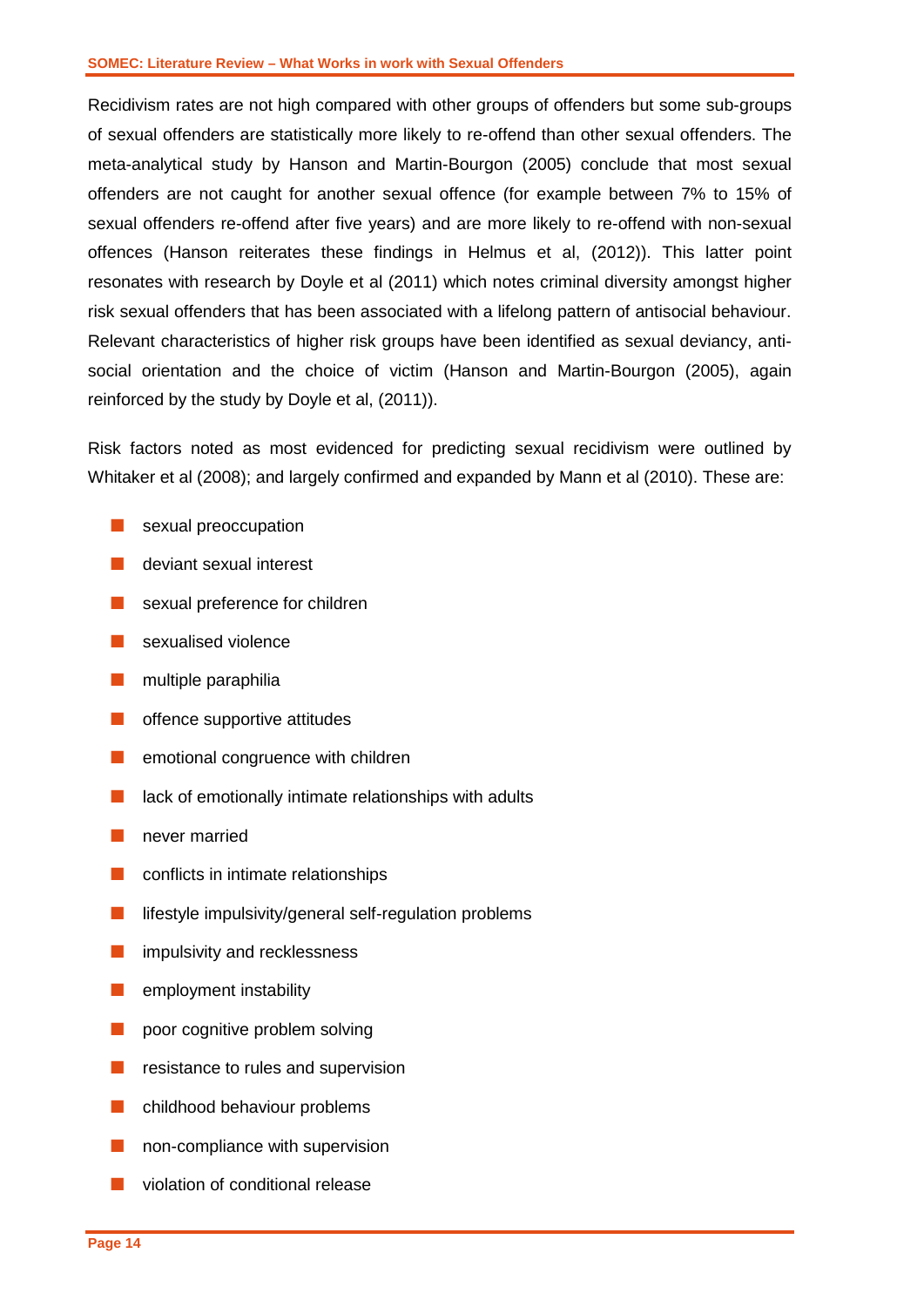- **grievance/hostility**
- negative social influences.

Sexual offenders are not a homogenous group. The diversity of sexual offenders, particularly in the nature of their offending, the range of behaviours, how far they are specialist offenders, victim types, prior history and lifestyle issues is well researched (Beech et al 2009). Questions have also been raised about the causal relationships between these personal and social risk factors (Kirsch and Becker, 2006).

It is widely acknowledged that the actuarial/static risk factors**<sup>13</sup>** for sexual offenders captured in risk assessment tools are generally predictive of recidivism (Craig and Beech, 2010). Even countries where the use of research-based tools is relatively under-developed, have begun to draw upon the research findings associated with the tools in developing their own approaches to sexual offenders (Ducro et al, 2012).

In relation to dynamic risk factors which form the basis of clinical assessments and the targets of intervention, there is less robust evidence (Mercado and Ogloff, 2007) or widespread agreement. Across the literature, however, the following individual characteristics are frequently identified:

- poor social supports
- intimacy deficits
- lack of empathy
- attitudes tolerant of sexual assault,
- antisocial lifestyle,
- poor self-management or emotional regulation (Gillespie et al, 2012), including sharp increases in anger
- poor cooperation with supervision or recognition of the possibility of recidivism
- sexual preoccupations
- grooming access to victim(s), or having current access to victim(s)
- limited schooling and unstable employment records,
- the presence of substance abuse

 $13$ **<sup>13</sup>** In brief, these are risk factors based on aggregated group data derived from statistical analyses, and often referred to static factors as they are least amenable to change, or are related to demographic factors such as age or gender. It is most often associated with the insurance industry and calculations of accident risks for example.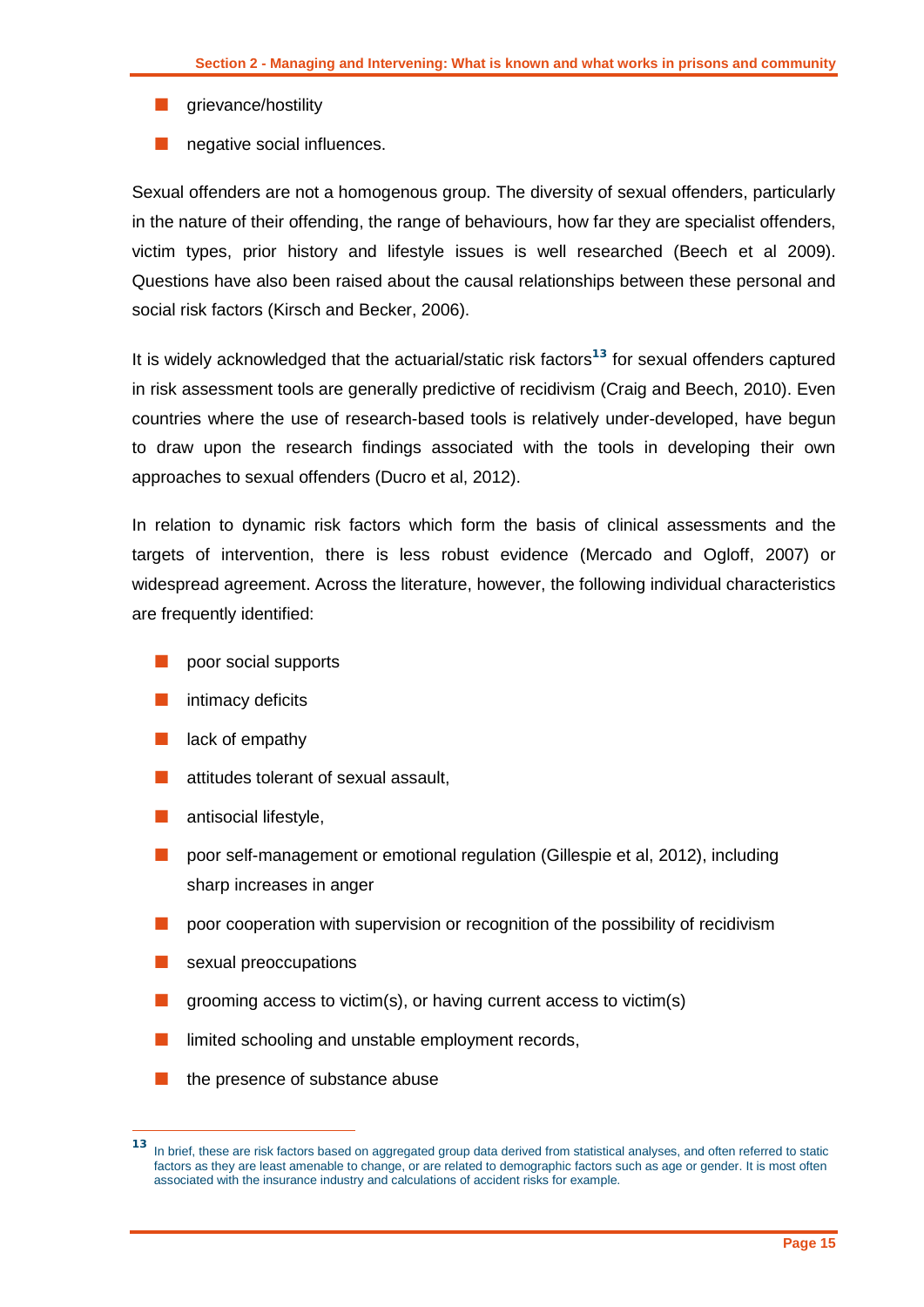- $\blacksquare$  elevated rates of mental disorder
- denial of sexual offending and of sexual deviant behaviour.

This list draws largely upon Mercado and Ogloff (2007) and is supported by the later work of Doyle et al (2011); and Pham and Ducro (2008), Pham,et al (2010)). Some of the risk factors remain the subject of debate, notably empathy (Kirsch and Becker (2006); Schaffer et al, (2010), and denial (Ware and Mann (2012); Grady et al (2013)). Studies which set out to evaluate the local practice use of risk assessment tools may also highlight dynamic risk factors which seem to have a particular relevance within that national jurisdiction (e.g. Pham and Ducro (2008) Pham et al, (2010)).

A recent study of the impact of sex offender registration and notification on reducing recidivism (Tewksbury et al, 2011) argues for more research to develop more individualised offending trajectories to explain the processes whereby risk factors interact to produce offending. This is akin to the attention paid in research into female sexual offenders to different offending typologies and different offending trajectories or pathways (Gannon et al 2010).

#### <span id="page-17-0"></span>**2.1.3 Assessing Sexual Offenders**

There is also some consensus about the importance of assessments individualised to the offender in order to inform decision-making; for example, Tully et al (2013), who review the use of risk assessment tools across 11 countries, including 7 in Europe, and Pham and Ducro (2008) who evaluated data from the use of SORAG and STATIC-99**<sup>14</sup>** in Belgium and France. The literature does not provide direct evidence about which professionals actually undertake assessments. However, Tully et al (2013) refer to questions about inter-rater reliability (that is the consistency with which the tool is applied by different users/raters), the consistency and quality of assessors who are not necessarily trained specialists and the need for risk assessors to keep up-to-date about the development of the tools they use.

There is an argument that the field of risk assessment has been dominated by psychology (Leclerc et al, 2011), perhaps at the expense of more criminological approaches. The recruitment in Belgium of 120 prison-based psychologists as part of the reforms which

-

**<sup>14</sup>** SORAG: designed to predict at least one reconviction for a sexual offence. Developed from a version used for violent offenders, SORAG contains 14 static risk factors including, lived with biological parents, elementary school maladjustment, alcohol problems, marital status, criminal history for violent and non-violent offences, history of sexual offenses [against girls under 14 years], age at index offense, criteria for any personality disorder, schizophrenia, phallometric test results and psychopathy scores.

STATIC-99: consists of 10 items: prior sex offenses, prior sentencing occasions, convictions for non-contact sex offenses, index non-sexual violence, prior non-sexual violence, unrelated victims, stranger victims, male victims, lack of a long-term intimate relationship and if the offender is aged under 25 on release (or now, if the offender is in the community). (Source: Craig and Beech, 2010: p.280)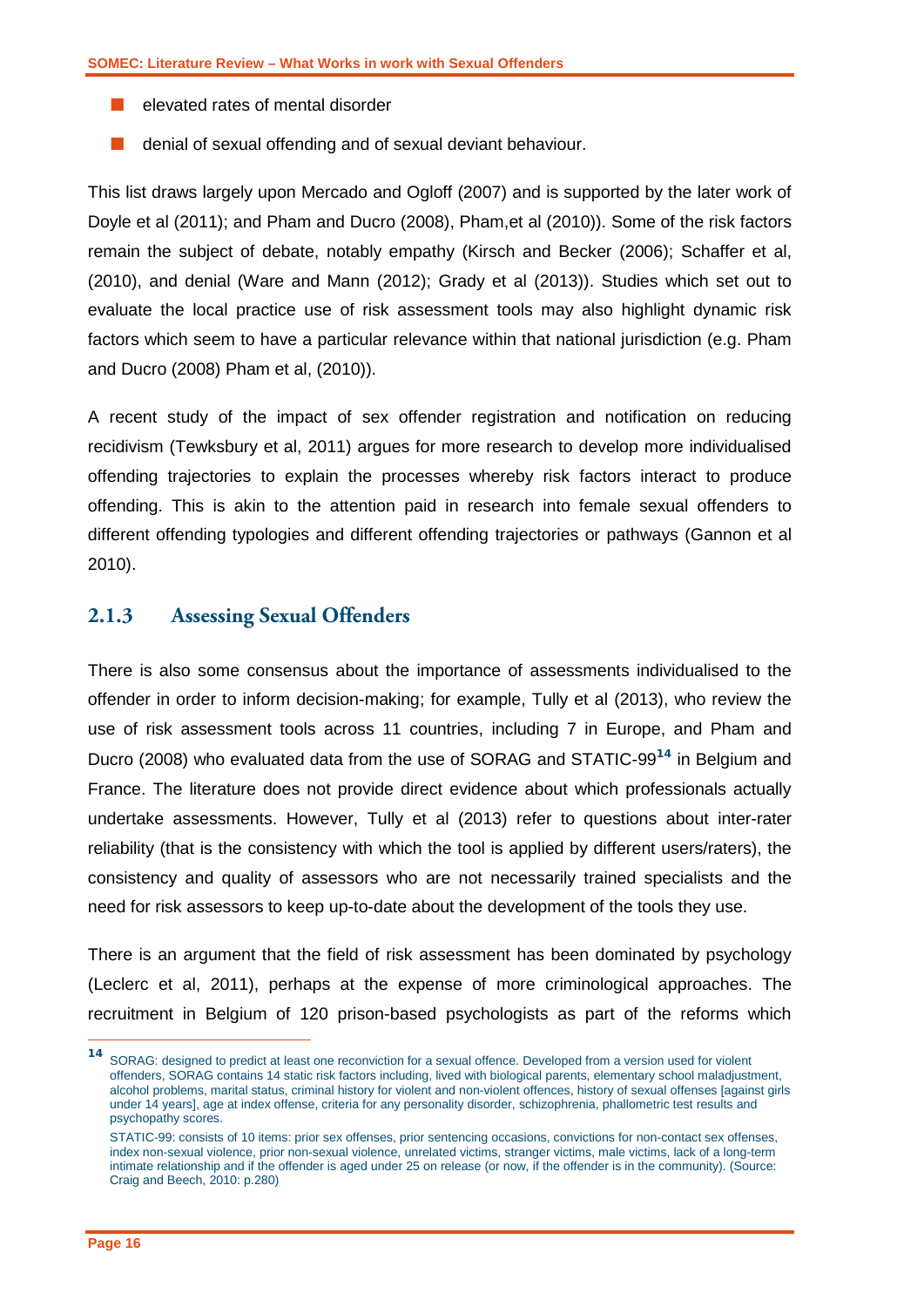followed the Dutroux Case may be an example of this in practice (Bauwens et al, 2012). Research into the use of Static-99, also in Belgium, focused upon its use in a secure psychiatric facility (Pham and Ducro, 2008). There is also some evidence that Belgium favours a mental health approach in their supervision of sexual offenders (Pham et al, 2010). Similarly, in France the literature in this field seems to emphasise the role of psychiatry in managing high risk offenders particularly in relation to orders relating to psychiatric treatment (e.g. Auger et al, 2010). In England and Wales, however, the assessment of high risk offenders remains the domain of probation staff trained to use available tools (Ministry of Justice (MoJ), 2013).

In a meta-analytic study of the accuracy of recidivism risk assessments for sexual offenders, Hanson and Morton-Bourgnon (2009) found that actuarial assessment performed better than unstructured clinical judgement and did as well or better than structured clinical judgements. This is because the static factors used are more predictively reliable and open to less interpretation or judgement by the assessor. Assessments of this type are also more often conducted using a risk assessment tool.

However, Howard et al (2014) based on a sample of 14,804 sexual offenders, concluded that 'a one size fits all risk assessment scheme only shows acceptable performance in relation to certain sexual offence types' (p. 247). Therefore specialist tools are more likely to have 'increased predictive validity for adult contact, child contact, all contact, and non-contact offence types. However, the (at times limited) gain has to be weighed against the costs of developing, training in, and implementing specialist tools' (p. 247).

In addition, the knowledge base on which risk assessment tools are based seems generally to be accepted. For example, see the Risk Assessment Tools Evaluation Directory (RATED) from the Risk Management Authority in Scotland which outlines the research evidence underpinning currently available risk assessment tools (available at: <http://rated.rmascotland.gov.uk/> accessed March 4th 2014). This document literally 'rates' currently available risk assessment tools and provides:

- A summary of empirical evidence on the effectiveness of a range of risk assessment tools.
- **Validation evidence.**
- **Strengths and limitations of each tool, including relevance to specific groups of** offenders such as female offenders, ethnic minorities, and mentally disordered offenders.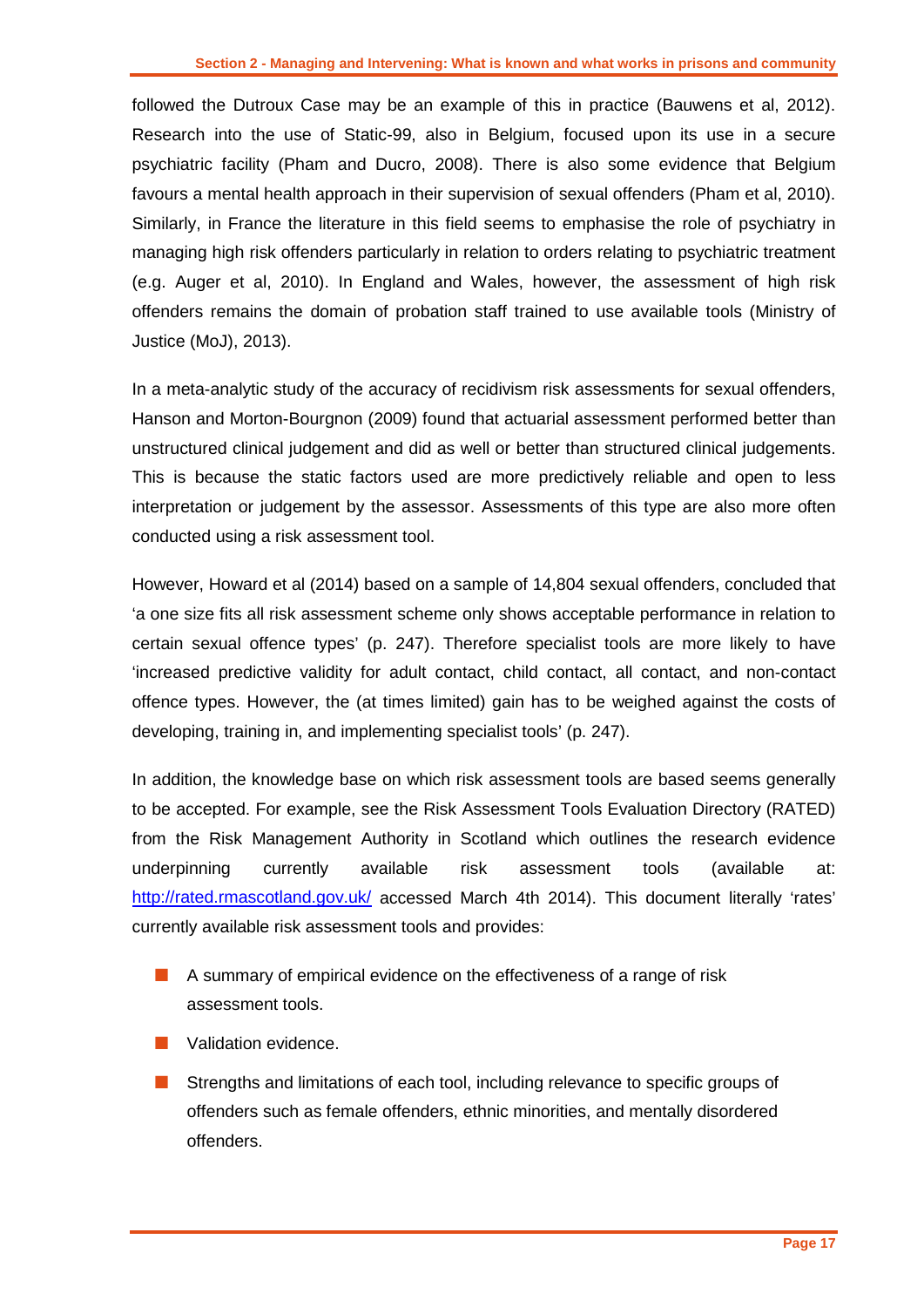Sixty one tools are evaluated including those for sexual violence risk (see: [http://rated.rmascotland.gov.uk/risk-tools/sexual-violence-risk/;](http://rated.rmascotland.gov.uk/risk-tools/sexual-violence-risk/) accessed March 4th 2014).

RATED covers the following validated risk assessment tools:

- Rapid Risk Assessment for Sex Offence Recidivism (RRASOR)
- **Risk Matrix 2000 (RM2000)**
- Sex Offender Risk Appraisal Guide (SORAG)
- Sexual Violence Risk-20 (SVR-20)
- Stable 2007 and Acute 2007 (SA07)
- Static-2002R
- Violence Risk Scale: Sexual Offenders (VRS:SO)

With the following awaiting validation:

- **Risk for Sexual Violence Protocol (RSVP)**
- **E** Structured Assessment of Risk and Needs (SARN)

The review of tools is also supported by recommended reading of key evaluations: [http://rated.rmascotland.gov.uk/risk-tools/sexual-violence-risk/,](http://rated.rmascotland.gov.uk/risk-tools/sexual-violence-risk/) recommended reading section, accessed March 4th 2014.

RATED offers a comprehensive and important system of rating risk assessment tools for use by jurisdictions, and offers policy makers and practitioners an informed rationale upon which to base their choice and use of risk assessment tools.

### <span id="page-19-0"></span>**2.2 What Works**

The review will now address the management of risk factors and risk reduction. Three key areas are reviewed with varying subsections within them:

- **Risk management through regulatory controls including civil measures.**
- **Individually focused interventions.**
- **Promoting desistance and positive reintegration**

However, before considering these three areas the current state of research in this area is briefly reviewed.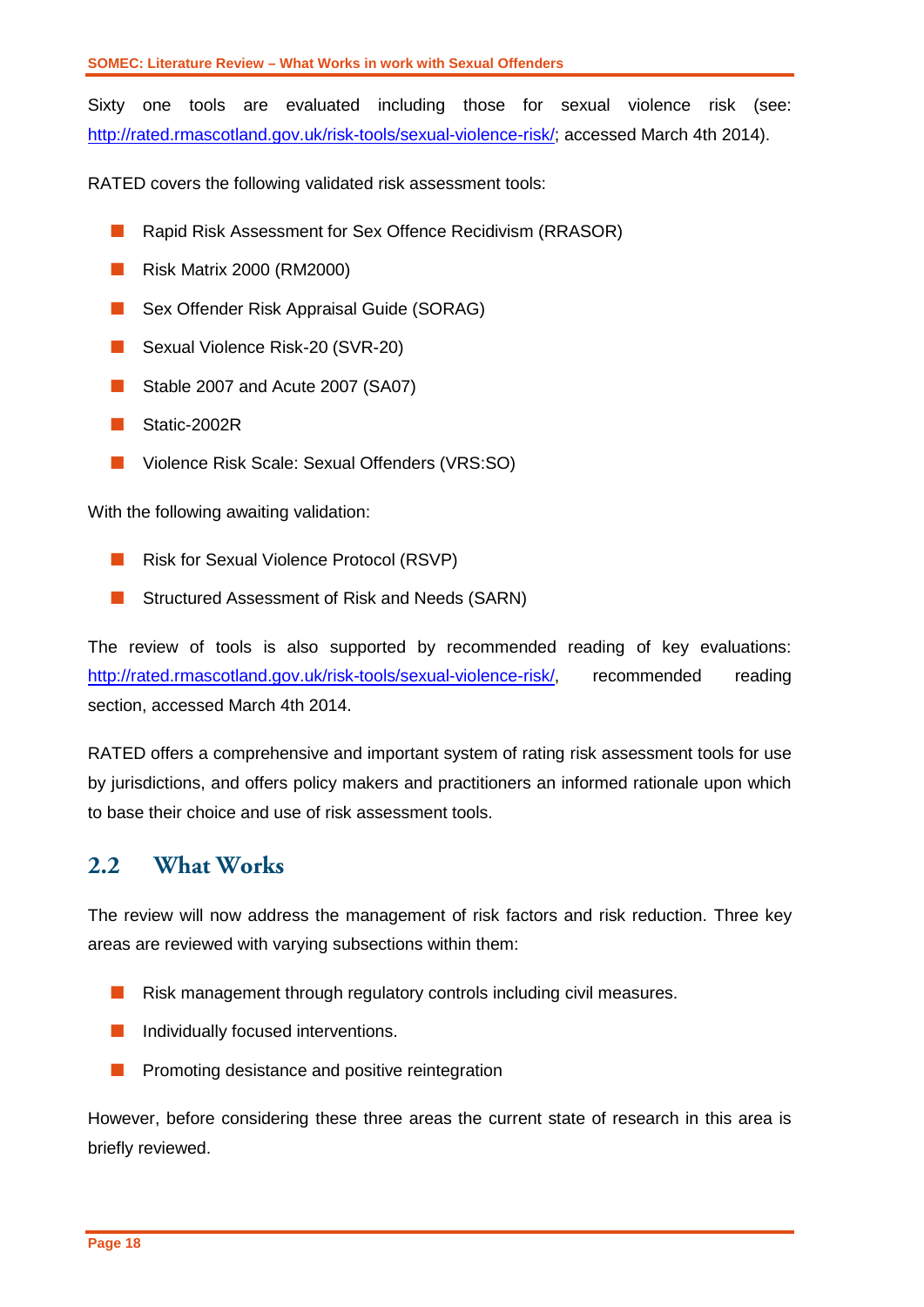### <span id="page-20-0"></span>**2.2.1 Methodological Challenges to Conducting Robust Research**

There is a general difficulty in designing robust studies given the low base rates inherent in this group of offenders and the ethical challenge of finding control groups (Abracen et al, (2011); Woodrow and Bright, (2011)) **<sup>15</sup>**. This is particularly relevant to research into community-based programmes where the target group is more fluid and also subject to a more complex range of influences. Hanson and Yates (2013 p348) argue that *'Hundreds of studies have been published on sexual offender treatment, the conclusions remain tentative because few high-quality studies have been conducted'*. This view is echoed in a recent UK report evaluating the use of Civil Prevention Orders (Davies, 2013) which comments that *'whilst there is a wealth of literature and data available (originating from international organisations such as United Nations; individual countries; and the NGO community) the intrinsic nature of the offending (covert; much under-reported; in jurisdictions with highly variable systems of policing and criminal enforcement and/or different cultural norms as to child protection) is such that hard quantitative data is and will remain, elusive'* (Davies, 2013: p6).

### <span id="page-20-1"></span>**2.2.2 Risk Management via Regulation, including Civil Regulation**

There are few methodologically robust studies about regulatory methods (Farmer and Mann 2010). Where there have been legislative responses to sexual offending these have often been prompted by political responses to serious high profile cases. This has been the case not only in the Anglophone countries (discussed in Mercado and Ogloff (2007); Logan (2011); and Vess et al (2011)), but also in mainland Europe with, for example, the Dutroux case in Belgium.

Bauwens et al (2012) explore the implications of the Dutroux case for decision-making processes and the need for more rigour within the Belgian judicial/probation system. Similarly a number of cases in Germany reinforced the use there of preventive detention for sexual offenders (Basdekis-Jozsa et al 2013). Research about the effectiveness of different measures to address high risk behaviour, it is argued, tends to follow policy rather than shape it in the first place (Tewksbury et al 2011). A number of commentators criticise policy and practice on the grounds that not enough is known about what is effective to be confident about measures adopted (see Thomas(2011),(2010) for example). Commonly, they

 $15<sub>1</sub>$ **<sup>15</sup>** 117 articles related to assessment and effective interventions were read. Of these 37 presented findings from specific studies about interventions, of which 23 were prison based, 8 community, and 6 considered both. The remainder of these papers were meta-analyses, literature reviews or more speculative presentations of theoretical approaches or contributions to ongoing debates (for example on desistance and interventions).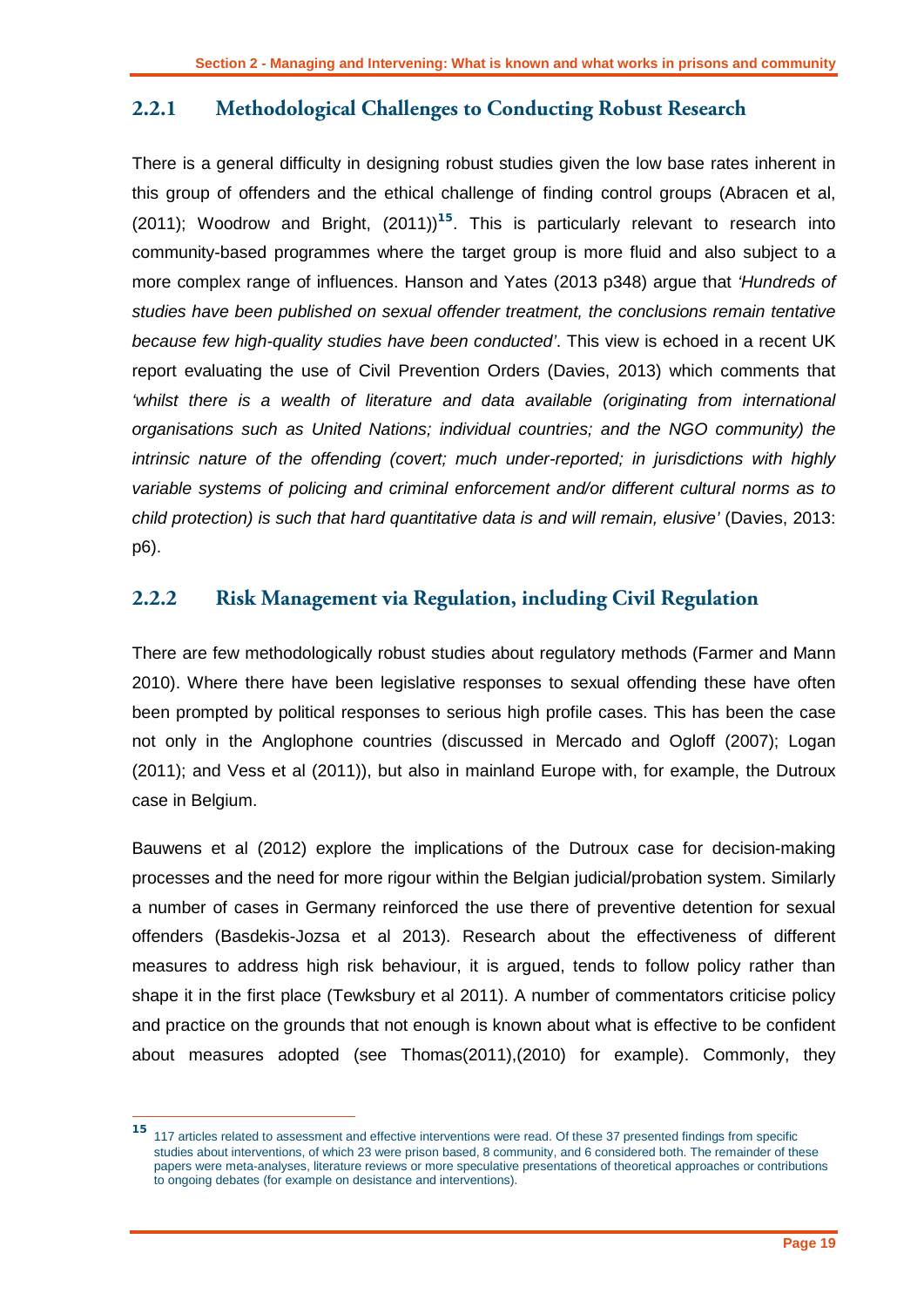recommend the need for more rigorous evaluation of existing practice/procedures (see for example Tewksbury et al, 2011).

A number of core themes do nevertheless emerge from the literature and these are addressed below.

# <span id="page-21-0"></span>**2.2.3 Sex Offender Registration and Community Notification as Examples of Civil Regulation**

### **Sex Offender Registration**

There are a range of regulatory mechanisms, including sex offender registration, community notification, and employment vetting (currently a particular issue in Belgium, for example, in the wake of the Dutroux case (see Bauwens et al (2012); Jacobs and Blitsa (2012); Fitch, (2007)). This section will briefly consider sex offender registration, impact and potential for transferability to European jurisdictions; and the four differing models of community notification and the current research literature on efficacy.

Sex offender registration is well established in the Anglophone jurisdictions, most notably in the USA (where it originated), 6 provinces in Canada, Australia, and the UK (Thomas, 2010). The following countries have either implemented a sex offender register or are actively considering doing so: Austria, France, Japan, Jersey, Kenya, Jamaica, New Zealand, Pitcairn Island, Republic of Ireland, Republic of Korea, and South Africa.

However, there are subtle differences in how registries are accessed and used. Murphy et al (2009) in comparing sex offender registries in Canada to those in America highlight that registry information in Canada is only made available to law enforcement agencies and not to the general public. This is seen as critical to the higher levels of compliance with Canadian registries. The Canadian registries seek to balance public protection with individual rights to privacy, and Murphy et al (2009) argue for the development of sex offender registries that are 'optimally effective and minimally intrusive'(p. 70).

Australia, for example, had 12,596 sex offenders on the Australian National Child Offender Register (ANCOR) in 2011, with states holding sex offender registries which can be accessed via public access sites such as 'Australian People's Records', [http://www.australian-people-records.com/Sex-Offenders.php.](http://www.australian-people-records.com/Sex-Offenders.php) In Europe, France implemented a sex offender register (FIJIAS) in 2005. The introduction of the register coincided with media interest in a high-profile trial of sixty-six people in the town of Anger. It was subsequently challenged, in December 2009, at the European Court of Human Rights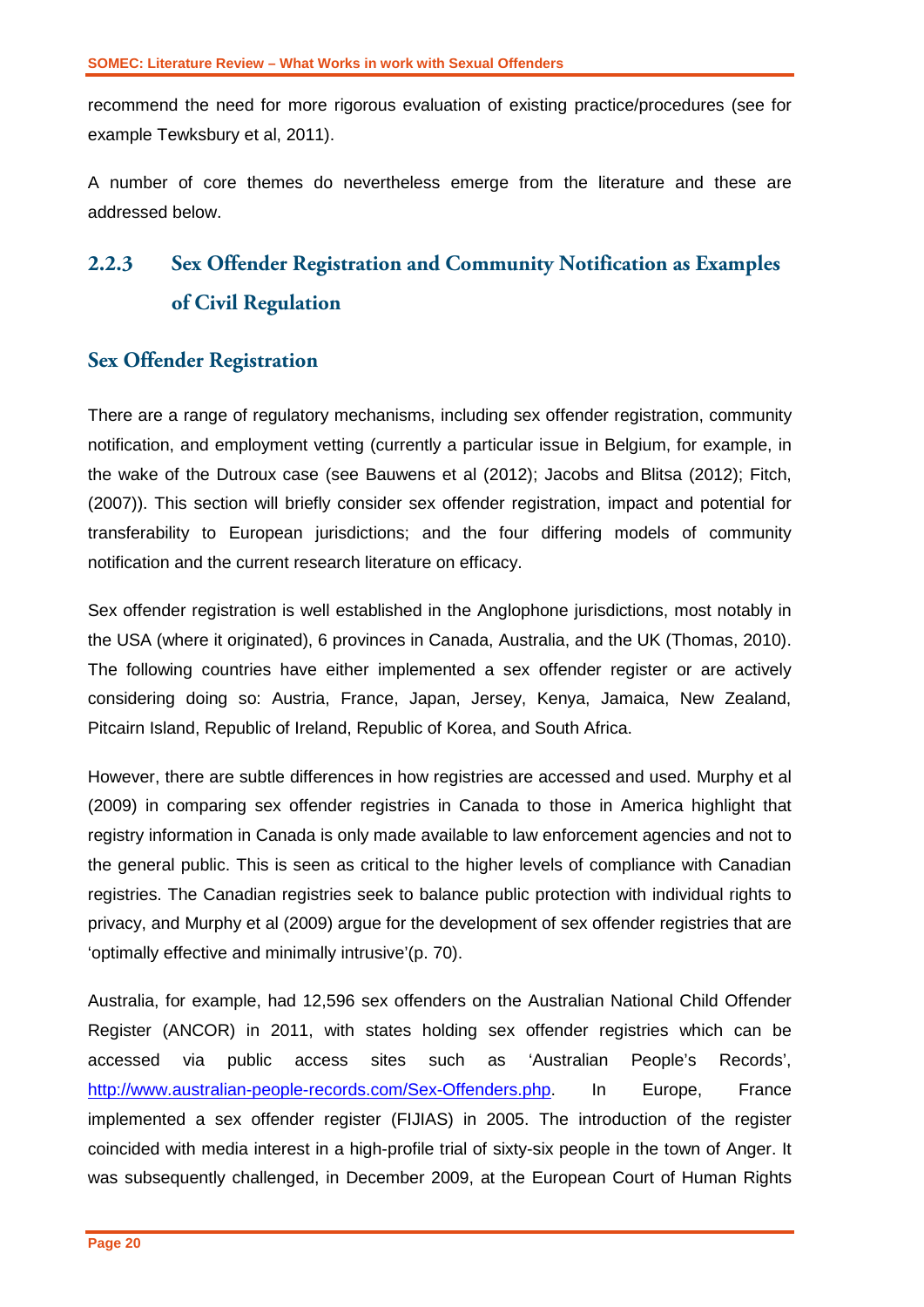when the court judged that *'registration in the FIJAIS [national sexual offenders database], as applied to the applicants, strikes a fair balance between the competing private and public interests at stake'* (see [http://www.loc.gov/lawweb/servlet/lloc\\_news?disp3\\_l205401799\\_text](http://www.loc.gov/lawweb/servlet/lloc_news?disp3_l205401799_text) accessed 19 March 2014).

Stringent confidentiality measures are associated with the register and it was regarded as '*purely preventive and dissua*sive' in its aim as opposed to punitive (Thomas, 2011, p.85).

The Czech Republic has sought advice from UK experts and the Child Exploitation and Online Protection Service (CEOP) on how to set up a sex offender register. This followed the sexual assault and murder of Jakub Simanek by Antonin Novak in 2008, a Slovenian national who had previous sexual convictions. National media coverage was critical of the lack of information exchange between Slovenia and the Czech Republic (neighbouring countries), and at the lack of a national sexual register (see: Radio Praha November 2008, [www.radio.cz/en/article/104997;](http://www.radio.cz/en/article/104997) accessed March 19th 2014, and cited in Thomas 2011, p97- 98). In Germany there have been calls for increased regulation and control of sexual offenders following the murder of 7 year old Natalie Astner in 1996 by Armin Schreiner who had previous sexual convictions and was on parole at the time he committed the crime (Thomas 2011 p98). The State of Saxony called for a public register of sex offenders after a 13 year old spent 5 weeks in captivity after being abducted by a man convicted for sex crimes who lived near her in Dresden [\(http://www.dw.de/german-state-of-saxony-considers](http://www.dw.de/german-state-of-saxony-considers-public-list-of-sex-offenders/a-1918464)[public-list-of-sex-offenders/a-1918464;](http://www.dw.de/german-state-of-saxony-considers-public-list-of-sex-offenders/a-1918464) accessed April 1st 2014). German politicians have also considered a USA style register after a woman was raped and murdered in Bayreuth by a repeat sexual offender [\(http://www.dw.de/german-politicians-propose-internet-registry-for](http://www.dw.de/german-politicians-propose-internet-registry-for-sex-offenders/a-2203141-1)[sex-offenders/a-2203141-1](http://www.dw.de/german-politicians-propose-internet-registry-for-sex-offenders/a-2203141-1) accessed April 1st 2014).

A report to the Council of Europe Committee on Legal Affairs and Human Rights in 2010 concluded that the establishment of a European Sex Offender register would be significantly impeded by the differing methods of managing this group of offenders and diverging criminal laws across the EU community (De Pourbaix-Lundin, 2010). However it was held that significant strides could be made in the development of comprehensive systems for the management of high risk offenders in every Member State, together with an increase in the quality and regularity of information sharing on sexual offenders across the EU (De Pourbaix-Lundin, 2010).

Newburn (2010) in reviewing the possibility of transferring USA sex offender registration to Europe argues that there are potential obstacles. She contends that USA registration laws are 'invasive and ineffective'; socially excluding and socially isolating; and detrimental to rehabilitation. The differing cultural norms and privacy laws of some European countries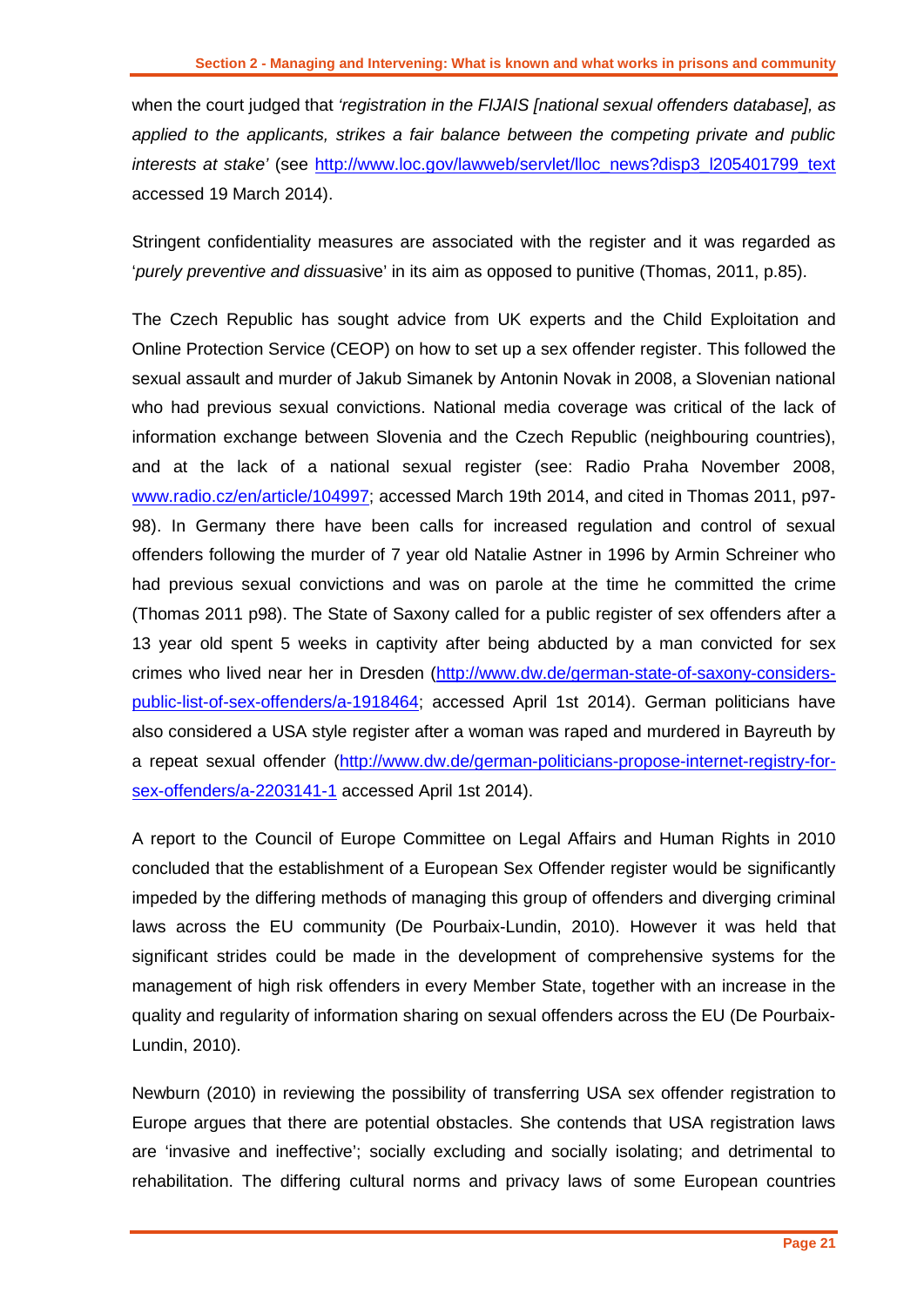(particularly those in the European Union) also present a challenge to simple acceptance of a USA style sex offender register. Newburn argues that Europe's concern for safety and privacy laws represent an important balance in considering a European wide sex offender register. Logan (2011) also considers the potential to 'export' sex offender registration and community notification laws to Europe. Logan identifies a number of obstacles, not least the European penal tradition of rehabilitation and a high priority given to privacy laws (p. 236); and the constitutional challenges that may be mounted within European states under Article 8 of the European Convention of Human Rights.**<sup>16</sup>**

The efficacy of registration has also been much debated with some commentators arguing that it results in stigmatization, social ostracism, and challenges to sexual offender community reintegration (Levenson and Cotter 2005; Levenson et al, 2007). The actual contribution of registration to crime prevention remains unclear (Tewksbury et al, 2011; Thomas, 2011). Levenson et al (2010) using a sample of 2, 970 sexual offenders found that failure to register did not predict sexual recidivism. This study is supported by a larger study conducted by Kernsmith et al (2009). Logan (2011) noted that some 20 years after implementation, there is a lack of evidence for sexual offender registration and community notification, and concludes that: *'we simply do not know whether, or to what degree, the laws assist police, deter recidivism, and empower communities with information to self-empower'*  (p. 234). He notes the key issues as non-compliance; missing registrants; sheer volume (particularly in the USA); erroneous and incomplete information (see also Logan, 2009).

The impact of sex offender registration on crime reduction and sexual offending recidivism is debatable, with 6 empirical studies finding no impact (see: Letourneau et al (2009a); Letourneau et al (2009b); Sandler et al (2008); Tewksbury and Jennings (2010); Zevitz (2006); Zgoba et al (2010); Zgoba et al(2008)). However, Prescott and Rockoff (2008) found that it did reduce recidivism amongst registrants, possibly because sexual offenders know they are being monitored (however this impact is questionable where registers have very high numbers and low levels of monitoring, as with larger USA registries). One study examining pre and post implementation periods found little impact on recidivism (see Duwe and Donnay, 2008).

 $\overline{a}$ 

**<sup>16</sup>** Everyone has the right to respect for his private and family life, his home and his correspondence. There shall be no interference by a public authority with the exercise of this right except such as is in accordance with the law and is necessary in a democratic society in the interests of national security, public safety or the economic well-being of the country, for the prevention of disorder or crime, for the protection of health or morals, or for the protection of the rights and freedoms of others. Available at: [http://conventions.coe.int/treaty/en/treaties/html/005.htm,](http://conventions.coe.int/treaty/en/treaties/html/005.htm) accessed October 2nd 2014. See for example Regina F and Regina Thompson v. Secretary of State, 2010. The UK Supreme Court dismissed the UK policy of automatic registration for life without any chance of review ruling that this was incompatible with article 8 of the ECHR and disproportionate. See Thomas and Thompson (2012) for a full review.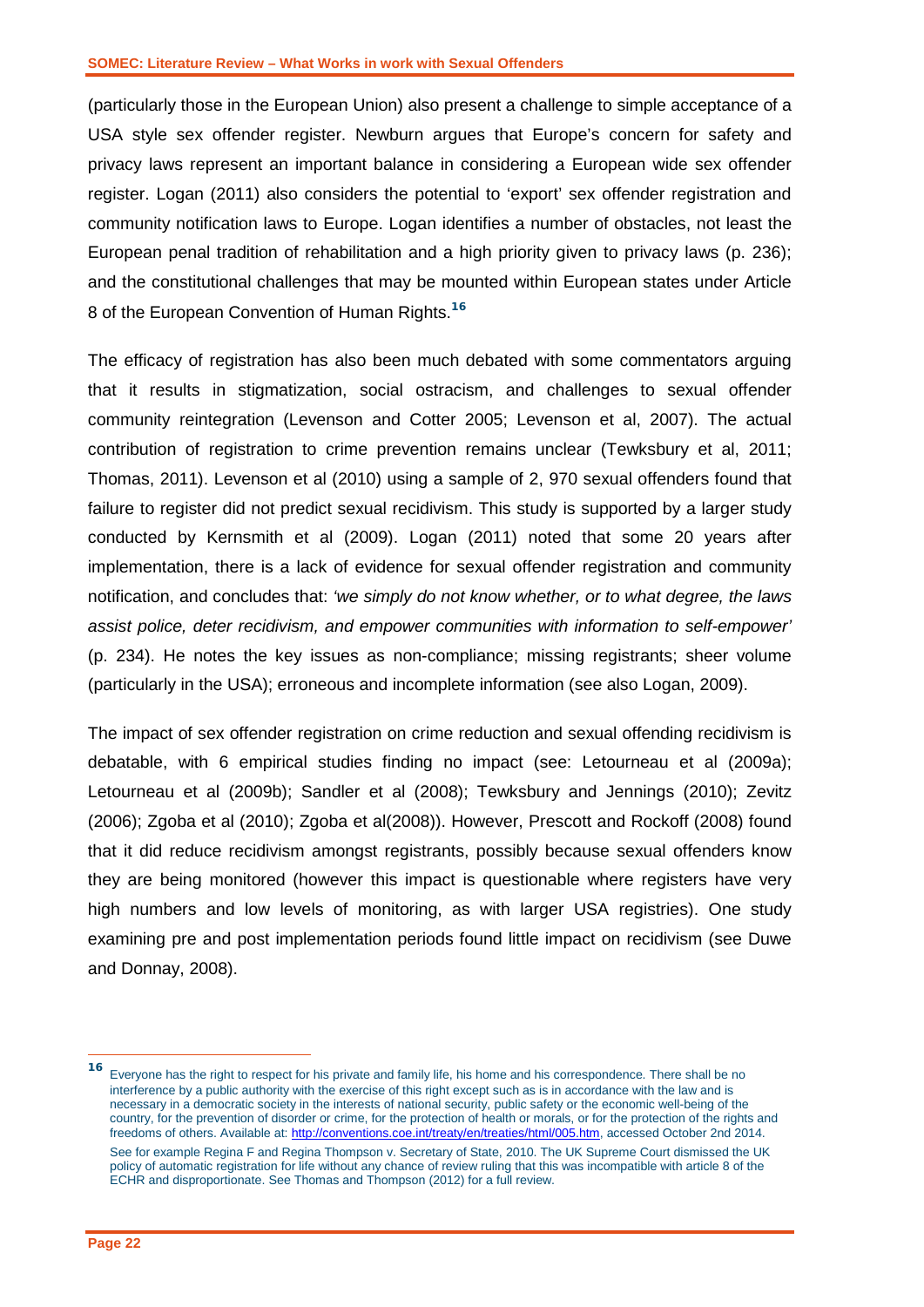### **Community Notification**

Community notification originated in the USA, and is now a Federal Law via the 'Jacob Wetterling' Act (reinforced and extended by the 'Adam Walsh' Act), and requires all states to *'make relevant information on released offenders available to the general public' (Cohen and* Jeglic, 2007: 374). However, the law does not mandate how this should be done, and in effect there are four different models in the USA:

- 1. The first model involves offender notification, based upon a three-tier classification of risk: Low risk, non-predatory offenders who have successfully completed treatment are not required to notify; tier two offenders who present a moderate risk are required to notify to specific groups deemed to be vulnerable to such offenders (such as scout groups or sport groups); and high risk, recidivist, predatory sexual offenders are required to notify all relevant persons with whom they may come into contact and they can be required to wear placards and issue press releases to inform others.
- 2. The second model uses notification via a designated agency, using predetermined categories of sexual offending and risk.
- 3. The third model requires sex offenders to carry out the notification under the supervision of state agencies. This might include, for example, personally telling neighbours, friends, workmates and letting employers know, putting up posters and the like.
- 4. The fourth model is a passive system which requires members of the public to make a request for the information; this can be done via state sponsored websites such as [www.klaaskids.org](http://www.klaaskids.org/) (See Kemshall, (2008) p115-116; Cohen and Jeglic, (2007) p374).

Differing Federal States in the USA operate different models, although most operate model 1. Canada, England and Wales, and Scotland operate model 4, the 'passive system', and this model is currently under consideration in Northern Ireland (Kemshall et al, 2010). Australia uses model 2, and uses a designated agency, 'Australian People's Records', [\(http://www.australian-people-records.com/Sex-Offenders.php;](http://www.australian-people-records.com/Sex-Offenders.php) accessed March 4th 2014) to enable public access to registration data. Critically, the operation of a sex offender register does not necessarily imply community notification of any type, and some countries operate only registries (e.g. France). Interestingly, Hynes (2013) argues that USA community notification laws would benefit from a shift to the passive model employed by England and Wales on the grounds of reducing the operational costs (in some USA Federal States this is significant), and in order to improve effectiveness in reducing recidivism.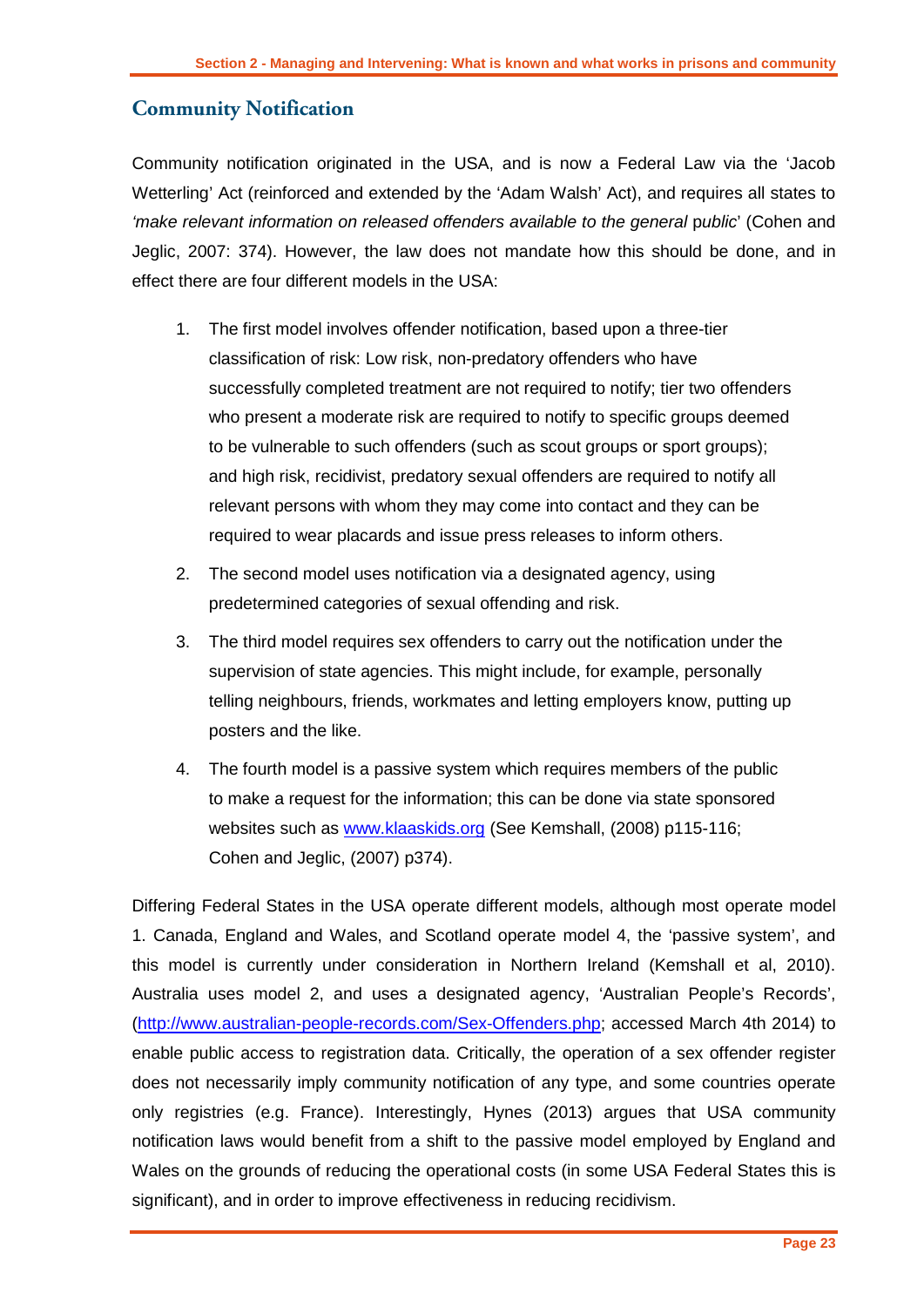Community notification has been the subject of intense debate, and Anderson and Sample (2008) found that most citizens do not access registry information. The impact research is summarised in Lasher and McGrath (2012) who reviewed eight quantitative studies (sample 1,503) to establish the impact of community notification on sexual offender reintegration. They concluded that sexual offenders were rarely the subject of vigilante action; but a substantial minority reported exclusion from accommodation, job loss, and some degree of social exclusion. They also experienced 'negative psychological consequences' but reported benefits from knowing their behaviour was monitored. Importantly the most intrusive notification schemes had the most negative social consequences for sexual offenders. This is supported by a paper by the Quaker Council of European Affairs (2011) which argues that containment has come to be seen as the alternative to social reintegration. Tewksbury et al (2011) compared a group of sexual offenders pre the introduction of sex offender registration and notification (SORN) and a group post introduction. The sample included 247 pre and 248 post. They found that SORN status is 'not a significant predictor of sexual or general recidivism' (p. 324). However, they note key limits to this study and to others, notably that the measure of recidivism used was an 'official measure and focused exclusively on re-arrest data' (p. 325) and not actual reoffending. In addition, they note that SORN is implemented differently across the USA, and therefore studies do not necessarily compare like with like; and offender samples can be skewed by different offence types. However, it is a robust pre and post comparative, longitudinal study. The study also confirms previous studies by Sandler et al (2008); Schram and Milloy (1995); Tewksbury and Jennings (2010); Vasquez et al (2008); Zgoba et al (2008, 2010); Zimring et al (2007, 2009).

### <span id="page-25-0"></span>**2.2.4 Compulsory Treatment and Civil Orders**

Across Europe there are a range of compulsory treatment measures. For example, the Therapeutic Injunctions available in France (Auger et al, 2010); civil commitment orders and preventive detention in Germany (Basdekis-Jozsa et al (2013) Kelly (2008)); and physical surveillance through mechanisms such as satellite tracking (Payne and Buhon, 2011), or social vigilance through interventions such as Circles of Support and Accountability originating in Canada and now in the UK and extending to Northern Europe (Wilson et al, 2009). Payne and Buhon's study of GPS tracking of sexual offenders in the community concluded that it cannot take the place of supervision, but should be seen as a tool in any 'well-designed case management plan' (p. 355). Basdekis-Jozsa et al (2013) found that offenders under preventive detention orders under psychiatric treatment arrangements pose challenges to effective treatment due to their mental health and psychiatric disorders. Identification of effective, suitable therapies have proved challenging, and they conclude that preventive detention orders are largely used to keep 'dangerous offenders' out of the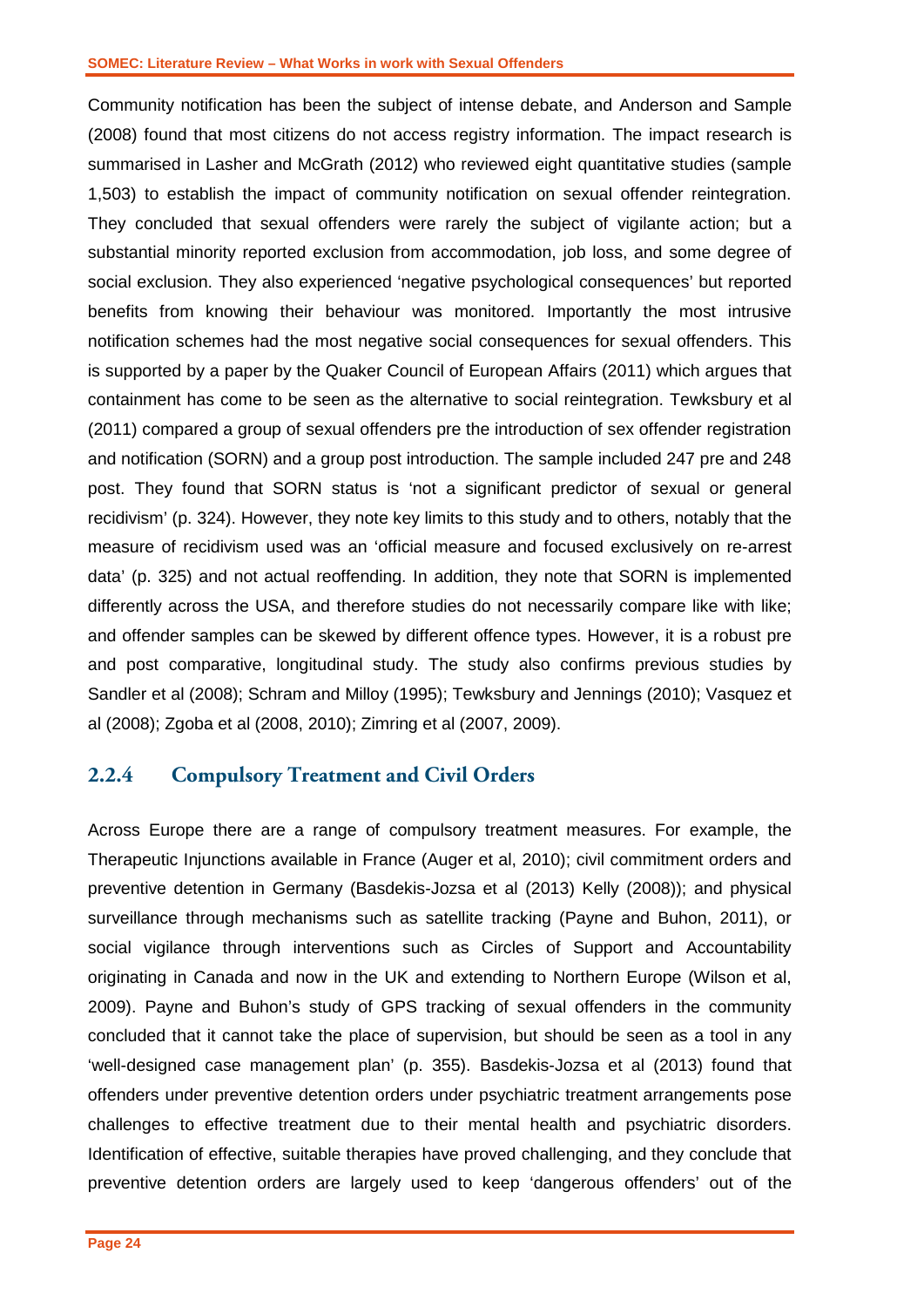community rather than to effectively treat them (p. 355). This is supported by Kelly (2008) who compared civil and treatment detention use in Germany and the USA and found that pharmacological treatment for sexual deviancy ('chemical castration'), and compulsory treatment detention figures for containment in civil psychiatric facilities were too high. Duwe (2013) in a study of 105 sexual offenders who were civilly committed between 2004 and 2006 found that:

If the 105 civilly committed sex offenders had been released to the community, an estimated nine percent would have been reconvicted of a new sex offense within four years. Civilly committing these offenders therefore likely reduced the overall four-year sexual recidivism rate by 12 percent. The results further suggest that if these offenders had been released to the community, an estimated 28 percent would be rearrested for another sex offense within their lifetime. (p. 1).

Duwe (2013) argues for selective use of civil commitment and a greater use of intermediate alternatives with sexual offenders in order to increase the cost effectiveness of high resource approaches such as hospital detention and treatment, and to mitigate the high costs of indeterminate detention.

### <span id="page-26-0"></span>**2.2.5 Preventive and Indeterminate Sentencing**

Preventive and indeterminate sentencing for sexual offenders also exists in a number of jurisdictions (within Europe most notably the UK and the Netherlands). Doyle and Ogloff (2009) argue that this type of preventive legislation represents a radical departure from traditional legal philosophy and judicial functions, from punishing offenders for offences already committed to restricting the liberty of offenders for offences they *might* commit in the future and they question the validity of the premise that individuals posing a serious risk to the community can be accurately identified. This debate continues with Prescott and Levenson (2010) and is expanded to incorporate the human rights dimension by Newburn (2010), see also Thomas and Thompson (2012).

However, Slobogin (2011) has argued that 'indeterminate sentencing is an optimal means of preventing recidivism' for sexual offenders (p. 210) and that objections on ethical, rights, and justice grounds can be mitigated. He argues that seven key principles must be adhered to in order to govern the State's use of preventive sentencing:

(1) the principle of legality, which requires commission of a crime or imminently risky conduct before preventive detention takes place; (2) the proportionality principle, which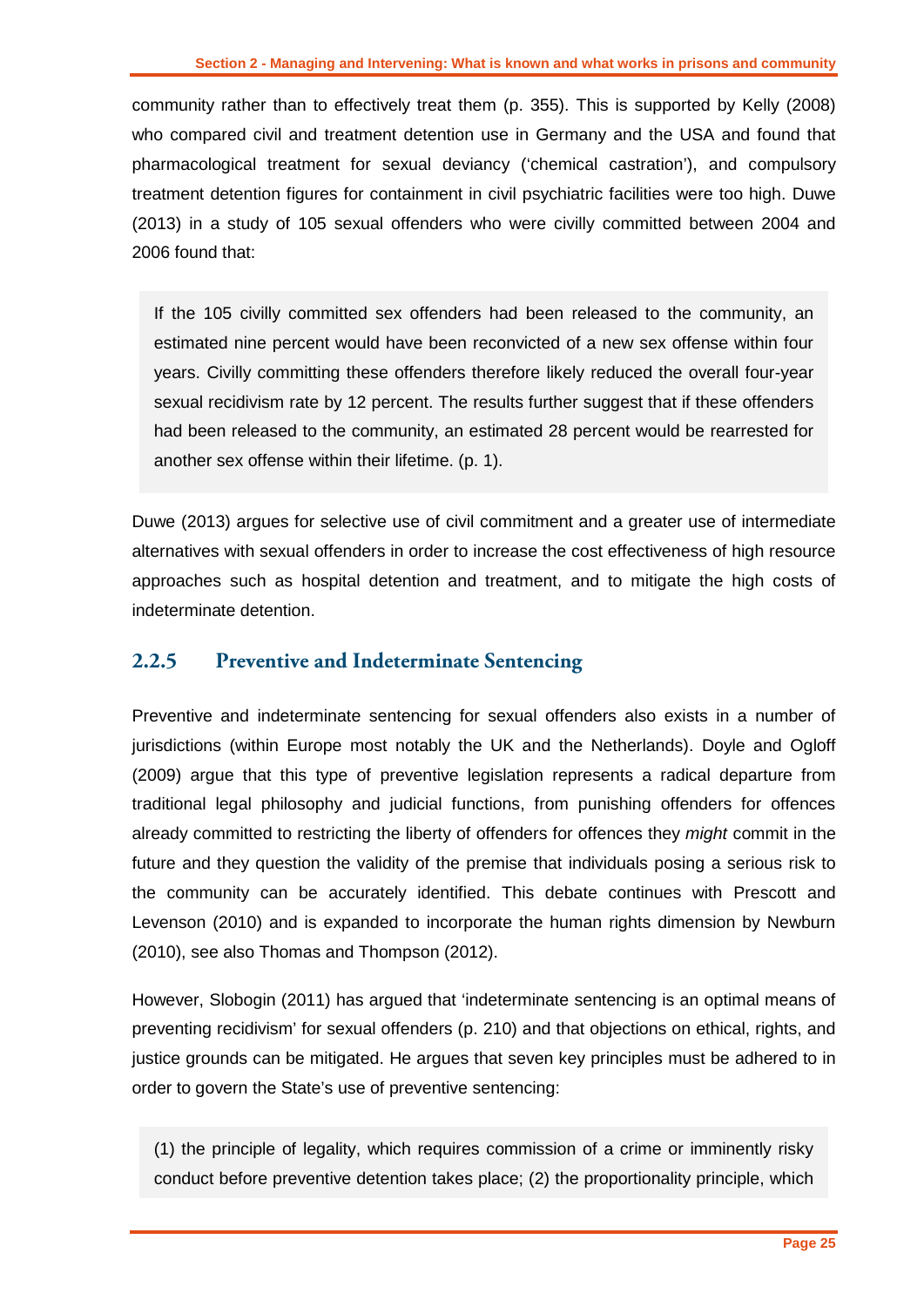requires that government prove a probability and magnitude of risk proportionate to the duration and nature of the contemplated intervention; (3) the related least drastic means principle, which requires the government to adopt the least invasive means of accomplishing its preventive goals and in many cases would preclude confinement; (4) the principle of criminal justice primacy, which requires that systems of preventive detention separate from criminal justice be limited to detention of those whose subsequent behavior is unlikely to be affected by the prospect of serious criminal punishment; (5) the evidentiary rule that, when government seeks preventive confinement, it may only prove its case using actuarial-based probability estimates or, in their absence, relevant prior antisocial conduct; (6) the evidentiary rule that the subject of preventive detention may rebut the government's case concerning risk with clinical risk assessments, even if they are not as provably reliable as actuarial prediction; and (7) the procedural principle that a subject's risk and risk management plans must be periodically reviewed using procedures that assure voice for the subject and avoid executive branch domination of the decision making process. (p. 211).

The Order for Lifelong Restriction in Scotland is an example of indeterminate sentencing that meets these criteria, for example, with Scottish courts only able to use risk assessment reports from independent assessors, using risk assessment tools approved by the Risk Management Authority, and with risk management plans reviewed annually (see: [http://www.rmascotland.gov.uk/news-and-information/faq-s/olr/;](http://www.rmascotland.gov.uk/news-and-information/faq-s/olr/) accessed March 4th 2014).

However, the transference of indeterminate sentencing to other jurisdictions can be problematic (Davies (2013); Slobogin (2011)), not least because offence types and penal codes vary. For example, statutory rape is not recognised in the Netherlands, and Fazel et al (2010) highlight that plea bargaining is not permitted in the Swedish legal system at conviction stage. Ethical and cultural issues can also present obstacles to the simple transference of penal measures to other cultures, for example transferring USA measures to European countries (Newburn (2010); Lieb et al, (2011)) **<sup>17</sup>**.

#### <span id="page-27-0"></span>**2.2.6 Ethical Tensions and Issues**

A number of ethical issues can be identified from the available literature. In brief these are:

 Tensions between preventative regulation and individual liberty, with the design and use of such regulation contrary to principles of justice embodied in law

-

**<sup>17</sup>** For example the German high court ruled preventive sentencing as unconstitutional in May 2011, but Germany has persisted with the notion of preventive treatment and 'treatment detention' (Kelly 2008).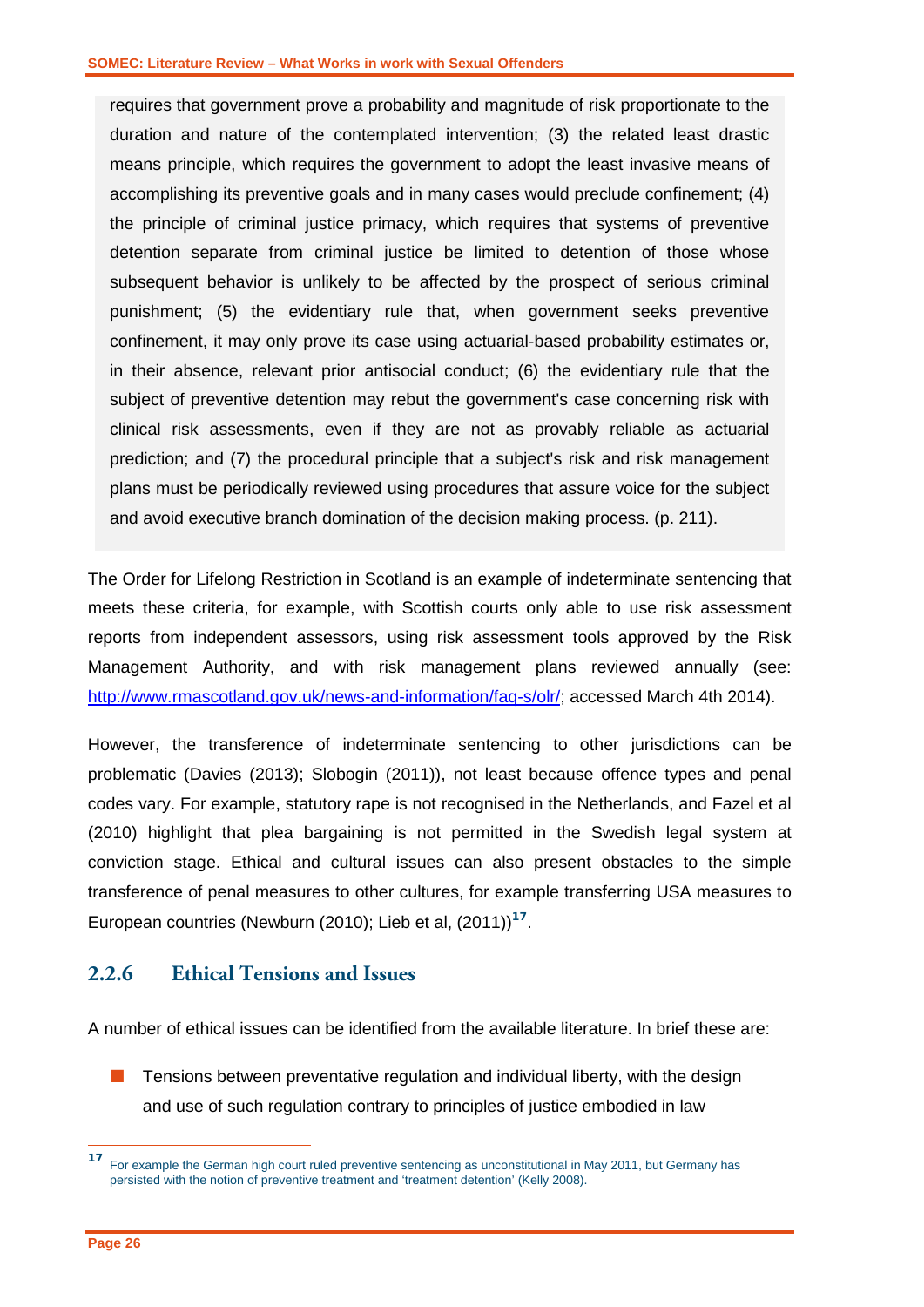(Douard, 2006). La Fond (2008) in a study of civil commitment for serious sexual offenders in the USA found that states were 'manipulating' civil commitment to prevent the release of sexual offenders. This resulted in such offenders condemned to a 'psychiatric gulag' (p. 169), with asylums used as preventive prisons (p. 170). Meiners (2009), in a feminist critique of regulatory measures argues that there are dangers for the wider community from the increased privatisation of public space via over-reliance upon regulation and incarceration.

- $\Box$  Concerns over privacy rights and informational flaws for example in terms of sex offender registration (Logan, (2009); (2011)).
- Balancing individual rights with community safety Prescott and Levenson (2010) for example argue that practitioners must balance the therapeutic needs of offenders with risks to the public, and balance '*community safety with the rights of the offender'* (p. 275). They assert strongly that even compulsory treatment should be delivered within robust ethical codes and a human rights framework. This is a particularly pertinent point given the increasing use of both community treatments and compulsory civil commitment. Ward et al (2009) apply the human rights framework to those sexual offenders receiving treatment in criminal justice settings.
- Prevention versus regulation Doyle and Ogloff (2009) based upon an in-depth analysis of data for 50 sexual offenders, identify early risk factors and significant development histories *'characterised by early deprivation, disadvantage, abuse, and social and psychological* d*islocatio*n' (p. 41). They argue for a shift of policy and resources from post sentence and containment to early identification and prevention, particularly their first contact with criminal justice agencies (p. 46). They argue that: *'Improvements in risk/need identification and early intervention require a paradigmatic shift in public policy to a preventative and public health model'* (p. 46; see also Bonnar-Kidd, 2010; Doyle and Ogloff, 2009; Kemshall and Wood, 2007).
- Risk versus rehabilitation/reintegration this tension has been much discussed, with two distinct approaches to sexual offenders identified: community protection; and rehabilitative/reintegrative approaches (see Connelly and Williamson (2000); Kemshall (2008); Petrunik (2002); Petrunik and Deutschmann, (2008)). These approaches have been presented as oppositional; with community protection measures seen as exclusively concerned with risk; and 'at odds' with rehabilitative/reintegrative measures. However, this 'spectrum' or oppositional presentation of these two paradigms is somewhat artificial (Kemshall, 2008).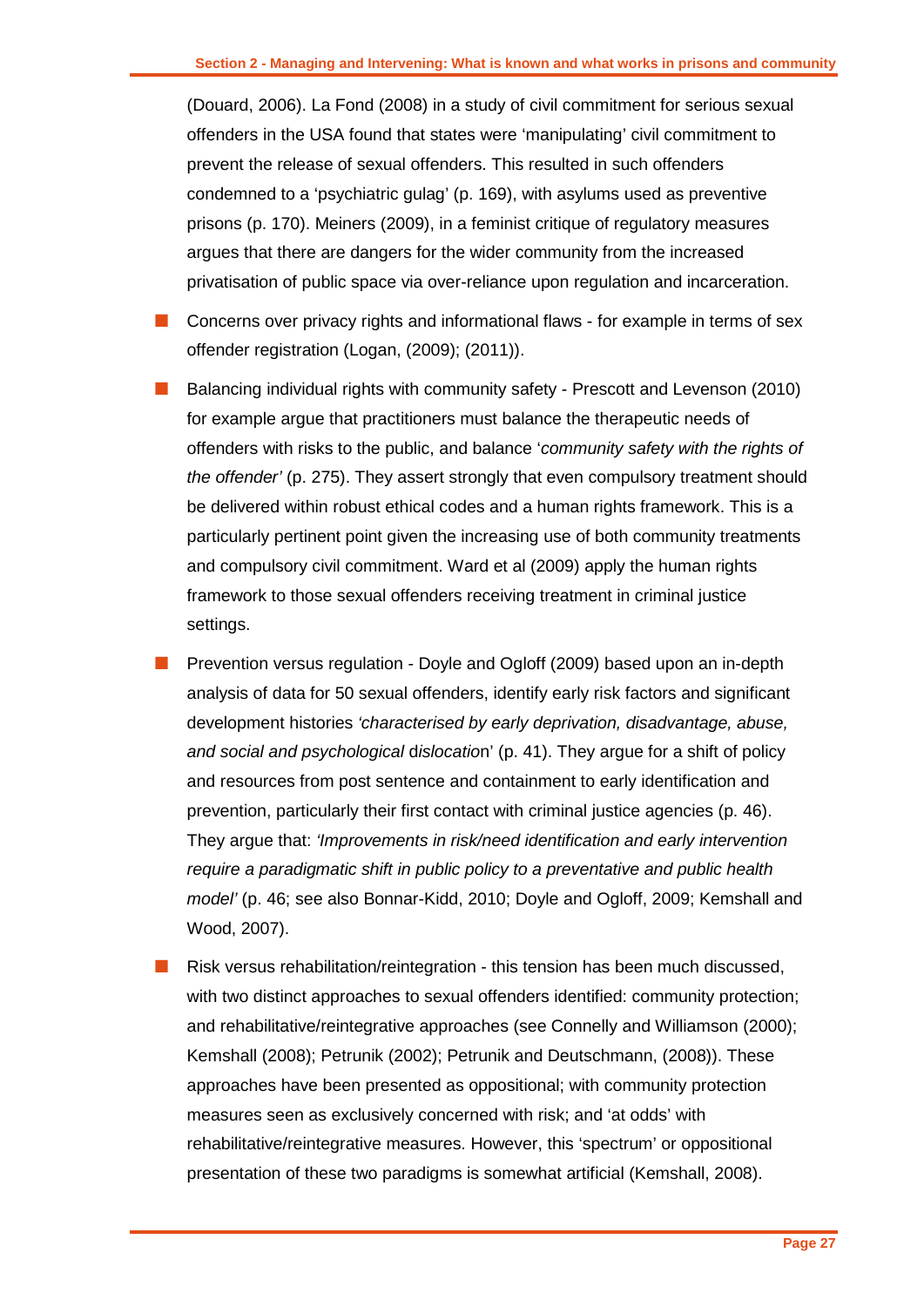Whilst based in differing discourses of criminal justice, and reflecting potentially different value-bases, in practice they are often meshed, even within jurisdictions characterised as predominantly focused on community protection (Kemshall, 2008), (and see below for a discussion of the European context).

■ Operationally, and in terms of policy and resource distribution, jurisdictions will often use a 'mixed economy' of provision, combining preventative sentencing or compulsory civil commitment, monitoring, surveillance, with treatment, interventions, and supportive approaches such as Circles of Support and Accountability (for example Canada, the UK, The Netherlands). Kemshall (2008) has described this combination of strategies as 'protective integration', focusing both on behaviour change, effective reintegration, and public safety (p. 127). Such balanced approaches have the potential to target resources according to risk more effectively, support longer term desistance, and protect communities from the consequences of recidivism.

# <span id="page-29-0"></span>**2.2.7 Differing Policy Development Processes and Differing National Responses**

Vess et al (2011) provide an analysis of the Australian experience of implementing national policies in a federal system and highlight differences of policy and implementation at local level. This has resonance for Federal countries in the EU such as Germany. Petrunik and Deutschmann (2008) compare policies and practice in continental Europe and Anglo-American jurisdictions and conclude that there are significant differences in approaches to criminal justice and sexual offenders. In brief, they argue for an exclusion-inclusion spectrum, with community protection measures such as preventative sentencing, monitoring and control at the exclusion end; therapeutic programmes in the middle; and restorative justice approaches at the inclusion end. They identify a tendency for USA, Canada and UK to adopt community protection measures (although not in their entirety as one can identify significant therapeutic interventions in all three jurisdictions, and increasing attention to restorative justice approaches such as Circles of Support and Accountability (see Kemshall, 2008, for a full discussion). They argue that the European tradition of medicalising deviance and taking a psychiatric approach to 'dangerousness' has limited the spread and use of criminal justice based community protection measures (see also Kelly, 2008). This view is supported by McAlinden (2012a, b) who again uses a spectrum approach and notes the diverse responses to sexual abuse and child protection across Europe. This inevitably complicates transference of both policy and practice, although operationally many jurisdictions operate strategies across the spectrum (Kemshall, 2008).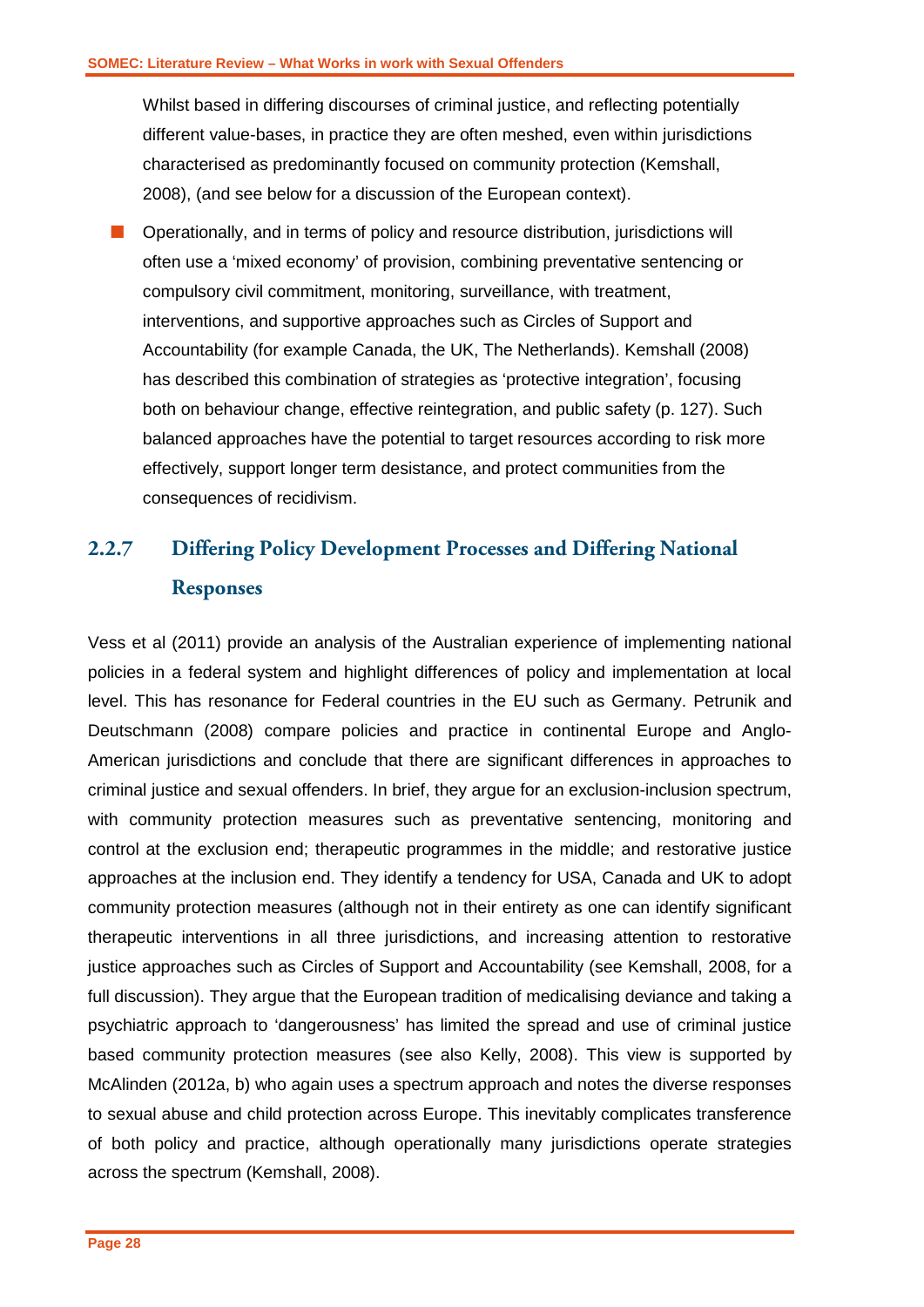Differences can occur between the Anglophone countries (often treated as wholly similar). Murphy et al (2009) analyse Canadian policy regarding civil regulation, highlighting some distinctive differences with the US about the perceived purpose of regulation which can affect how it is designed and implemented, expressed in their differing approaches to sex offender registration and the balance between public safety and individual privacy rights (discussed above).

In the EU a key process in policy development is the process of agreeing Framework Decisions**<sup>18</sup>** which are then implemented at national level (Morgenstern, (2009) and could potentially be implemented in 28 different ways. Davidson (2009) summarises the range of European approaches and Newburn (2010), McAlinden, (2012a), and Fitch, (2007) all question the transferability of existing models particularly from Anglophone jurisdictions to Europe. Morgenstern (2009) in discussing national implementation of EU Framework decisions suggests that effectiveness of the implementation of these decisions requires states to have 'mutual trust in each other's jurisdictions and enforcement agencies'.

Responses to sexual offenders should also be placed within the differing developments and histories of probation services across Europe (van Kalmthout and Durnescu, 2008, available at[:http://www.cepprobation.org/uploaded\\_files/1\\_Chapter\\_1\\_Comparative\\_overview.pdf;](http://www.cepprobation.org/uploaded_files/1_Chapter_1_Comparative_overview.pdf) accessed April 3rd 2014). Van Kalmthout and Durnescu (2008) identify three main groups of probation services: those based in the former Communist countries, those countries with Roman Law traditions, and those with common law approaches. However, they also note diversity within and beyond these groups, with a number having their roots in the 19 $<sup>th</sup>$ </sup> century, located within a 'strong religious and moralizing' discourse (p.4). During the latter part of the  $20<sup>th</sup>$  century the State has played a more significant role across all EU Member States, either by directly providing probation services, or providing a strong 'state steer' on the content of provision. This has coincided with an expansion of community sanctions and stronger attempts to reintegrate offenders into society across a number of Member States (van Kalmthout and Durnescu, 2008). Due to open borders and freedom of movement, community sanctions and measures are increasingly required to be recognisable across EU borders (albeit often called different things), and the focus of probation tasks is increasingly similar. However there is a difference between those probation services (usually based on common law and within an Anglophone tradition) with a dominant risk and public protection focus; and those with a greater focus on community reintegration and restorative justice (van Kalmthout and Durnescu, 2008). This is also reflected in differing responses to sexual

-

**<sup>18</sup>** A Framework Decision is a type of legislative act of the European Union, used within the EU's competences to ensure police and judicial co-operation in criminal justice matters. Unlike a Directive, FDs are not capable of direct effect, and enforcement proceedings cannot be taken for any failure to transpose an FD into domestic law. (See Article 34 of the Treaty on European Union; Lisbon Treaty, Article 9).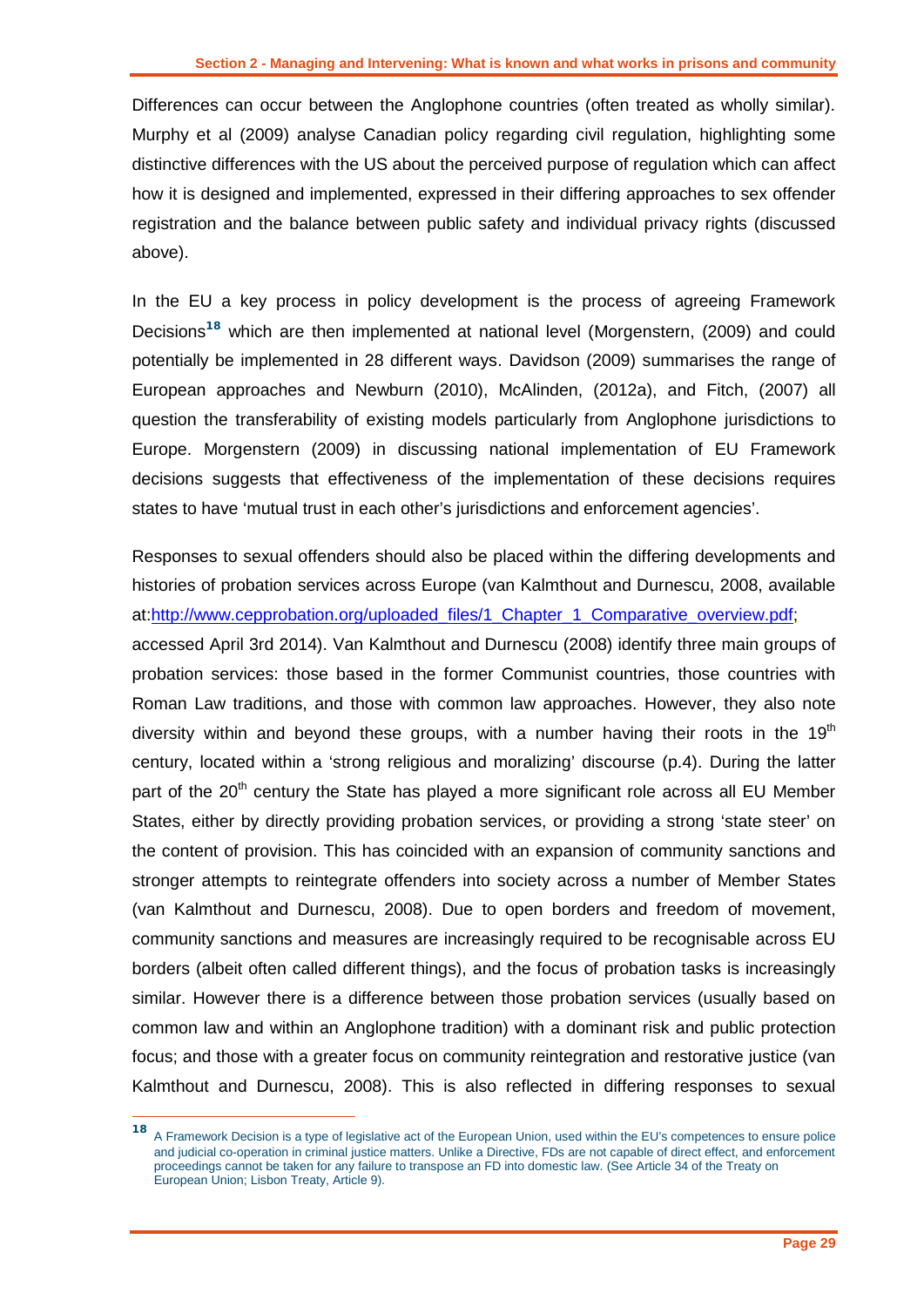offenders, particularly expressed in the relative balance between risk and rehabilitation efforts. As noted above, countries often operate a 'mixed economy' of responses (Kemshall, 2008), and there are substantial similarities as well as differences across Europe (van Kalmthout and Durnescu (2008); see also McNeill and Beyens (2014) on offender supervision across Europe).

#### <span id="page-31-0"></span>**2.2.8 Summary**

There is a lack of rigorous empirical research on regulatory methods, particularly sex offender registration and community notification. The actual contribution of such measures to recidivism reduction is unclear, and six studies on sex offender registration show no impact. Eight studies on community notification find negative social and psychological consequences, with some benefits from knowing their behaviour was monitored. Vess et al (2011) for example draw on substantial research on USA implementation and on sexual offending to review the effectiveness of Australian sex offender registries. They argue that: *'in many respects the laws do not reflect what is currently known about sexual offending, and have not been successful in reducing offending.'* (p. 422). Furthermore there are debates about how far the unintended consequences of some regulatory measures may impede rehabilitative processes, such as the positive effects of stable and secure living arrangements and access to employment (Bonnar-Kidd (2010) Payne and Buhon (2011) Tewksbury et al (2011); Herzog-Evans, (2012)). Logan (2011) argues that available research suggests that laws of themselves have little or no effect on recidivism (p.234). The transferability of such measures across jurisdictions is also challenging, with differing penal traditions of Anglophone and European jurisdictions presenting key obstacles particularly around the rule of law, and privacy issues (Thomas, 2011).

The use of compulsory treatment measures has attracted limited evaluative studies. However, it has been critiqued on the grounds of possible over-use and a recent more robust study in the USA (Duwe, 2013) has argued for selective imprisonment/compulsory treatment on both ethical and cost grounds. Preventive sentencing has also attracted similar debates and challenges on the grounds of proportionality; rule of law; and justice. However, Slobogin (2011) has argued that seven key principles can offer significant safeguards. The Scottish system of Orders for Lifelong Restriction is posed as an example.

The key differences between community protection measures and rehabilitative ones may actually be less distinct in practice, and are actually combined in both practice and policy terms in a number of jurisdictions. This illustrates that countries do have the capacity to adopt these approaches to existing penal and criminal traditions and that, at times, a pragmatic approach to crime reduction is taken.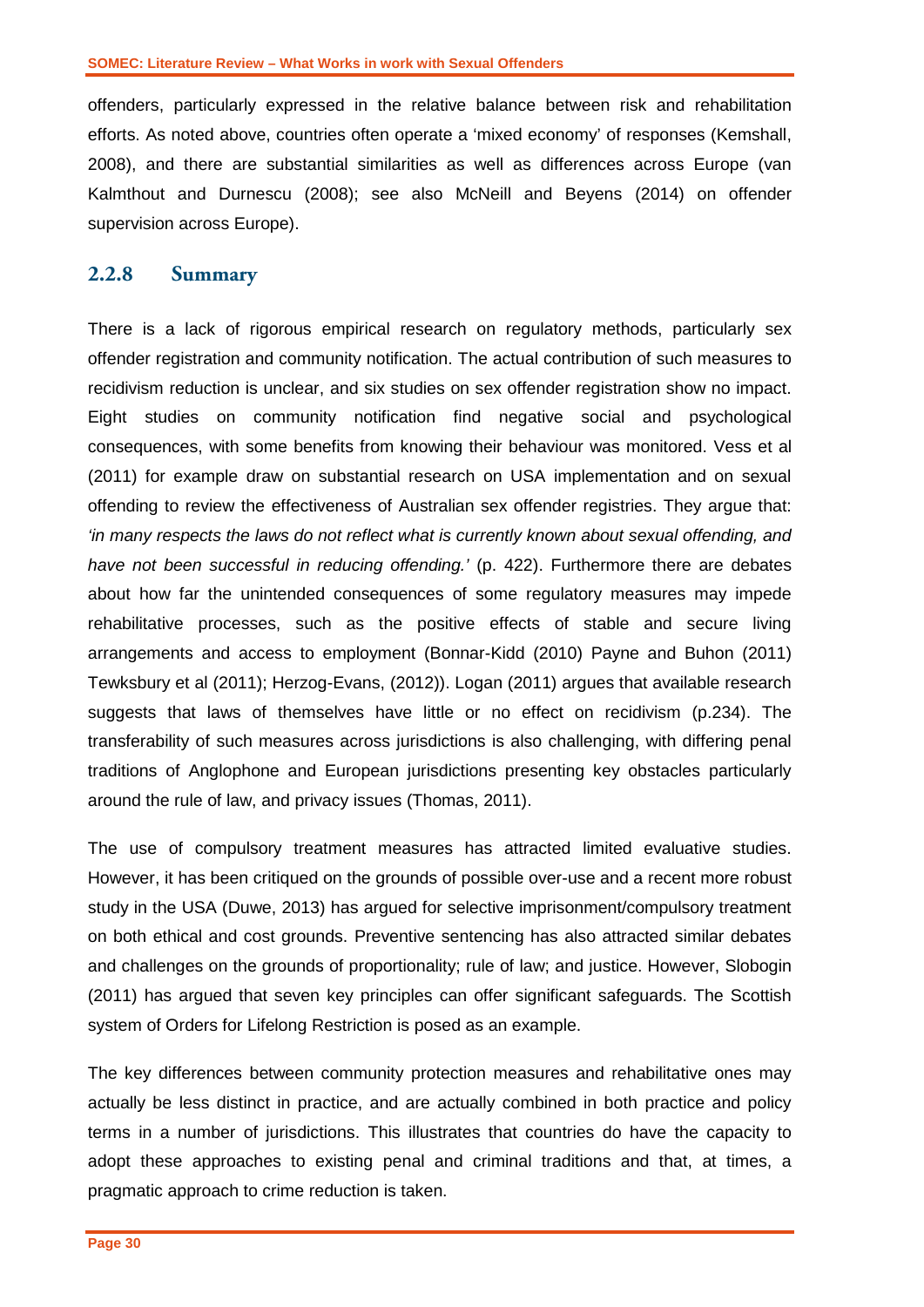# <span id="page-32-0"></span>**2.3 Individually – Focused Interventions**

There remain some reservations about the knowledge/research evidence about the effectiveness of interventions focusing on the individual (see: Morali et al, (2011) discussing the situation in France). The next section discusses cognitive behavioural methods, which are generally regarded as effective, however it is argued that not enough is known about the significance of particular elements of Cognitive Behavioural Treatment CBT**<sup>19</sup>** (Waldram, 2008), what works for whom in what conditions (Schmuker and Losel, 2008; Begg, 2010), and the offender perspective (Colton et al (2009); Russell et al (2011)). Community-based treatments are less frequently considered in the literature. The following summary of the literature should be read in light of these provisos.

### <span id="page-32-1"></span>**2.3.1 Assessing and Analysing Risk Factors**

-

There is some support for the use and applicability of Risk Assessment tools across jurisdictions in North America, Canada, Australia and Europe (see for example Vess et al 2011). In a recent and comprehensive review of risk assessment tools, Tully et al (2013), who review the use of risk assessment tools across 11 countries, including 7 in Europe, describe results as promising with tools showing at least moderate predictive accuracy but they argue for further research. Craissati et al (2009) argues that further research should include developmental variables. Craig and Beech (2010) highlight the importance of there being a match between the population to be assessed and the population on which the tool was developed. This is supported by the Risk Management Authority Scotland who provide a review of empirical evidence for risk assessment tools, highlight those validated, and identify those most relevant to particular offence types and offenders (*Risk Assessment Tools Evaluation Directory (RATED)*,available at: [http://rated.rmascotland.gov.uk;](http://rated.rmascotland.gov.uk/) accessed July 24th 2014.

The idea of offence pathways has recently gained ground, initially in respect of female sexual offenders (Gannon et al 2011), and is seen as being useful for identifying different patterns of sexual offending (Yates and Kingston (2006). The skill and knowledge of practitioners can also play a part in the appropriate use of risk assessment tools (see: Barnett and Mann 2011; Westwood et al 2010; Kemshall and Wilkinson, 2013).

**<sup>19</sup>** CBT focuses upon the interrelationship between thoughts (cognitions), feelings (emotions) and behaviour and how this inter-relationship influences an individual's response to the world (triggers). The aim of a cognitive behavioural assessment is to collect information on all three elements in order to inform interventions which are described as multi-modal (that is operating in all of these domains). Multi-modal CBT methods can include, for example, Behaviour therapy, Social skills training, Self -instructional training, Problem solving training, Rational emotive therapy, Cognitive therapy.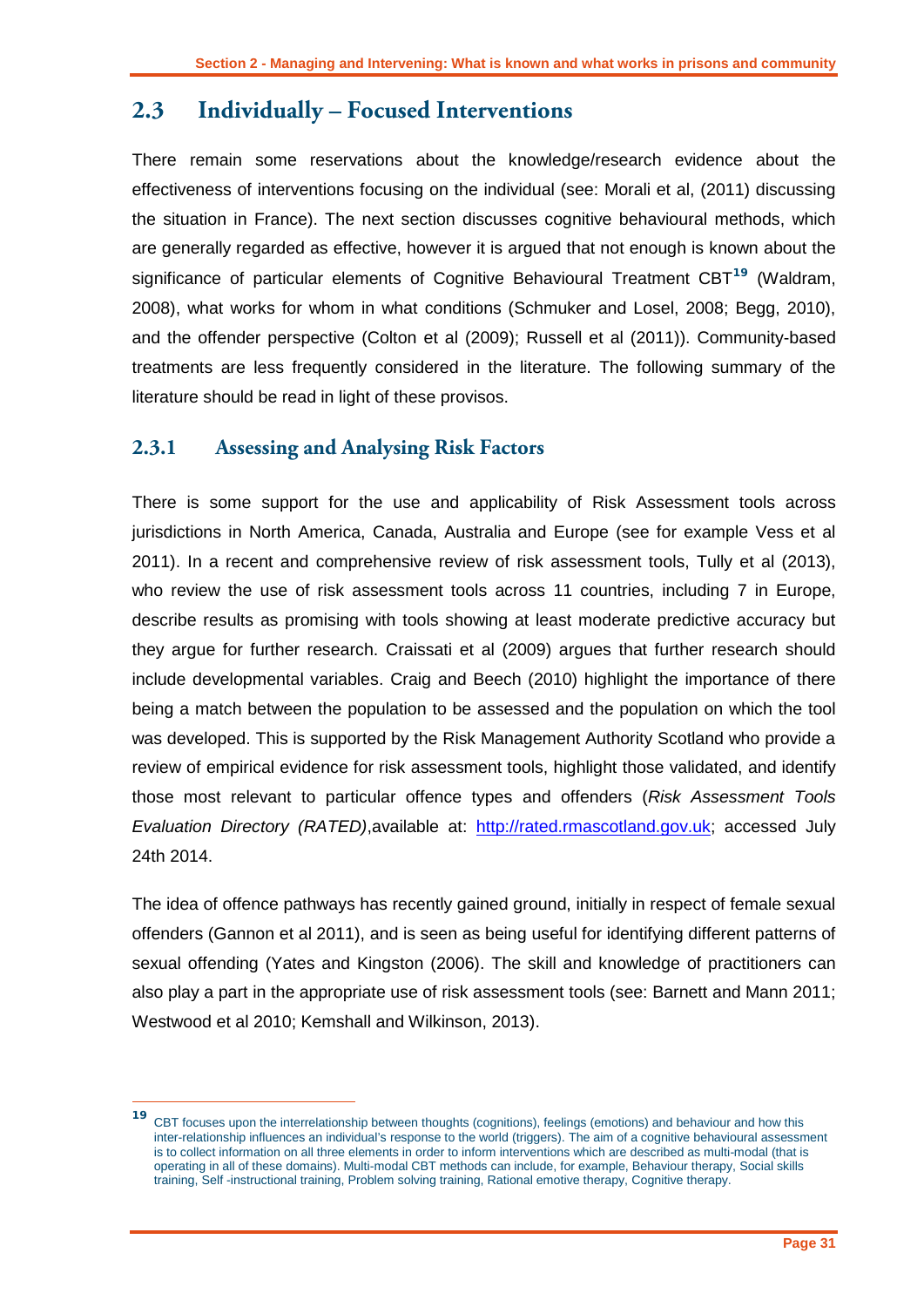### <span id="page-33-0"></span>**2.3.2 Efficacy of Cognitive Behavioural Treatment (CBT) Methods**

It is important to recognise that CBT programmes have been the most frequently evaluated and that research about alternative methods is limited (see Hanson (2014) on the current state of the evidence base). Schmuker and Losel (2008) argue that from their meta-analysis only CBT demonstrated a consistently positive impact (see Beech et al 2012) have confirmed the effectiveness of formal programmes with high risk offenders (see also Schweitzer and Dwyer (2003). This is supported by Abracen et al (2011) in a tightly controlled study of a Canadian Sex Offender Treatment Programme which suggested that CBT was particularly effective with high risk offenders. Hanson et al (2009) argue that treatments following the Risk/Need/Responsivity (RNR) principle are more likely to be effective. Beggs and Grace (2012 p191), in a UK study, suggest that targets for intervention could include *'reconditioning of sexual arousal patterns, teaching skills for lifestyle balance and general and sexual selfregulation and enhancement of victim empathy'.* On the other hand, Hanson and Yates (2013 p348), would dispute the inclusion of work around victim empathy but advocate for the focus to be upon work around 'low self-control, negative peers, and sexual preoccupation'.

### <span id="page-33-1"></span>**2.3.3 Targeting, Motivation and Compliance**

Craissati, et al (2009), amongst others, have argued that interventions need to be targeted at appropriate individuals to ensure compliance and impact.

Within the context of CBT programmes there is some support for motivation improvement approaches and the Good lives Model (Hanson and Yates, 2013); and also a focus upon relapse prevention which links to the more positive future-oriented approaches promoted in the desistance literature (Brown, 2010).

### <span id="page-33-2"></span>**2.3.4 The Design and Delivery of Programmes**

Irrespective of their underpinning theoretical rationale, there appear to be a number of factors that improve the design and delivery of programmes. In brief, these are linking the intensity of interventions to the level of risk, and targeting more intensive treatments at higher risk offenders (Lovins et al, 2009, Abracen et al, 2011). This includes restricting the use of scarce treatment resources to those higher risk offenders (Wakeling et al, 2011), utilising the principle of proportionality, and targeting of limited resources (Duwe 2013). Matching of offenders to programmes also contributes to better outcomes. This relies on accurately identifying recidivism risk and the individual needs of the offender (Larochelle et al, 2011; Grady et al, 2011). Olver and Wong (2013) suggest that high risk sexual offenders pose the greatest risk for non-completion yet also stand to yield the most benefit from services. The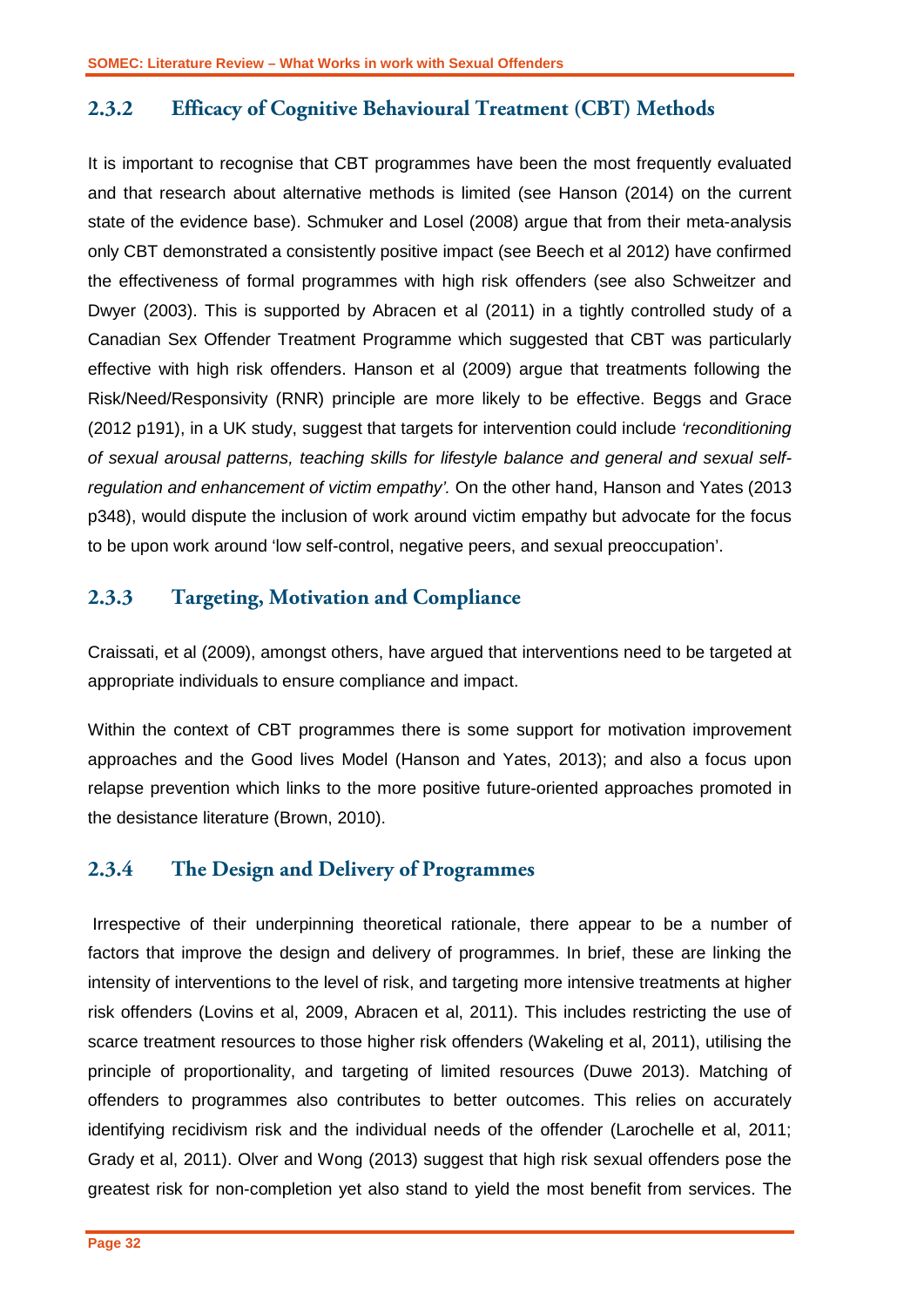use of written handbooks for the programmes also has some benefit, particularly in achieving integrity of delivery. For example, results from the Challenge Project in London *'suggest that higher risk and more psychologically disturbed subjects, placed in cognitive-behavioural manualised treatment, were more likely to complete the programme and to achieve high levels of attendance; and these subjects were significantly less likely to fail in terms of breaches, general re-offending or indeed, any formal failure'* (Craissati et al 2009). There are similar findings in Beech et al (2012). Hollin (2009) has also suggested that the skills of the practitioner may be the deciding factor in the effectiveness of manualised approaches. Morali et al (2011), in a study of professional practice in France, argue for more knowledge and training for probation officers.

### <span id="page-34-0"></span>**2.3.5 Focus on Empathy**

This is a complex psychological concept which has been explored in a number of papers (Waldram (2008) Wastell et al (2009) Day et al (2010) Schaffer et al (2010)). However, its relevance to treatment effectiveness remains to be argued convincingly or supported by research. There is a link to other aspects of the psychological profile of sexual offenders but how it interacts or is associated with other psychological risk factors remains open to debate and further research (Kirsch and Becker, 2006).

### <span id="page-34-1"></span>**2.3.6 Denial, whether it is a Risk Factor and how to address it**

This is the focus of an ongoing debate (Yates, 2009; Ware and Mann, 2012). It seems likely that it is protective for some offenders and criminogenic for others. There is a need for more consideration about how to work with this group. There is also a potential link between the process of denial and how far voluntarism as opposed to compulsion (in terms of involvement in programmes) may be associated with effective outcomes (Grady et al 2013), for example there are ongoing debates in France between the judicial and psychiatric professions about the effectiveness of compulsory treatment (Baratta et al, 2011).

However, there is a limited evidence base on effectiveness of interventions for the prevention of child sexual abuse. Langstrom et al (2013) used a systematic review methodology to select 1447 abstracts, a full review of 167 was completed, and they included eight in their final study. They concluded that few studies (and they cited only 8 in their review), met the gold standard of Randomised Control Trial (RCT) or prospective observational studies (see also Hanson (2014) and Hanson et al, (2009)). Evidence from five trials provided insufficient evidence for the benefits and risks associated with psychological treatments or pharmacotherapy, and limited evidence of effectiveness of multi-systemic interventions with adolescents.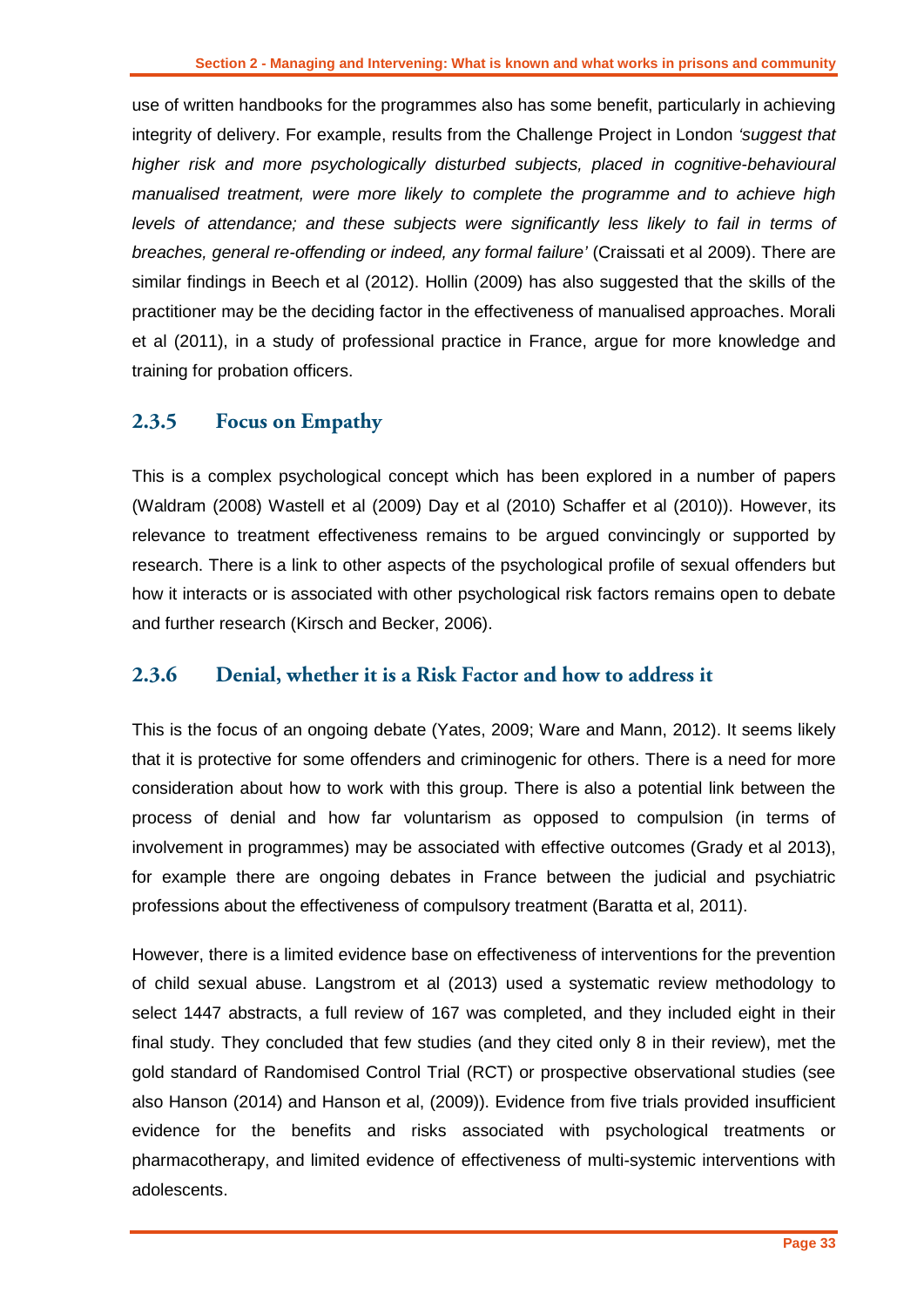### <span id="page-35-0"></span>**2.4 Promoting Desistance and Positive Reintegration**

Influenced by positive psychology (discussed in Brown, 2010), the concept of desistance is concerned with the change processes involved in ending offending, as Burnett (2010) describes it, *'the will and the ways to become an ex-offender'.* The focus of desistance oriented approaches is less upon the *'aetiological questions about the causes of offending and re-offending'* (i.e. the causal precedents of offending) (McNeil, 2009) and more upon positive re-entry or reintegration (a theme explored in positive criminology e.g. Elisha et al, 2012). It is important to note that this is a newer field of practice and most of the writing is theoretical, and it has, in part, emerged as a counter weight to the dominant risk and responsivity model (Ward and Maruna, 2007). A recent review of the current available evidence is provided by Sapoura et al (2011). However it should not be ignored, given its growing theoretical base and support. High risk sexual offenders are not an homogenous group (Kruttschnitt et al, 2000), presenting diverse offence types and differing pathways out of offending (Brayford et al (2012); Farmer and Mann (2010)). Drawing on a wide range of extant literature from Australia, America, Canada and the UK, Weaver (2014) identifies a diverse range of potential factors critical to desistance including sexual offenders:

- **Parenthood, most notably becoming a father particularly for young male offenders**
- **Marriage, as a stabilising factor in desistance from crime**
- **Employment**
- **Investment in a significant intimate relationship**
- Strengthening social relationships
- $\blacksquare$  Positive social capital
- $\blacksquare$  Resilience, particularly to disappointment and failure
- $\blacksquare$  Hope, particularly that one's life can change, and that other non-offending possibilities can be achieved.

Weaver highlights the complex journey of desistance with a number of these factors interacting and contingent on each other.

Farmer et al (2011) in a detailed focus on ten convicted child sex abusers found the following factors important to reducing sexual offending:

- Involvement in a social group or positive social network
- **Change in negative, pro-offending attitudes and beliefs**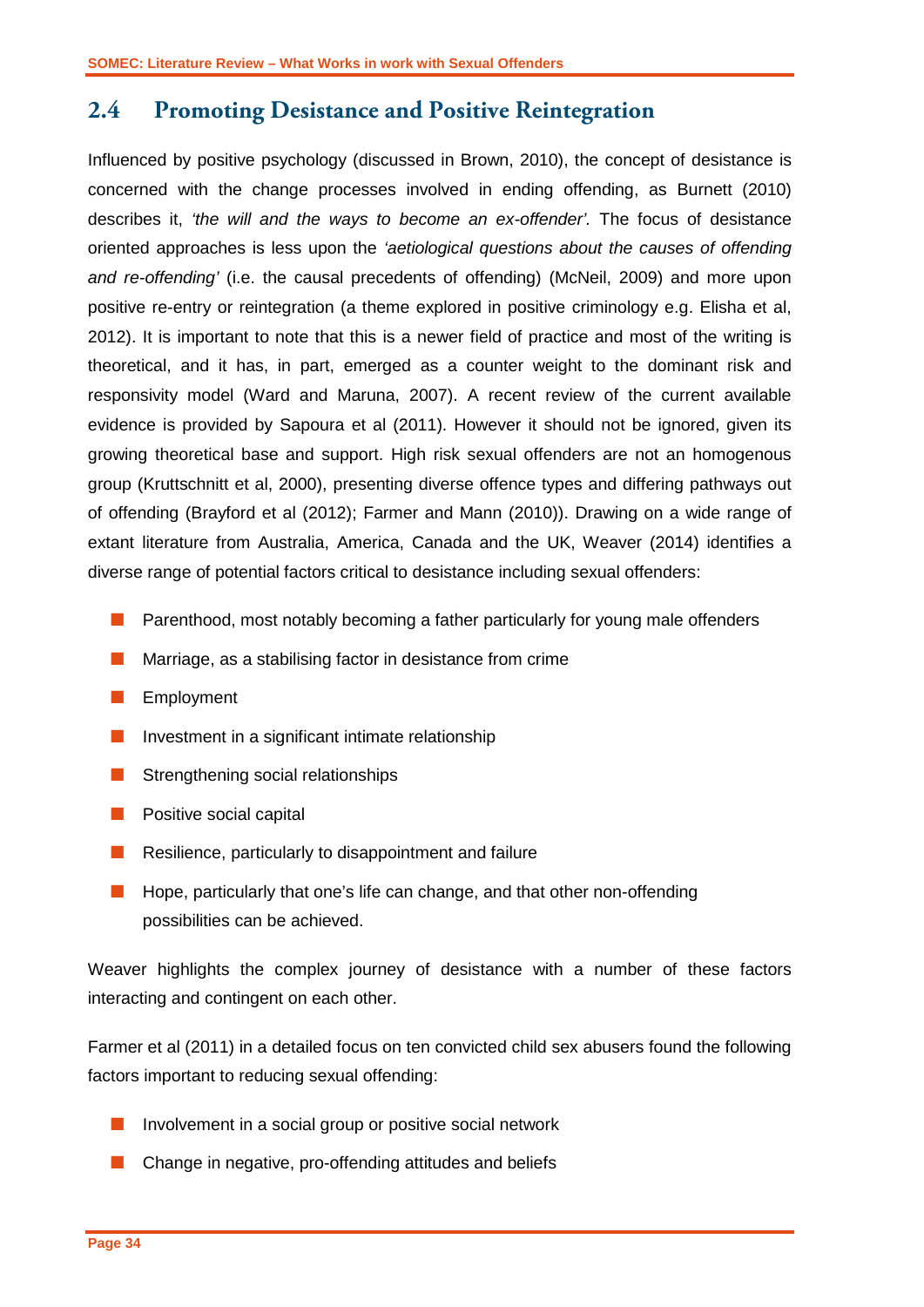- **Participation and commitment to treatment**
- They expressed feelings of hope, optimism and willingness to change.

With the exception of the study by Kruttschnitt et al (2000) which focused on 556 probationers, studies have tended to be small scale and largely qualitative, utilising narrative techniques or in-depth case studies (see Harris (2014) as an example). However, the evidence base is growing, and rigorous meta-analysis or systematic literature review of the extant research would be beneficial. To date, the evidence would seem to support both practice and policy initiatives supportive of the above desistance factors (see for example McNeill and Weaver (2010); McNeill (2009); Weaver (2014); Weaver and Barry (2014); Harris(2014)). For developments in France see Herzog-Evans (2011a) and an examination of how the French legal system expunges criminal records to aid employment and rehabilitation, and in effect achieves relabeling as an ex-offender. This 'legal re-biographing' (Maruna, 2001) is also pursued to a lesser extent in Germany and the Netherlands, with an emphasis on prisoners moving back into the community and gaining rehabilitation through employment (Boone, 2011; Morgenstern, 2009). However, Herzog-Evans (2011a) noted in a small scale study that *'French probation services have a good idea of what it takes to desist, but have neither the capacity nor the will to effectively help offenders to do so*' (p. 29); with desistance literature virtually unheard of.

#### <span id="page-36-0"></span>**2.4.1 Current Approaches Associated with Desistance**

- **The Good Lives Model (GLM). This is a strengths-based approach to offender** rehabilitation in which treatment aims to equip offenders with the skills and resources necessary to satisfy primary goods, or basic human values, in personally meaningful and socially acceptable ways. It is suggested that the GLM can address some of the limitations of Risk-Needs-Responsivity (RNR) including influencing levels of treatment attrition (Schaffer et al (2010); Willis and Ward, (2011)).
- **Promoting Positive Reintegration.** Writings suggest that release planning, building strengths and the nature of the goals set are all important and that more attention should be paid to positive social capital (Lamade et al (2011); Russell et al (2011); Scoones et al, (2012)).
- Restorative Justice Approaches. The most commonly cited example of such approaches is Circles of Support and Accountability (CoSA) (Petrunik and Deutschmann, 2008). This specific approach seems to represent a balance between regulation through monitoring and providing positive community support for reintegration. Canadian studies (e.g. Wilson et al 2009) point to dramatic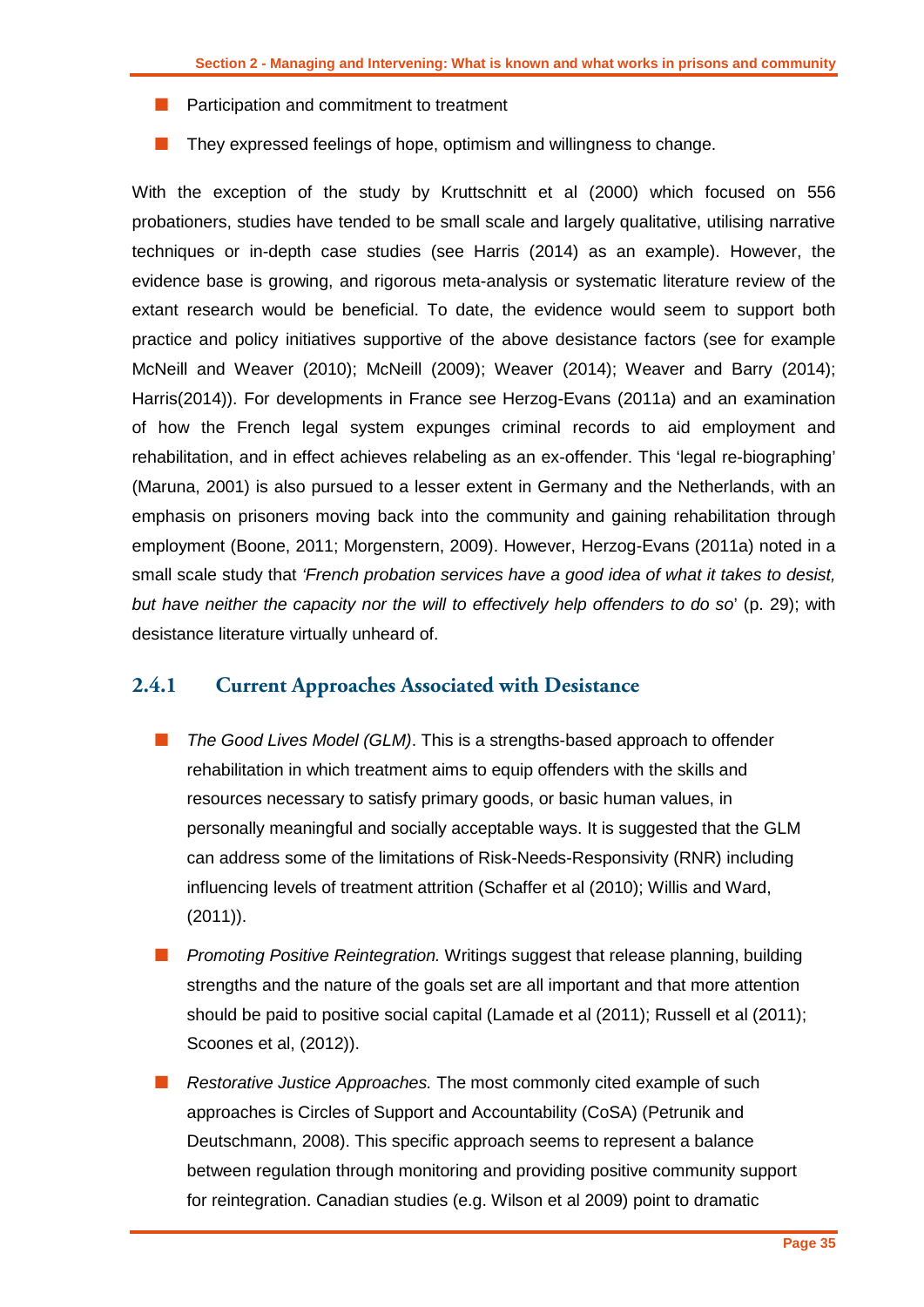reductions in recidivism. McCartan et al (2014) are more cautious but do describe the approach as promising and highlight the need for independent evaluations across a number of jurisdictions, particularly focussing upon the staffing and costing of the projects. Positive community self-regulation (Finkelhor, 2009) and prevention may also have a place here.

*Pro-social modelling* with a focus on change has also received some positive evaluation, although probation staff do not seem to readily deploy the relevant skills (Raynor et al 2010). Durnescu (2013) examined one to one supervision skills amongst Romanian probation staff. He found that skills associated with promoting change (e.g. pro-social modelling) are less used than other skills. This resonates with previous research by Raynor et al (2010). More recent research by Raynor et al (2014) indicates that *'Higher skills ratings are significantly associated with lower reconviction'* (p. 240), particularly relationship skills and those aiding *'supportive supervision'*. However, Raynor et al (2014) do note limitations to their research, not least the use of Jersey Probation as a site and some challenges in transferring findings to other areas, and difficulties in demonstrating a causal link between skills and reduction in recidivism.

### <span id="page-37-0"></span>**2.5 Working with Diverse Groups**

For the purposes of this review a number of messages emerge which may have wider implications. These are:

- **The robust and rigorous approach taken in research into Multi Systemic Therapy** with adolescent sexual offenders (Borduin et al, 2009 and Letourneau, 2009c). In addition, Pullman and Seto (2012) distinguish between different types of adolescent sexual offenders and the need for different approaches.
- **The idea of different pathways as a systematic basis for assessment. Gannon et all** (2008, 2010), Elliott et al, (2010), Cortoni et al (2010), Wijkman et al (2010) all explore the complex pathways/offending trajectories in relation to women offenders. Gannon et al (2008) go as far as providing a pathways model as a basis for individual case formulation which is later developed for wider application (2010). Tewksbury et al (2011) argue for similar work to be undertaken in relation to male sexual offenders.
- $\blacksquare$  In relation to women there is research into the different relational contexts in which offending takes place and, stemming from this, the suggestion that women often co-offend with male sexual offenders (Wijkman et al (2010); Muskens et al (2011)).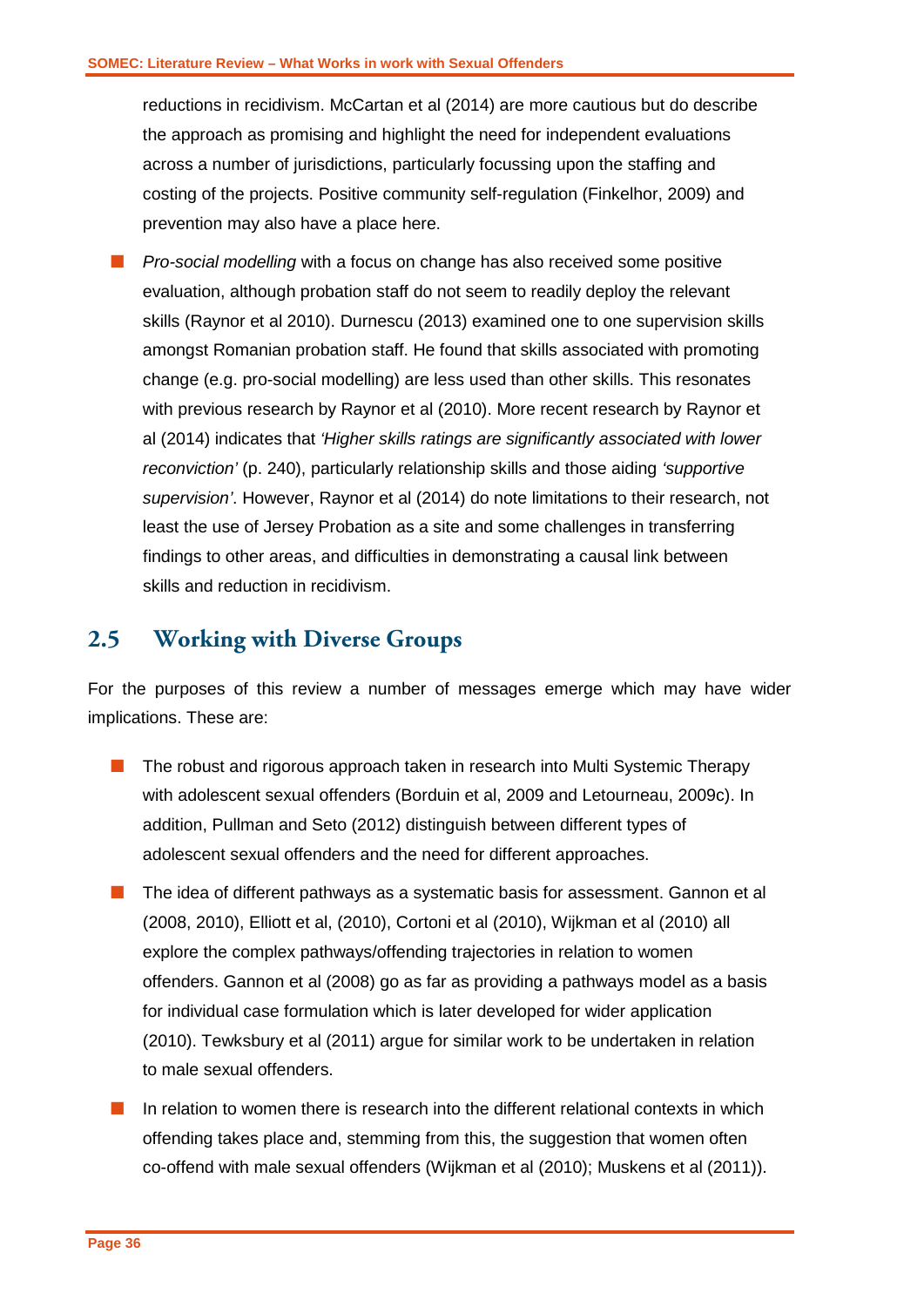**The importance of tailoring interventions to diverse groups (often a very small** minority in the sexual offending group as a whole (e.g. offenders with learning disabilities) see: Williams et al (2007); Craissati and Blundell (2013); McNair et al (2010). The low take up of Sex Offender Treatment Programmes in the UK by Black and Ethnic Minority sexual offenders has been highlighted as problematic by Cowburn et al (2008) although to date robust studies examining this issue are rare.

# <span id="page-38-0"></span>**2.6 Other Approaches including Other Treatment and Preventative Models**

- **Psychiatric treatment and psychopathy.** Young et al (2010) suggest that for some sexual offenders their executive functioning may be impaired. Given the emphasis upon the use of psychiatric approaches in some parts of Europe this may be an area which requires further exploration.
- *Situational approaches* (Hebenton, 2011) including the relevance of completing crime scripts to identify situational crime prevention measures (Leclerc et al 2011). Also relevant here and perhaps of interest to this project is the potential of applying rational choice theory to combine the psychological and the geographical dimensions of behaviour (Beauregard and Rossmo, 2007).
- *Therapeutic communities.* Genders and Player (2010) and Ware et al (2010) review the experience of Her Majesty's Prison Grendon and on the basis of limited research, stress the potential of the Therapeutic Community approach to enhance the effectiveness of programmes, especially within less than ideal custodial environments, but, as in many papers, bemoan the lack of robust research and the ethics of undertaking this.
- *Medical models* including pharmacological interventions are acknowledged to have a place in work with some sexual offenders but the view appears to be that these need to run alongside psychological interventions (discussed in Farmer and Mann, 2010; Baratta et al, 2011; Hanson and Yates, 2013). Their potential should not be under-estimated however (Schmuker and Losel, 2008).

# <span id="page-38-1"></span>**2.7 Multi-Agency Approaches**

There is some support for the view that multi-disciplinary/multi-agency approaches can be effective in work with individuals (e.g. Multi-Systemic Therapy (Borduin et al, 2009 and Letourneau 2009b)) in regulating their behaviour. In England and Wales the multi agency assessment and management response to high risk sexual and violent offenders has been the subject of three process evaluations (Maguire et al 2001; Kemshall et al 2005; Wood and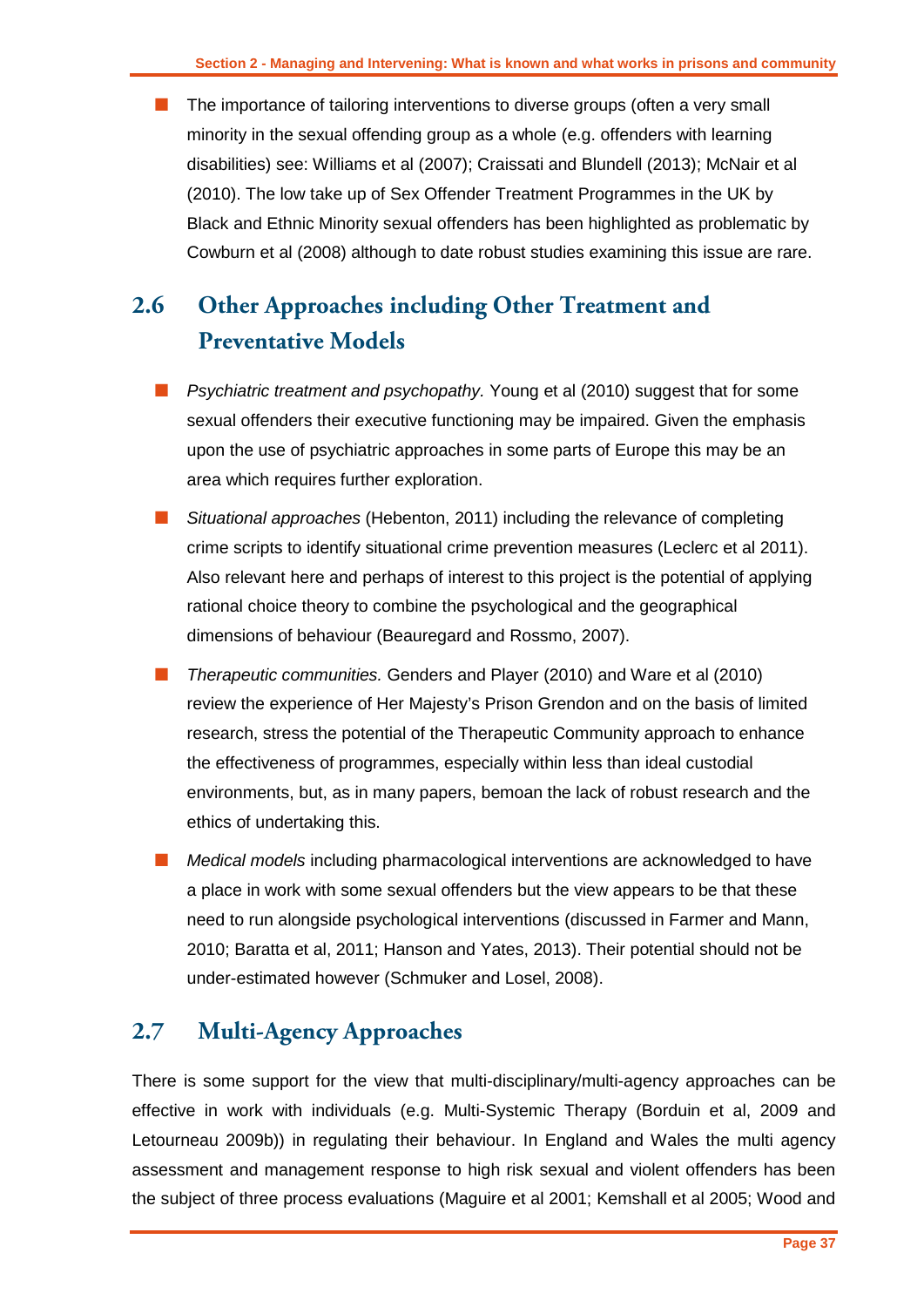Kemshall 2007). In brief, these evaluations focused on improving multi agency meetings, the process of information exchange, implementing risk assessment procedures, and improving risk management planning. Wood and Kemshall (2007) reflecting upon the effectiveness of Multi-Agency Public Protection Arrangement (MAPPA) in England and Wales, which are *'characterised by inter-agency information sharing, risk assessment and risk management*  planning' (ibid: 6), conclude that evaluating effectiveness can be problematic, not least because of the difficulty in agreeing what constitutes an effective outcome, and differentiating between process outcomes and longer term reductions in recidivism (see also Kemshall and Wood 2010). In 2011, Peck produced a limited reconviction study comparing an offender cohort pre the introduction of MAPPA in England and Wales with a cohort post implementation. Whilst the study did not fully meet the requirements of a long term reconviction study, and had some limitations in constructing fully comparable cohorts, it does represent the first evaluative study of MAPPA impact on reconviction rates for sexual and violent offenders. Peck found that:

Offenders released from custody between 2001 and 2004 (i.e. after the implementation of MAPPA) had a lower one-year reconviction rate than those released between 1998 and 2000. This remained true at the two-year follow-up for those cohorts where this had been calculated. The one-year reconviction rate had been declining before 2001, but fell more steeply after MAPPA was implemented.

Immediately either side of MAPPA implementation, the one-year reconviction rate fell 2.7 percentage points for MAPPA-eligible offenders.

Pre- to post-MAPPA implementation there was a comparatively large fall in the proportion of violent offenders reconvicted after one year, and among those calculated to pose a high risk of reoffending. (Peck, 2011: pp: ii-iii).

Whilst a single limited study of recidivism reduction, these results are encouraging.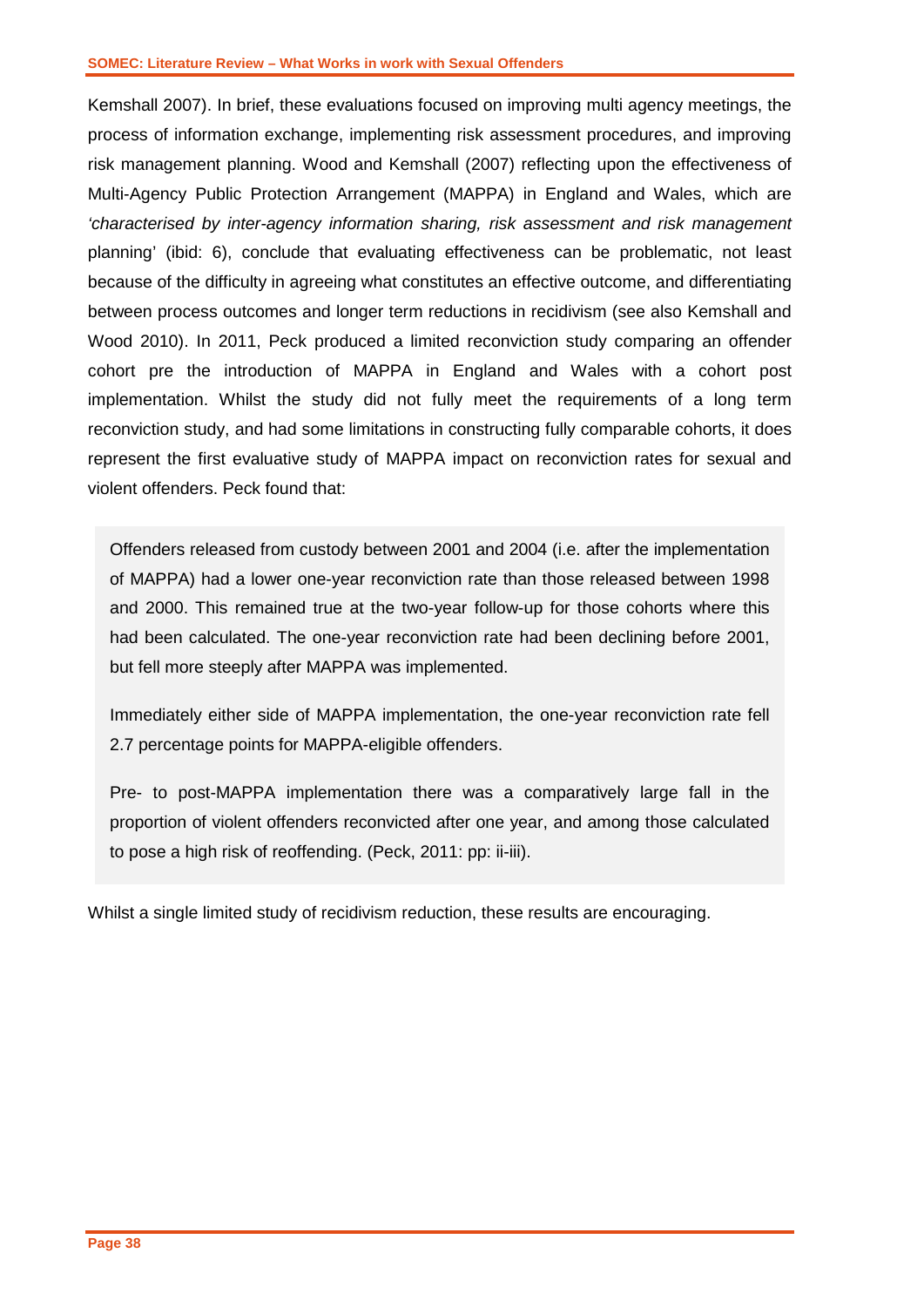## <span id="page-40-0"></span>**Section 3 - Concluding Comments**

The research base is developing and it is difficult to draw definitive conclusions due to lack of robust studies in all areas of interventions. However it is possible to conclude that legal responses need to be supported by a range of effective intervention responses. Regulatory responses comprising sex offender registration, community notification and preventative orders have largely been confined to the Anglophone jurisdictions, and transferability to other jurisdictions with differing legal and penal codes cannot be assumed. In addition, regulatory approaches have resulted in both critical commentary and mixed research evidence on effectiveness, with increasing attention to the unintended consequences of such policies such as social isolation and stigmatization (Levenson and Cotter (2005) Levenson et al (2007)). More recently, regulatory responses have been seen as best combined with effective treatment and intervention programmes, and approaches to sexual offenders that support desistance (Farmer et al (2011); Kemshall (2008) Weaver (2014)). Cognitive behavioural interventions have been the most frequently researched, and the effectiveness of formal programmes with sexual offenders has been confirmed. However, CBT would benefit from further robust studies particularly of community based interventions. Desistance focused approaches are making a contribution and the evidence for their effectiveness is growing.

The use of formal and structured risk assessment is well supported by the evidence base, and although risk factors for sexual offending across a range of offence and offender types continue to be refined, the knowledge base on risk factors is well supported and is available to practitioners. The need for systematic assessment of individuals is widely acknowledged across jurisdictions (Tully et al, 2013; Vess et al, 2011) and supported by research. This is linked to the need to accurately identify recidivism risk if programmes are to be adjusted to the responsivity needs of high risk sexual offenders. These assessments are more effective if carried out by skilled and knowledgeable practitioners. Westwood et al (2010) highlight some key aspects of professional practice skills: using relationship skills, interviewing and questioning techniques along with specialist knowledge (see also Barnett and Mann, 2011). In addition, Craig and Beech (2010) highlight the need for practitioners to have a thorough ongoing understanding of methodological limitations and possible errors and inaccuracies and argue that assessments need to recognise the individual differences between offenders (offence type, criminal history, personal circumstances). Offence pathway models have been seen as an important addition to assessment in order to analyse and make sense of the interaction of risk factors in the lives of offenders (e.g. as developed by Yates and Kingston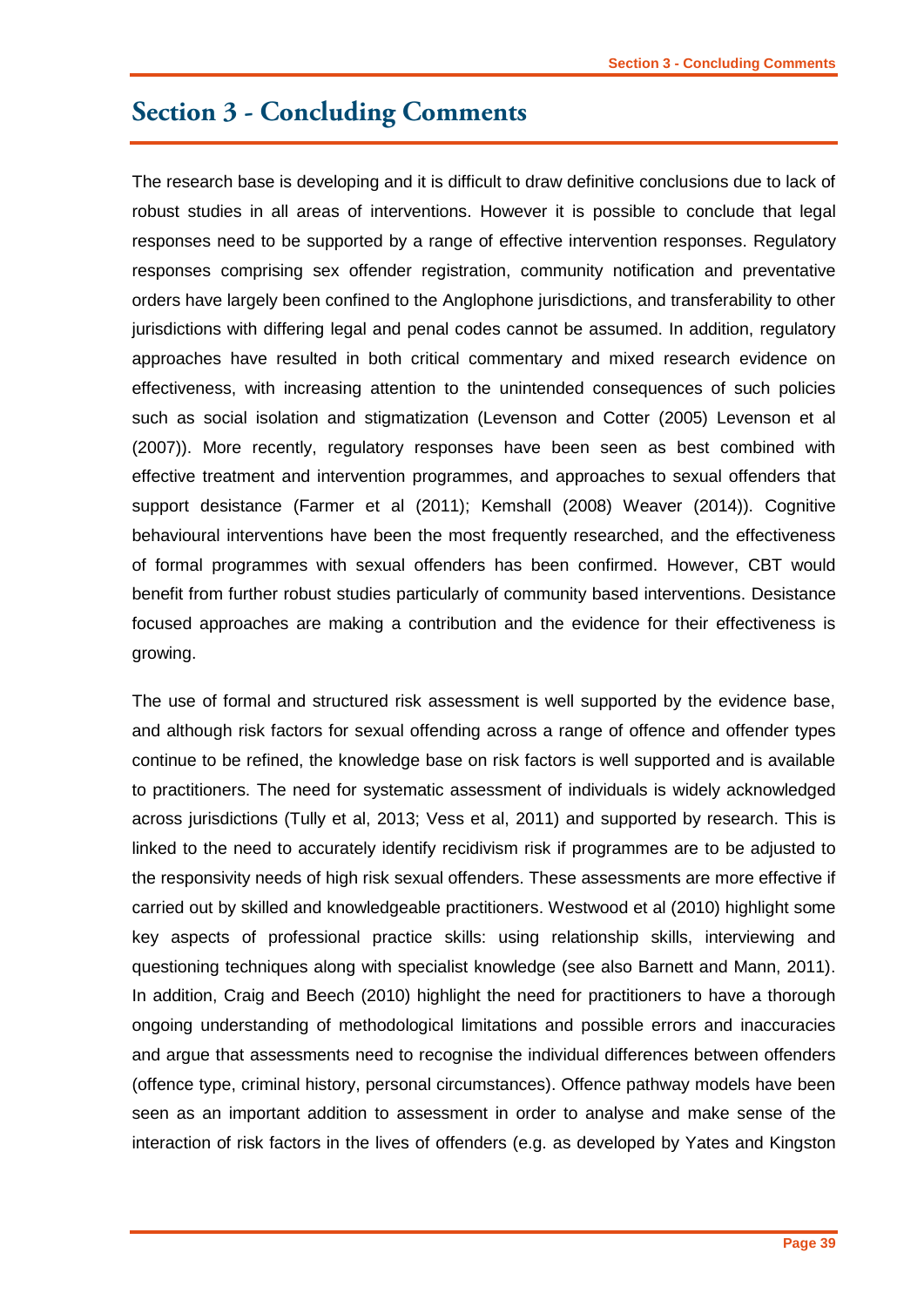(2006) and Ward and Seigerts (2002) and this latter then applied and evaluated by Gannon et al (2011)).

Multi agency responses, particularly across criminal justice agencies continue to be largely located within the Anglophone jurisdictions (McAlinden, 2012b). Multi agency responses lack a significant number of outcome evaluations, however the recent evaluation of MAPPA in England and Wales is encouraging (Peck, 2011).

To date, research has not shown a convincing case for the impact on sexual offence recidivism of either sex offender registration or community notification, although there is limited evidence for the benefits to sexual offenders of knowing they are monitored. In practice such approaches are often accompanied by treatment and more reintegrative techniques. Compulsory treatment and preventive sentencing have also been much debated, with limited evidence about effectiveness, and arguments for selective use on both ethical and costs grounds, and the need for adequate governance of their use. There are issues in transferability of regulatory measures, and it is important to recognise that there are differing models of sex offence registration and community notification with some evidence that the most intrusive methods have the most negative impact on sexual offenders.

Cognitive Behavioural Treatment interventions are the most supported by research (Schmuker and Losel, 2008). Other emerging programmes and approaches have been less well evaluated. However, there is effectiveness evidence for Circles of Support and Accountability (McCartan et al, 2014); Multi-Systemic Therapy (MST) which has been robustly evaluated in relation to adolescent sexual offenders (Borduin et al, 2009) and is also found to be promising by Finkelhor (2009); and programmes based on the Good Lives Model or desistance approaches (e.g. *The Better Lives Sex Offender Programme* in the UK) seem to be making promising contributions to the positive management of risk and reintegration of individuals (Barnett and Mann, (2011); Scoones et al (2012)).

Those approaches most supported by the research evidence have been presented in this review. To reiterate these are:

- **E** Structured and systematic assessments focused on those risk factors most supported by research and carried out by skilled and well trained practitioners;
- **Assessments which are sensitive to the differing offence types and offender types,** and that can make sense of differing pathways to offending and the subtle interaction of risk factors;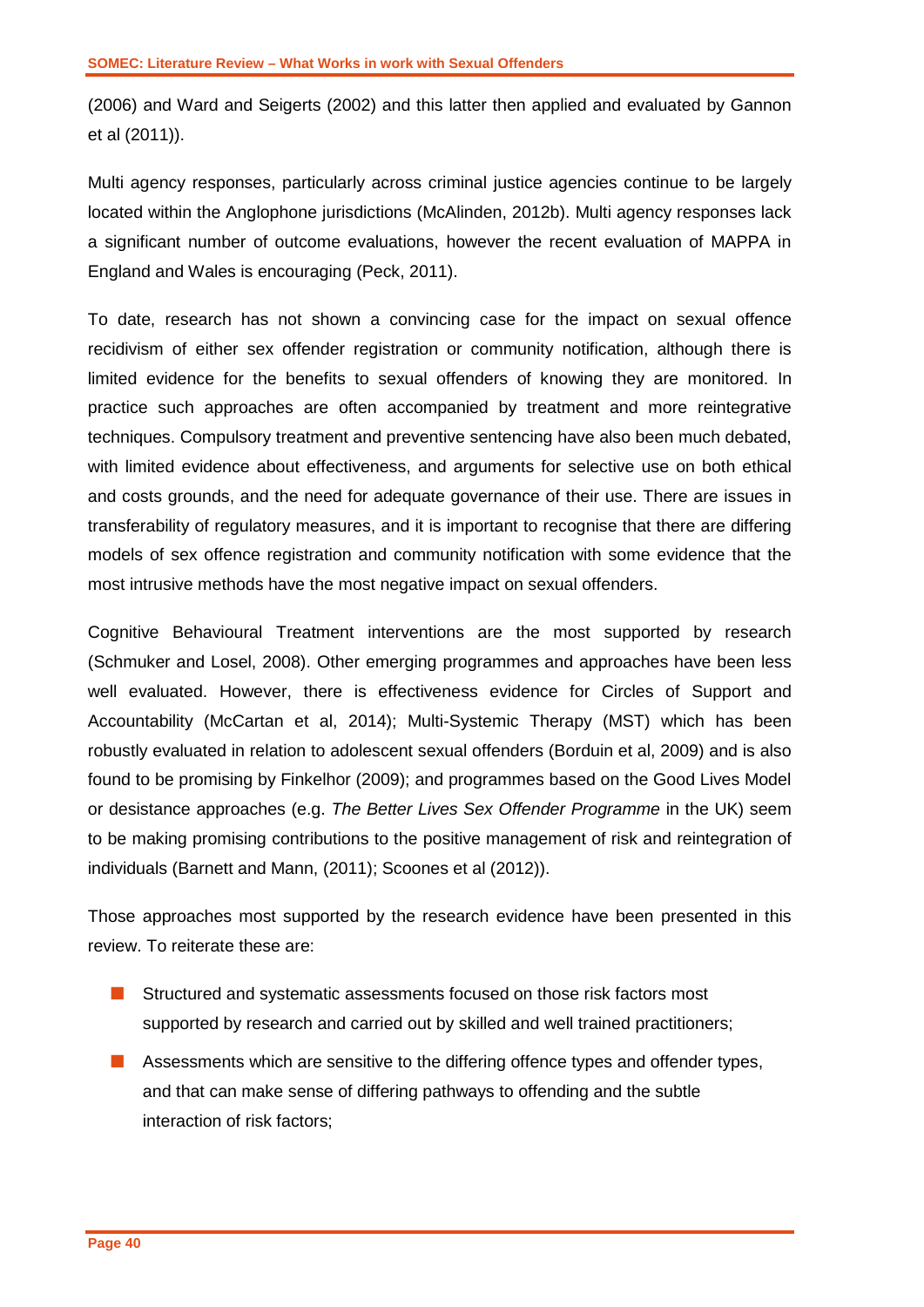- **Cognitive behavioural interventions and programmes have the largest evidence** base, but there is evidence for other approaches such as Circles of Support and Accountability, MST particularly for adolescents, and the Good Lives Model;
- Interventions should support compliance and desistance- with particular attention to reintegration issues, social supports, and pathways out of offending;
- Regulation and legal responses alone have limited impact.

This indicates that a combination of responses to sexual offenders is required for maximum effectiveness blending both protective and integrative measures (see Kemshall 2008 p132 for a full discussion). 'Protective integration', that is safely re-integrating sexual offenders into the community whilst preserving public safety (Kemshall 2008), will need to comprise: an appropriate balance of restrictive measures, supportive and integrative measures, pro-social supervision, and effective treatment/programme interventions to be successful.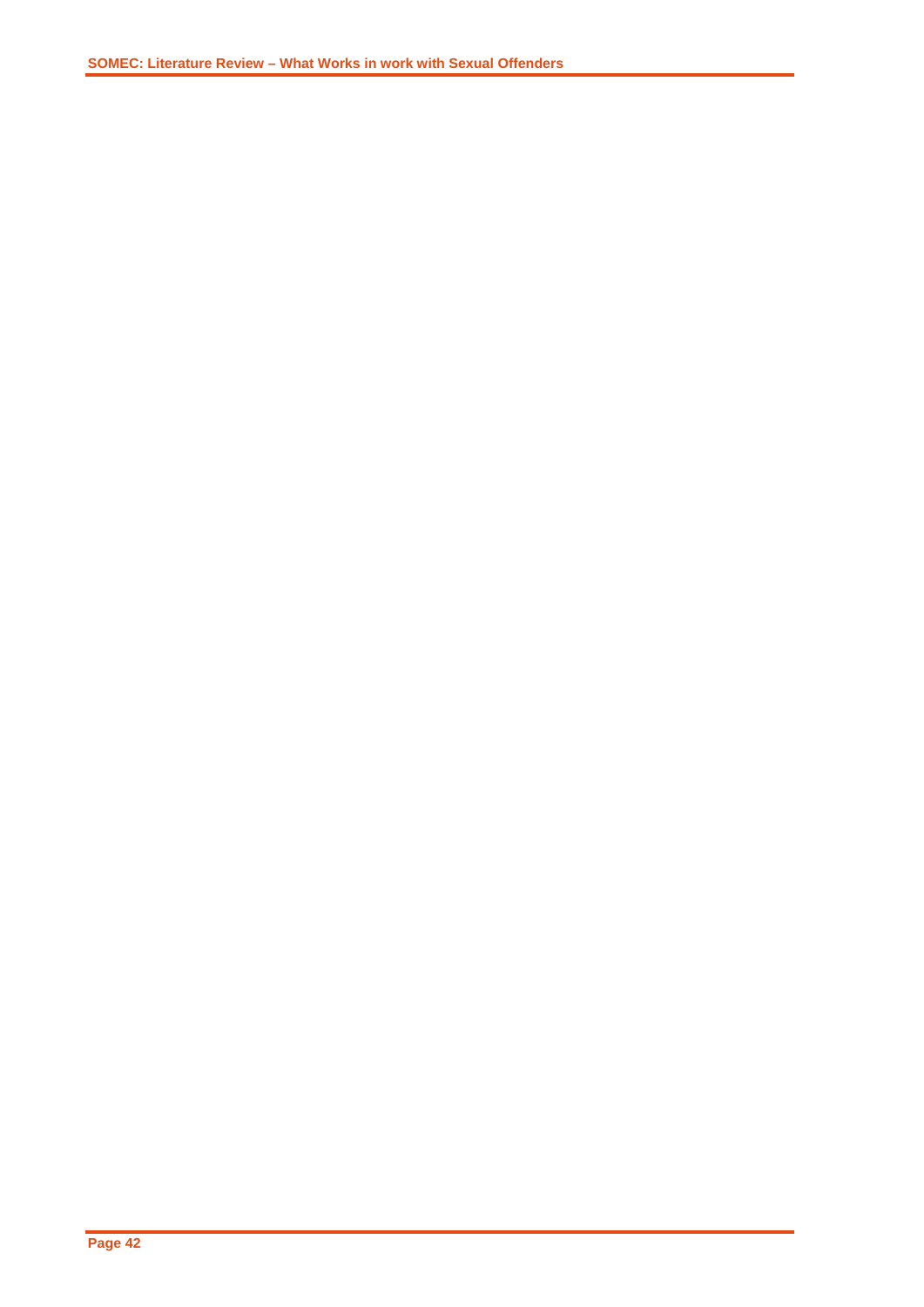# **References**

<span id="page-44-0"></span>Abracen, J., Loomen, J., Ferguson, M., Harkins, L. and Mailloux, D. (2011) 'Recidivism among treated sexual offenders and comparison subjects: Recent outcome data from the Regional Treatment Centre (Ontario) high-intensity Sex Offender Treatment Programme', *Journal of Sexual Aggression 2*, 142-152.

Anderson, A. and Sample, L. (2008) 'Public Awareness and Action Resulting from Sex Offender Community Notification Laws', *Criminal Justice Policy Review*, 19 (4) 371-396, available at: http://cip.sagepub.com/content/19/4/371.abstract: accessed March 4<sup>th</sup> 2014.

Auger, G., El Hage, W., Bouyssy, M., Cano, J., Camus, V. and Gaillard, P. (2010) 'Evaluation du dispositif d'injonction de soins pour les auteurs de violences sexuelles en Indre-et-Loire (France)' (Evaluation of the therapeutic injunction procedure for sexual offenders in Indre-et-Loire (France)), *Annales Me´ dico-Psychologiques* 168 (2010), 462-465.

Baratta, A., Morali, A., Halleguen, O. and Milosescu, G-A. (2011) 'Prise en charge médicojudicaire des auteurs d'infractions sexuelles', (Forensic care of sexual offenders), *Médecine & Droit*, 114-123.

Barnett, G. and Mann, R. (2011) 'Good lives and risk assessment: collaborative approaches to risk assessment with sexual offenders', in H. Kemshall and B. Wilkinson (eds) *Good Practice in Assessing Risk: Current Knowledge, Issues and Approaches*, London: Jessica Kingsley.

Basdekis-Jozsa, R., Mokros, A., Vohs, K., Briken, P. and Habermeyer, H. (2013) Preventive Detention in Germany: An Overview and Empirical Data from Two Federal States, *Behavioral Sciences and the Law* 31: 344–358. Published online 14 May 2013 in Wiley Online Library.

Beauregard, D. and Rossmo, J.P. (2007) A Descriptive Model of the Hunting Process of Serial Sex Offender: A rational Choice Perspective, *Journal of Family Violence*, 22, 449-263.

Bauwens, A., Robert, L. and Snacken, S. (2012) 'Conditional release in Belgium: how reforms have impacted recall', *European Journal of Probation University of Bucharest* www.ejprob.ro, Vol. 4, No1, 2012, 19-33.

Beech, A.R., & Craig, L.A. (2012). The current status of static and dynamic factors in sexual offender risk assessment. *The Journal of Aggression, Conflict and Peace Studies, 4,* 169- 185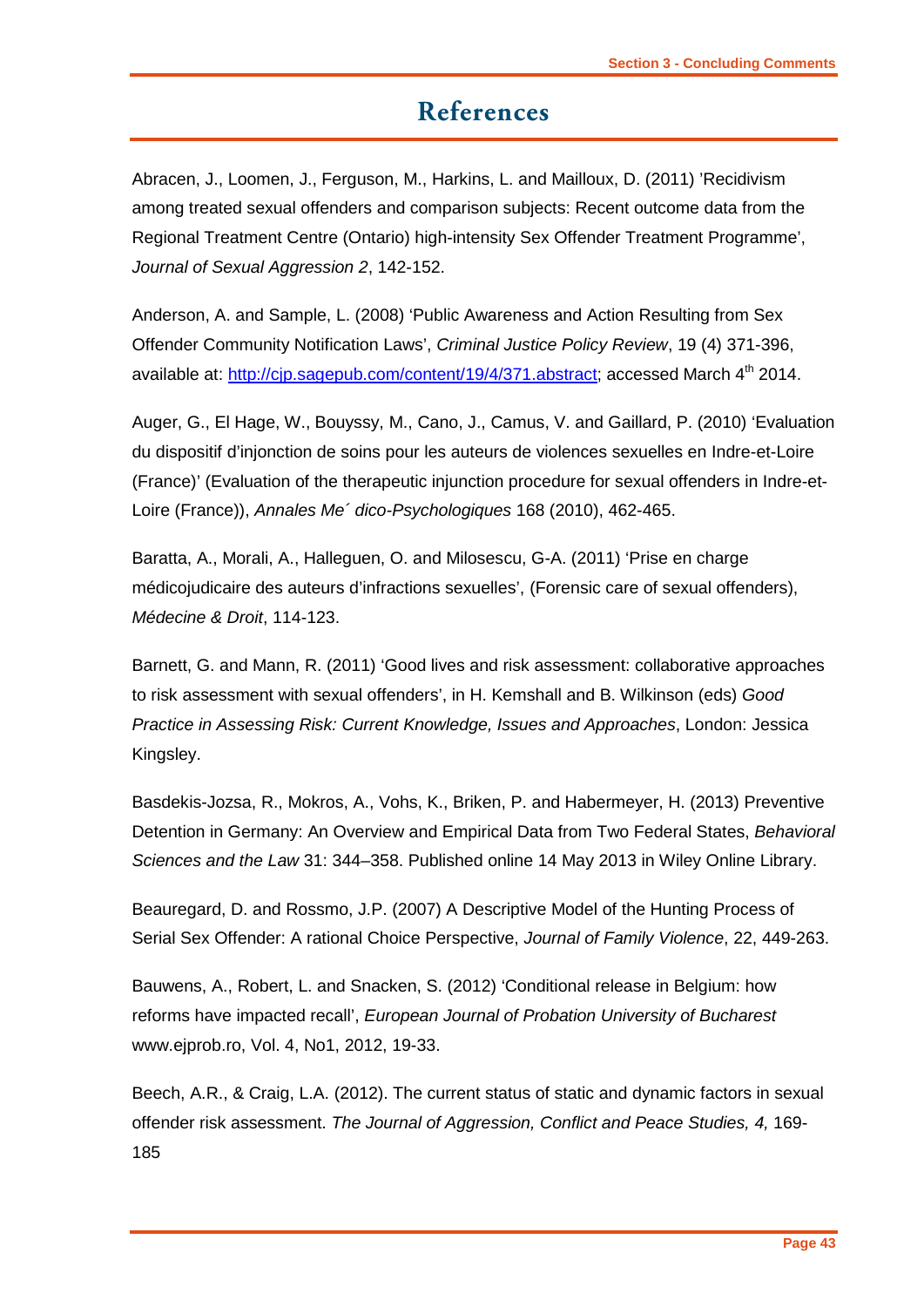Beech, A., Craig, L. and Browne, K. (2009) *Assessment and Treatment of Sex Offenders: A Handbook*. Wiley-Blackwell.

Beggs, S.M. and Grace, R.C. (2012) Treatment Gain for Sexual Offences against Children Predicts Reduced Recidivism: A comparative validity study, *Journal of Consulting and Clinical Psychology*, 79, 182-192.

Bonnar-Kidd, K.K. (2010) 'Sexual Offender Laws and Prevention of Sexual Violence or Recidivism', *American Journal of Public Health March* 2010, Vol. 100, No. 3.

Boone, M. (2011) Judicial Rehabilitation in the Netherlands: Balancing Between Safety and Privacy. *European Journal of Probation* 4, 20, p. 63, [http://www.ejprob.ro/uploads\\_ro/723/Judicial\\_rehabilitation\\_in\\_NL.pdf;](http://www.ejprob.ro/uploads_ro/723/Judicial_rehabilitation_in_NL.pdf) accessed June 9th 2014.

Borduin, C.M., Schaeffer, C.M. and Heiblum, N. (2009) 'A Randomized Clinical Trial of Multisystemic Therapy with Juvenile Sexual Offenders: Effects on Youth Social Ecology and Criminal Activity', *Journal of Consulting and Clinical Psychology* © 2009 American Psychological Association

Brayford, J., Cowe, F. and Deering, J. (2012) *Sex Offenders: Punish, Help, Change or Control: Theory, Police and Practice Explored*. Abingdon: Routledge.

Brown, S. (2010), 'An Introduction to sex offender treatment programmes', in K. Harrison (2010), *Managing High Risk Sex Offenders in the Community*, Cullompton: Willan.

Burnett, R. (2010), 'The will and ways of becoming an ex-offender', *The International Journal of Comparative Offender Therapy*, 2010, 54: 663.

Cohen, M. and Jeglic, E. (2007) Sex offender legislation in the United States: what do we know? *International Journal of Offender Therapy and Comparative Criminology*, 51 (4) 369- 383.

Colton, M. Roberts, S. and Vanstone, M. (2009) 'Child Abusers Views on Treatment: A study of convicted and imprisoned male offenders', *Journal of Child Sexual Abuse*, 18, 320-338.

Connelly, C. and Williamson, S. (2000) *A Review of Research Literature on Serious Violent and Sexual Offenders*. Edinburgh: Scottish Executive Central Research Unit.

Cortoni, F., Hanson, K.R. and Coache, M-E. (2010) 'The Recidivism Rates of Female Sexual Offenders Are Low: A Meta-Analysis' in *Sexual Abuse* 2010, 22: 387.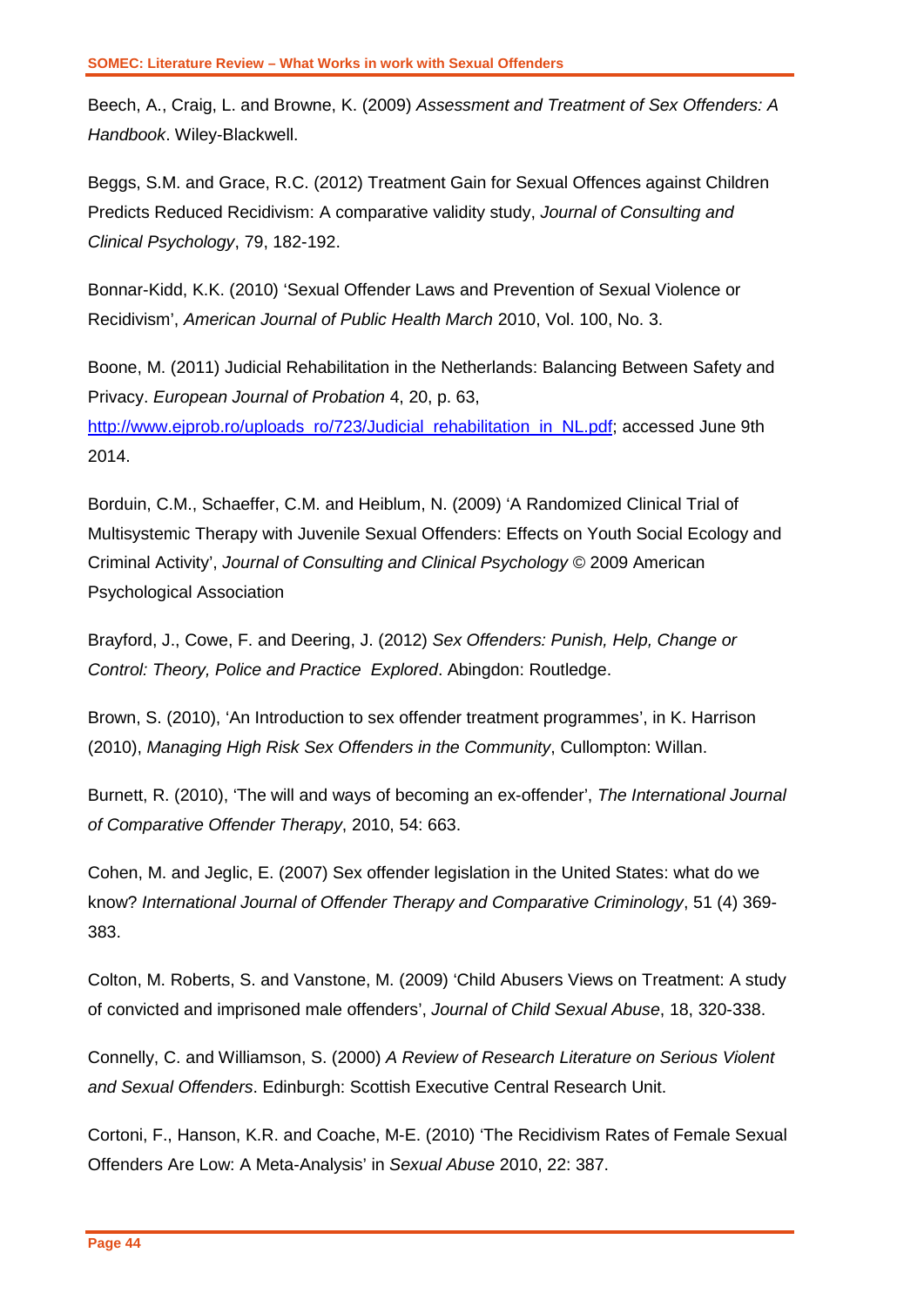Cowburn, M., Lavis, V. and Walker, T. (2008) Black and ethnic minority sex offenders. *Prison Service Journal*, 178, 44-49.

Craig, L. and Beech, A.R. (2010) Towards a guide to best practice in conducting actuarial risk assessments with sex offenders, *Aggression and Violent Behaviour*, 15, 278-293.

Craissati, J. South, R. and Bierra, K. (2009) Exploring the Effectiveness of Sex Offender Treatment in Relation to Risk and Reoffending, *The Journal of Forensic Psychiatry and Psychology*, 20, 769-784.

Craissati, J. and Blundell, R. (2013), 'A Community Service for High-Risk Mentally Disordered Sex Offenders: A Follow-Up Study', *Journal of Interpersonal Violence*, 28, p.1178.

Davidson, J. (2009) *Briefing Paper: Sex Offender Registration - a Review of Practice in the United Kingdom, Europe and North America,* Hallam Centre for Community Justice.

Davies, H. (2013) *Civil Prevention Orders. Review*. London: Association of Chief Police Officers (ACPO).

Day, A., Casey, S. and Gerace, A. (2010) Interventions to improve empathy in sexual and violent offenders: Conceptual empirical and clinical issues. *Aggression and Violent Behaviour* 15, 201-208.

De Pourbaix-Lundin, M. (2010) *Reinforcing Measures against sex offenders. Report to the Committee on Legal Affairs and Human Rights Doc 12243*. Council of Europe Parliamentary Assembly.

Douard, J. (2006) 'Loathing the sinner, medicalizing the sin: Why sexually violent predator statutes are unjust', *International Journal of Law and Psychiatry* 30, 36-48.

Doyle, D.J. and Ogloff, J.R.P. (2009) Calling the Tune Without the Music: A Psycho-Legal Analysis of Australia's Post-Sentence Legislation, *The Australian and New Zealand Journal of Criminology*, 179, vol. 42, no. 2, 179-203.

Doyle, D.J., Ogloff, J. and Thomas, S. (2011) 'Designated as Dangerous: Characteristics of Sex Offenders Subject to Post-Sentence Orders in Australia', *Australian Psychologist* 46 (2011), 41-48.

Ducros, C., Pham, T.H., Saloppe, X., Chudzick, L., and Reveillere, C. (2012) 'Evaluation du risque de recidive d'agresseurs sexuels francais :Statique-99 et Sorag', (Risk assessment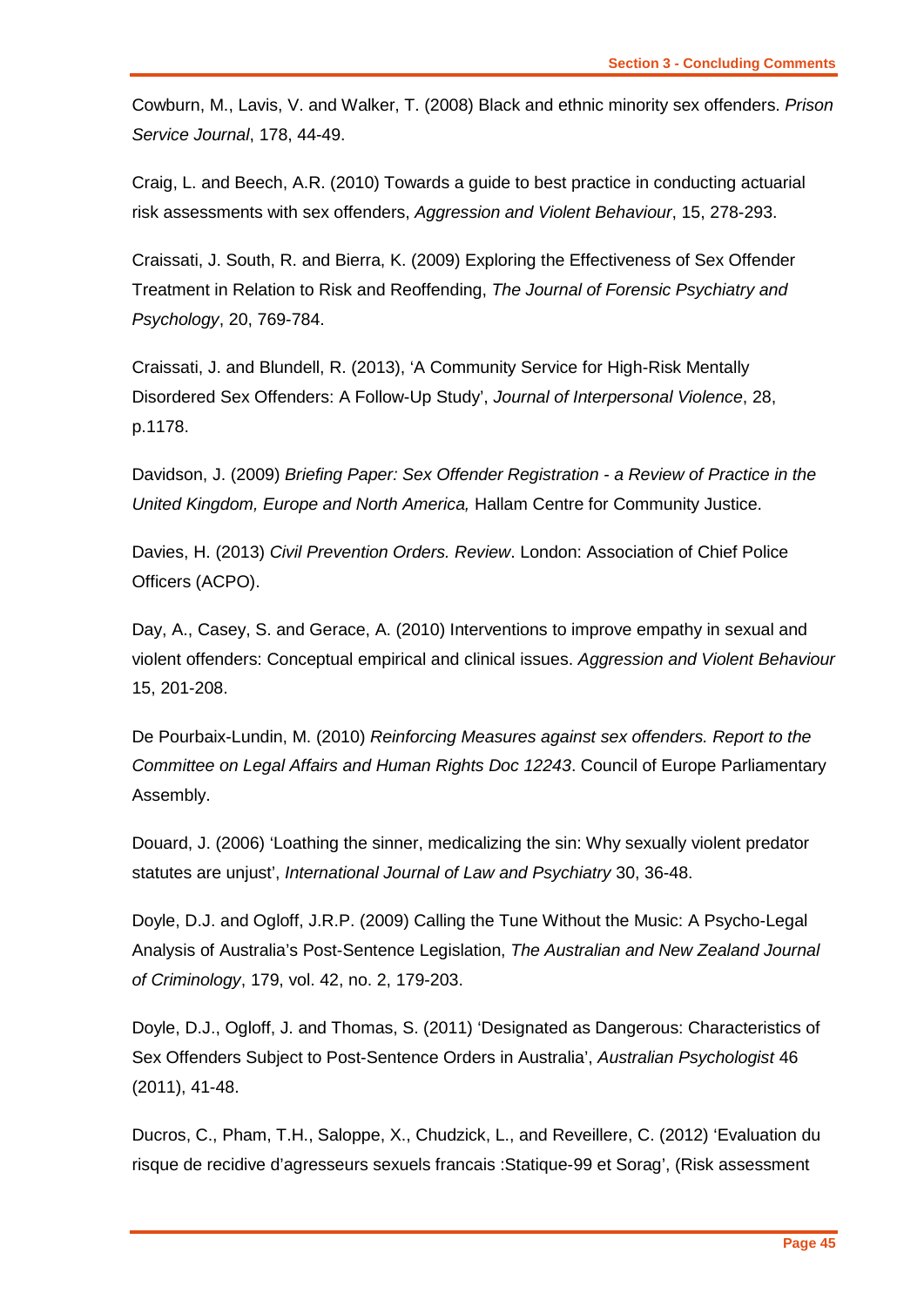among French sex offenders: Static-99 and SORAG), *Annales Medico-Psychologiques* 170 (2012) 106–108.

Durnescu, I. (2013) Probation skills between education and professional socialization. *European Journal of European Criminology*, DOI: 10.1177/1477370813504162; [http://euc.sagepub.com/content/early/2013/09/27/1477370813504162;](http://euc.sagepub.com/content/early/2013/09/27/1477370813504162) accessed June 9th 2014.

Duwe, G. and Donnay, W. (2008) Impact of Megan's Law on sex offender recidivism: the Minnesota experience. *Criminology*, 46, 411-436.

Duwe, G. (2013) To what extent does civil commitment reduce sexual recidivism? Estimating the selective incapacitation effects in Minnesota. *Journal of Criminal Justice*, available at: http://dx.doi.org/10.1016/j.jcrimjus.2013.06.009; accessed March 4th 2014.

Elisha, E. Idisis, Y. and Ronel, N. (2012) 'Window of opportunity: Social acceptance and life transformation in the rehabilitation of imprisoned sex offenders', *Aggression and Violent Behaviour* 17, 323-332.

Elliott. I.A., Eldridge, H.J., Ashfield, S. and Beech, A.R. (2010), 'Exploring Risk: Potential Static, Dynamic, Protective and Treatment Factors in the Clinical Histories of Female Sex Offenders', *Journal of Family Violence* (2010) 25, 595–602.

Farmer, M. and Mann, R. (2010), 'High-risk sex offenders: issues of policy' in K. Harrison (2010), *Managing High Risk Sex Offenders in the Community*, Cullompton: Willan.

Farmer, M., Beech, A. R. and Ward, T. (2011) Assessing desistance in child molesters: A qualitative analysis. *Journal of Interpersonal Violence*, 5, 930-950; available at: http://jiv.sagepub.com/content/27/5/930.abstract; accessed March 4<sup>th</sup> 2014.

Fazel, S., Sjostedt, G., Grann, M. And Langstrom, N. (2008 but this version 2010) 'Sexual Offending in Women and Psychiatric Disorder: A National Case–Control Study', *Arch Sexual Behaviour*, 39:161-167.

Finkelhor, D. (2009) *The Prevention of Childhood Sexual Abuse*; available at: [http://files.eric.ed.gov/fulltext/EJ856320.pdf;](http://files.eric.ed.gov/fulltext/EJ856320.pdf) accessed July 24th 2014.

Fitch, K. (2007) *Protecting children from sexual abuse in Europe: Safer recruitment of workers in a border-free Europe*, NSPCC.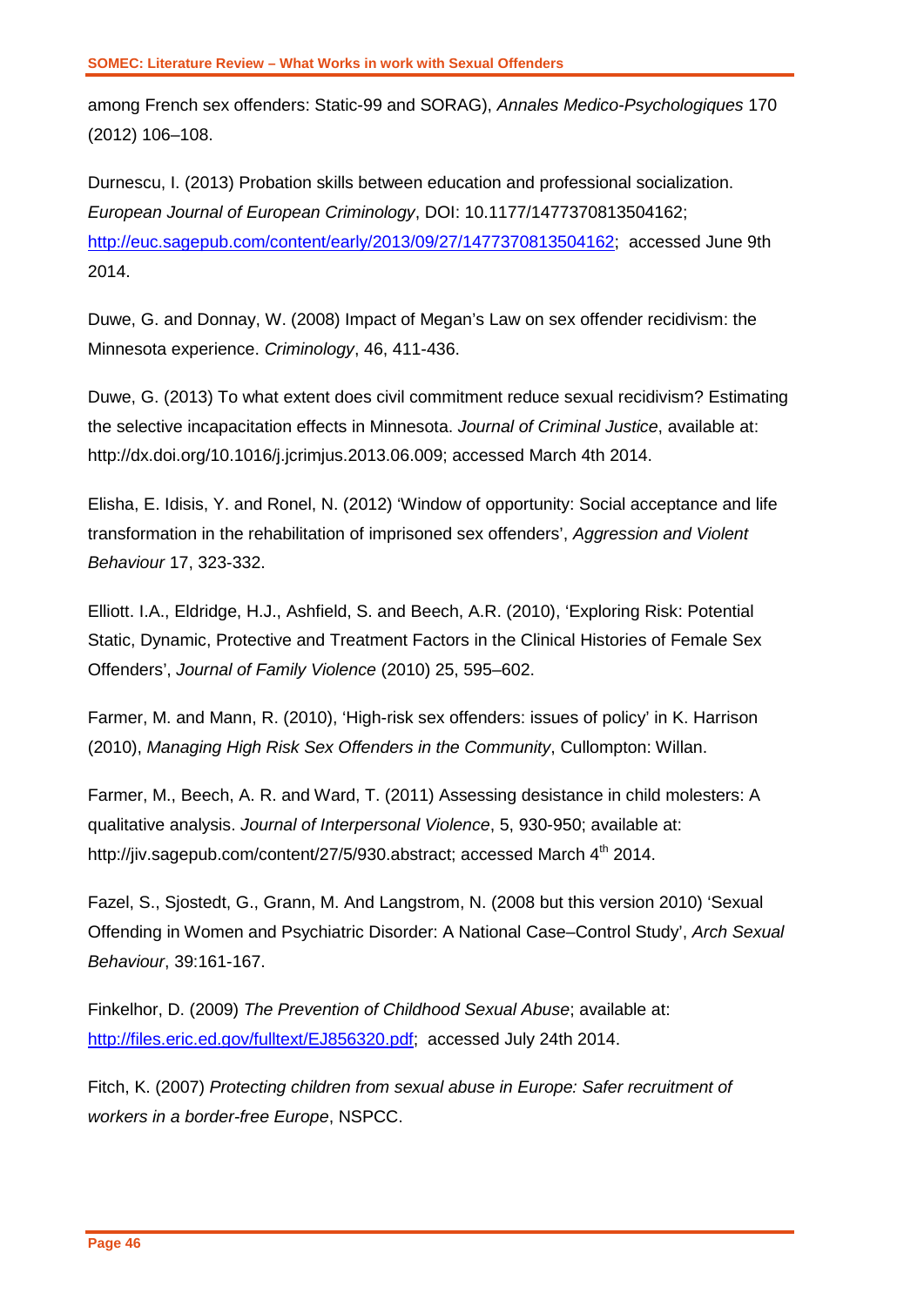Gannon, T. A., Rose, M. R., and Ward, T. (2008) A Descriptive Model of the Offense Process for Female Sexual Offenders. Sexual Abuse: *A Journal of Research and Treatment*, 20, 352- 374.

Gannon, T., Rose, M.R. and Ward, T. (2010), 'Pathways to female sexual offending: approach or avoidance?', *Psychology, Crime & Law* Vol. 16, No. 5, June 2010, 359-380.

Gannon, T., Terriere, R. and Leader, T. (2011) Ward and Siegert Pathways Model of child sexual offending: A cluster analysis evaluation. *Psychology Crime and Law* 18, 129-153.

Genders, E. and Player, E. (2010) Therapy in prison: revisiting Grendon 20 years on. *Howard Journal* 49, 431-450.

Gillespie, S.M., Mitchell, I.J., Fisher, D. and Beech, A.R. (2012) Treating disturbed emotional regulation in sexual offenders: The potential applications of mindful self-regulation and controlled breathing techniques. *Aggression and Violent Behaviour*, 17, 333-343.

Grady, M.D., Broderson, M. and Abrason, J.M. (2011) The state of psychological measures for sex offenders. *Aggression and Violent Behaviour* 16, 247-240.

Grady, M.D., Edwards, D., Pettus-Davis, C. and Abramson, J. (2013) Does Volunteering for Sex ual Treatment Matter? Using Propensity Score Analysis to Understand the Effects of Volunteerism and Treatment on Recidivism. *Sexual Abuse: A Journal of Research and Treatment*, 25, 319-346.

Hanson, R. K. (2014) Treating sex offenders: how did we get here and where are we headed? *Journal of Sexual Aggression*, An International, interdisciplinary forum for research, theory and practice, 20 (1) 3-8.

Hanson, R.K., Bourgon, G., Helmus, L. and Hodgson, S. (2009) The principles of effective correctional treatment also apply to sexual offenders: A meta-analysis. *Criminal Justice and Behaviour*, 36, 865-891.

Hanson, R. K., and Bussière, M. T. (1998). Predicting relapse: A meta-analysis of sexual offender recidivism studies. *Journal of Consulting and Clinical Psychology*, 66, 348-362.

Hanson, R. K. and Morton-Bourgon, K. (2005).The characteristics of persistent sexual offenders: A meta-analysis of recidivism studies. *Journal of Counselling and Clinical Psychology*, 73, 1154-1163.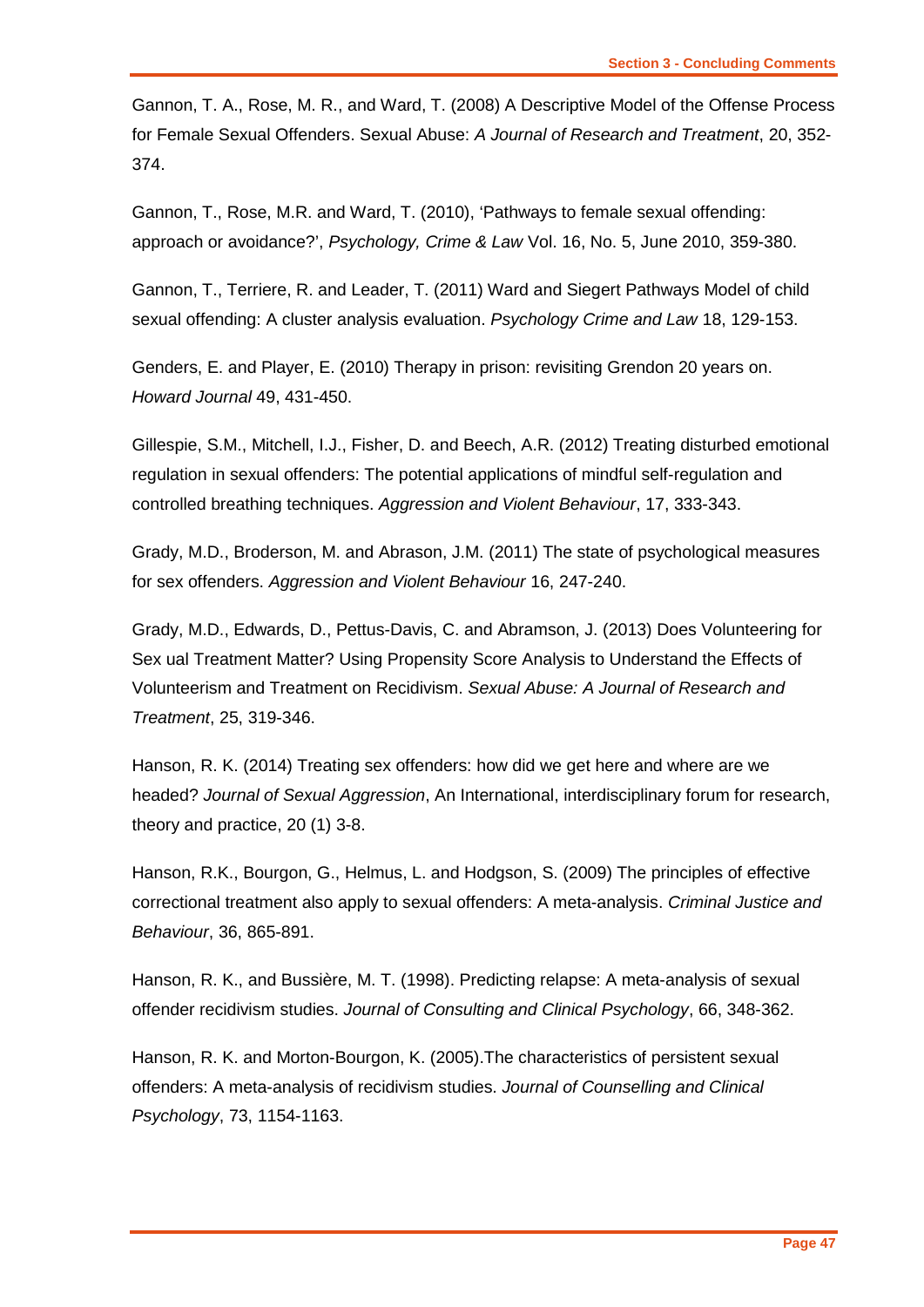Hanson, R. K. and Morton-Bourgnon, K. (2009) The accuracy of recidivism risk assessment for sexual offenders: a meta-analysis of 118 prediction studies. *Psychological Assessment*  (21) 119-136.

Hanson, R.K. and Yates, P. (2013) *Psychological Treatment of Sex Offenders. Current Psychiatry Report 15*, issue 348.

Harris, D. A. (2014) Desistance from Sexual Offending: Findings from 21 Life History Narratives. *Journal of Interpersonal Violence* 29 (9) 1554-1578, available at: [http://jiv.sagepub.com/content/29/9/1554,](http://jiv.sagepub.com/content/29/9/1554) accessed July 24th 2014.

Hebenton, B. (2011) From Offender to Situation: The 'cold' approach to sexual violence prevention. *International Journal of Law and Psychiatry*, 34, 141-148.

Helmus L, Hanson RK, and Thornton D, (2012), Absolute recidivism rates predicted by Static-99R and Static-2002R sex offender risk assessment tools vary across samples: a meta-analysis, *Criminal Justice Behaviour*, 39:1148-71.

Herzog-Evans, M. (2011a) Judicial Rehabilitation in France: Helping with the Desisting Process and Acknowledging Achieved Desistance; *European Journal of Probation*, 3 (1) 4- 19. [http://www.ejprob.ro/uploads\\_ro/719/Judicial\\_rehabilitation\\_in\\_France.pdf;](http://www.ejprob.ro/uploads_ro/719/Judicial_rehabilitation_in_France.pdf) accessed June 9th 2014.

Herzog-Evans, M. (2011b) Desisting in France: What Probation Officers Know and Do. A First Approach, *European Probation Journal* 3(2): 29−46; available at: [http://www.ejprob.ro/uploads\\_ro/731/Desisting\\_in\\_France.pdf;](http://www.ejprob.ro/uploads_ro/731/Desisting_in_France.pdf) accessed June 9th 2014.

Herzog-Evans, M. (2012) The six month limit to community measures 'under prison registry': a study of professional perception, *European Journal of Probation* University of Bucharest www.ejprob.ro Vol. 4, No.2, pp.23-45.

Hollin, C.R. (2009) Treatment Manuals: The good the bad and the useful. *Journal of sexual aggression* (15) 133-137.

Hosser, D. and Bosold, C. (2006) A Comparison of Sexual and Violent Offenders in a German Youth Prison, *The Howard Journal* 45 (2) 159-170.

Howard, P. D., Barnett, G. D. and Mann, R. E. (2014) Specialization In and Within Sexual Offending in England and Wales. *Sexual Abuse: A Journal of Research and Treatment*. 26 (3) 225-251.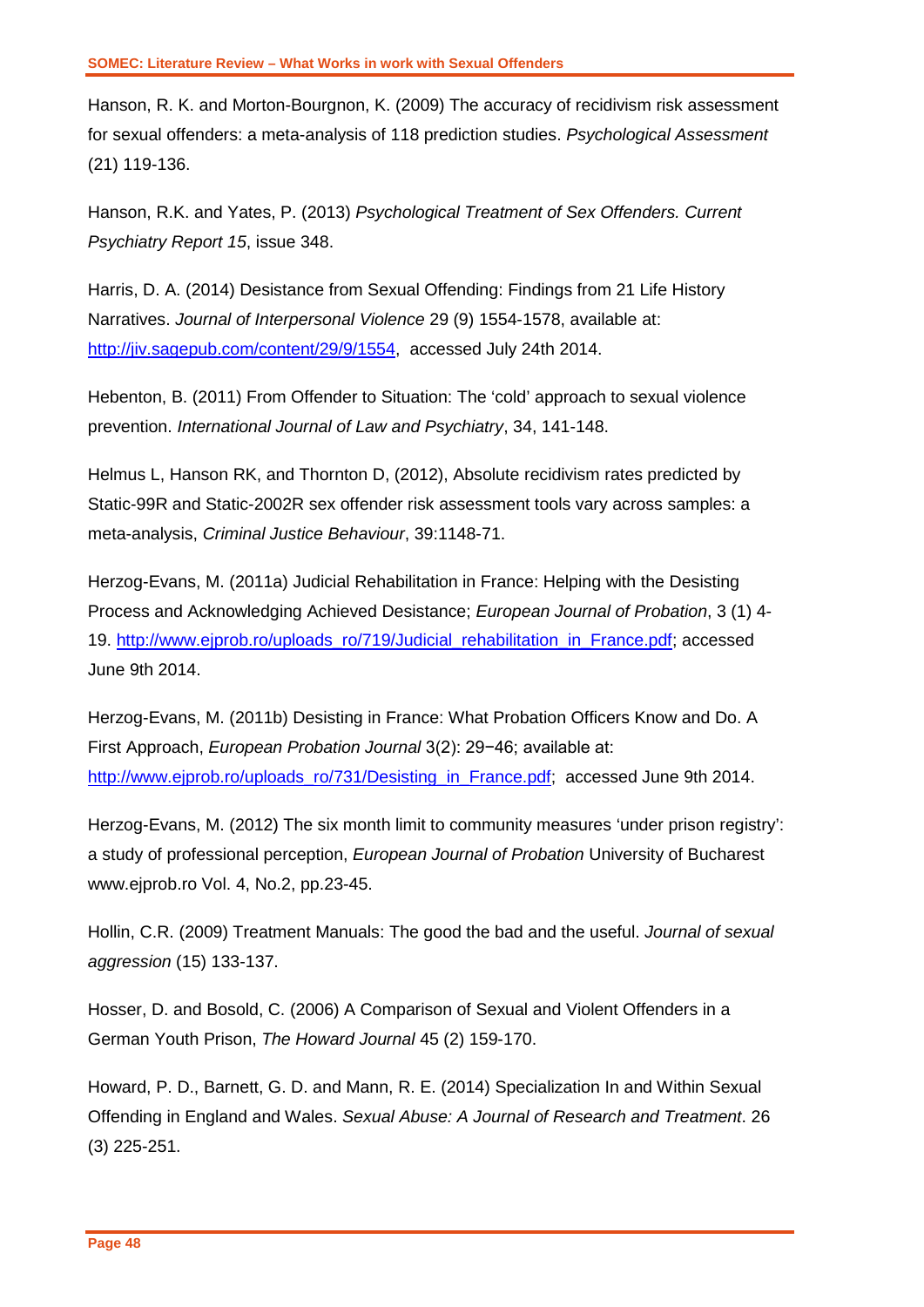Hynes, K. (2013) The Cost of Fear: An Analysis of Sex Offender Registration, Community Notification, Civil Commitment Laws on the United States and the United Kingdom. Penn State, *Journal of Law and International Affairs*, 2 (2) 351-379.

Jacobs, J.B. and Blitsa, D. (2012) 'US, EU and UK Employment Vetting as Strategy for Preventing Convicted Sex Offenders from Gaining Access to Children', in *European Journal of Crime, Criminal Law and Criminal Justice* 20 (2012) 265-296.

Kelly, M. (2008) Lock Them Up and Throw Away the Key: the Preventive Detention of Sex Offenders in the United States and Germany. *Georgetown Journal of International Law*, 39 (3), Spring.

Kemshall, H. (2008) *Understanding the Community Management of High Risk Offenders*, Open University Press/McGraw Hill.

Kemshall, H. and Wilkinson, B. (eds.) (2013) *Good Practice in Assessing Risk: Current Knowledge, Issues and Approaches*, London: Jessica Kingsley.

Kemshall, H and Wood, J. (2007) Beyond Public Protection: An examination of community protection and public health approaches to public protection. *Criminology and Criminal Justice* (7) 203-222.

Kemshall, H. and Wood, J. (2010) Effective multi-agency public protection: learning from the research. In: K. Harrison (ed.) *Managing High Risk Sex Offenders in the Community: Risk Management, treatment and social responsibility.* Cullompton: Willan.

Kemshall, H., Wood, J., Mackenzie, G., Bailey, R. and Yates, J. (2005) S*trengthening Multi Agency Public Protection Arrangements (MAPPA)*. London: Home Office. Available at: [http://www.nhserewash.com/safeguarding/Strengthening%20MAPPA.pdf.](http://www.nhserewash.com/safeguarding/Strengthening%20MAPPA.pdf)

Kemshall, H. and Wood, J. with Westwood, S., Stout, B., Wilkinson, B., Kelly, G. and Mackenzie, G. (2010) *Child Sex Offender Review (CSOR) Public Disclosure Pilots: a process evaluation.* Home Office, Research Report 32, Key Findings, available at: [https://www.gov.uk/government/uploads/system/uploads/attachment\\_data/file/214959/horr32](https://www.gov.uk/government/uploads/system/uploads/attachment_data/file/214959/horr32c.pdf) [c.pdf;](https://www.gov.uk/government/uploads/system/uploads/attachment_data/file/214959/horr32c.pdf) accessed July 24th 2014.

Kernsmith, P., Comartin, E., Craun, S. and Kernsmith, R. (2009) The Relationship Between Sex Offender Registry Utilization and Awareness. *Sexual Abuse: A Journal of Research and Treatment*, 21 (2) 181-193. Available at: [http://sax.sagepub.com/content/21/2/181.abstract;](http://sax.sagepub.com/content/21/2/181.abstract) accessed March 4th 2014.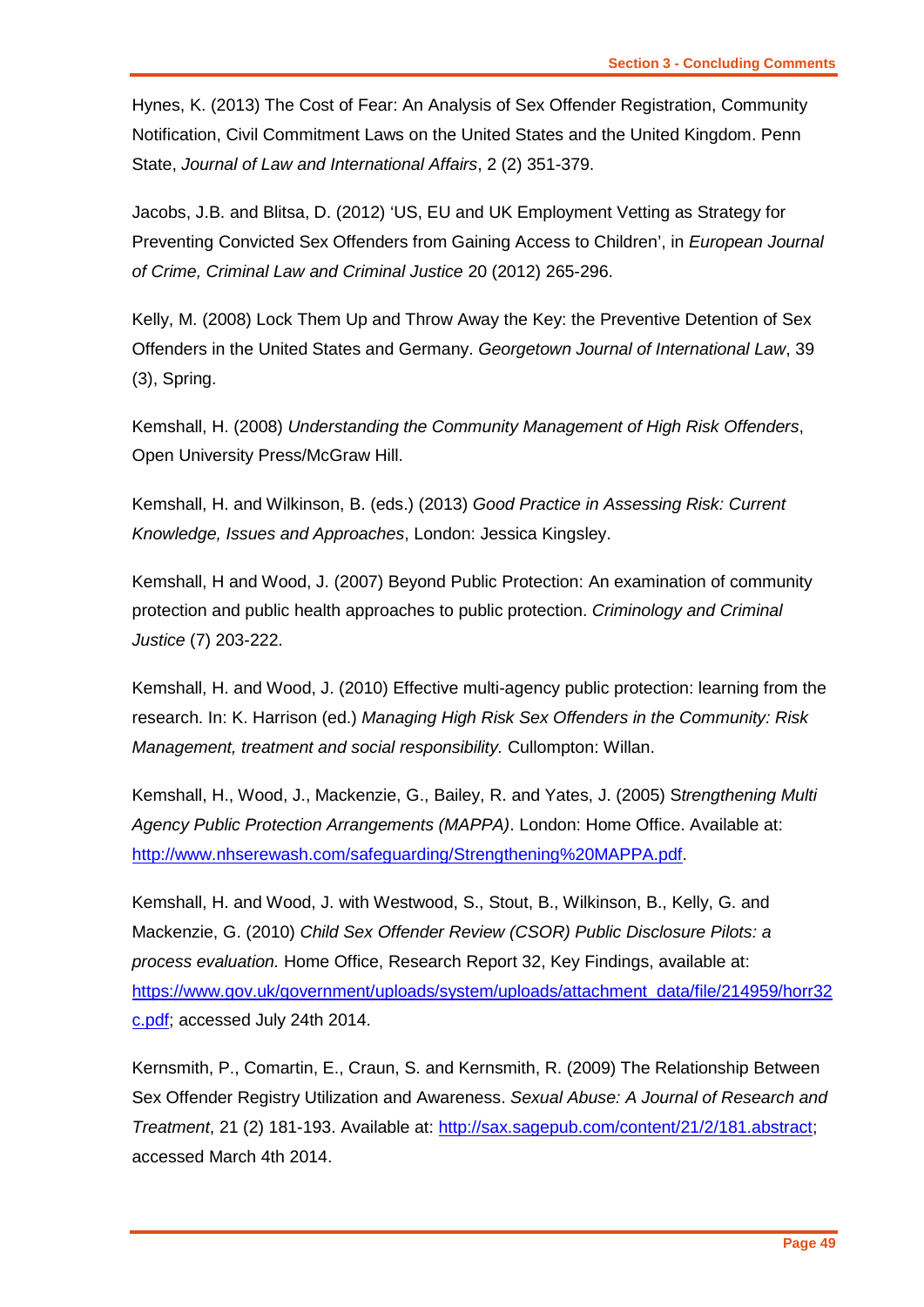Kirsch, L. G. and Becker, J, B. (2006) Sexual offending: Theory of problem, theory of change, and implications for treatment effectiveness. *Aggression and Violent Behaviour* 11, 208-224.

Kruttschnitt, C., Uggen, C. and Shelton, K. (2000) Predictors of desistance among sex offenders: The interaction of formal and informal social controls. *Justice Quarterly* 17 (1): 61- 87.

La Fond, J.Q. (2008) 'Sexually violent predator laws and the liberal state: An ominous threat to individual liberty', *International Journal of Law and Psychiatry* , 31 (2008), 158-171.

Langstrom, N., Enebrink, P., Lauren, E-M., Lindblom, J., Werko, S. and Hanson, K. (2013) Preventing sexual abusers of children from reoffending: systematic review of medical and psychological interventions. *British Medical Journal*, 347; available at [http://www.bmj.com/content/347/bmj.f4630;](http://www.bmj.com/content/347/bmj.f4630) accessed June 9th 2014.

Lamade, R., Gabriel, A. and Prentky, R. (2011) Optimising risk mitigation in management of sexual offenders a structural model. *International Journal of Law and Psychiatry*, 34, 217- 225.

Larochelle, S., Diguer, L., Laverdiere, O. and Greenman, S. (2011) Predictors of Psychological Treatment Non Completion Amongst Sex-Offenders. *Clinical Psychology Review*, 31, 554-562.

Lasher, M. P. and McGrath, R. J. (2012) The impact of community notification on sex offender reintegration: a quantitative review of the research literature. *International Journal of Offender Therapy and Comparative Criminology*, 56 (1) 6-28, available at: [http://www.ncbi.nlm.nih.gov/pubmed/21123209;](http://www.ncbi.nlm.nih.gov/pubmed/21123209) accessed July 24th 2014.

Leclerc, B., Wortley S., and Smallbone, S. (2011) Getting into the script of adult child sex offenders and mapping out situational prevention. *Journal of Research in Crime and Delinquency*, 48, 209-237, available at: [http://jrc.sagepub.com/content/48/2/209.abstract;](http://jrc.sagepub.com/content/48/2/209.abstract) accessed July 24th 2014.

Letourneau, E., Bandyopadhyay, D., Sinha, D. and Armstrong, K. (2009a) Effects of sex offender registration policies on juvenile justice decision making. *Sexual Abuse: A Journal of Treatment and Research*, 21, pp: 149-165.

Letourneau, E.J., Henggeler, S.W., Borduin, C.M., Schewe, P.A., McCart, M.R., Chapman, J.E. and Saldana, L. (2009b), 'Multisystemic Therapy for Juvenile Sexual Offenders: 1-Year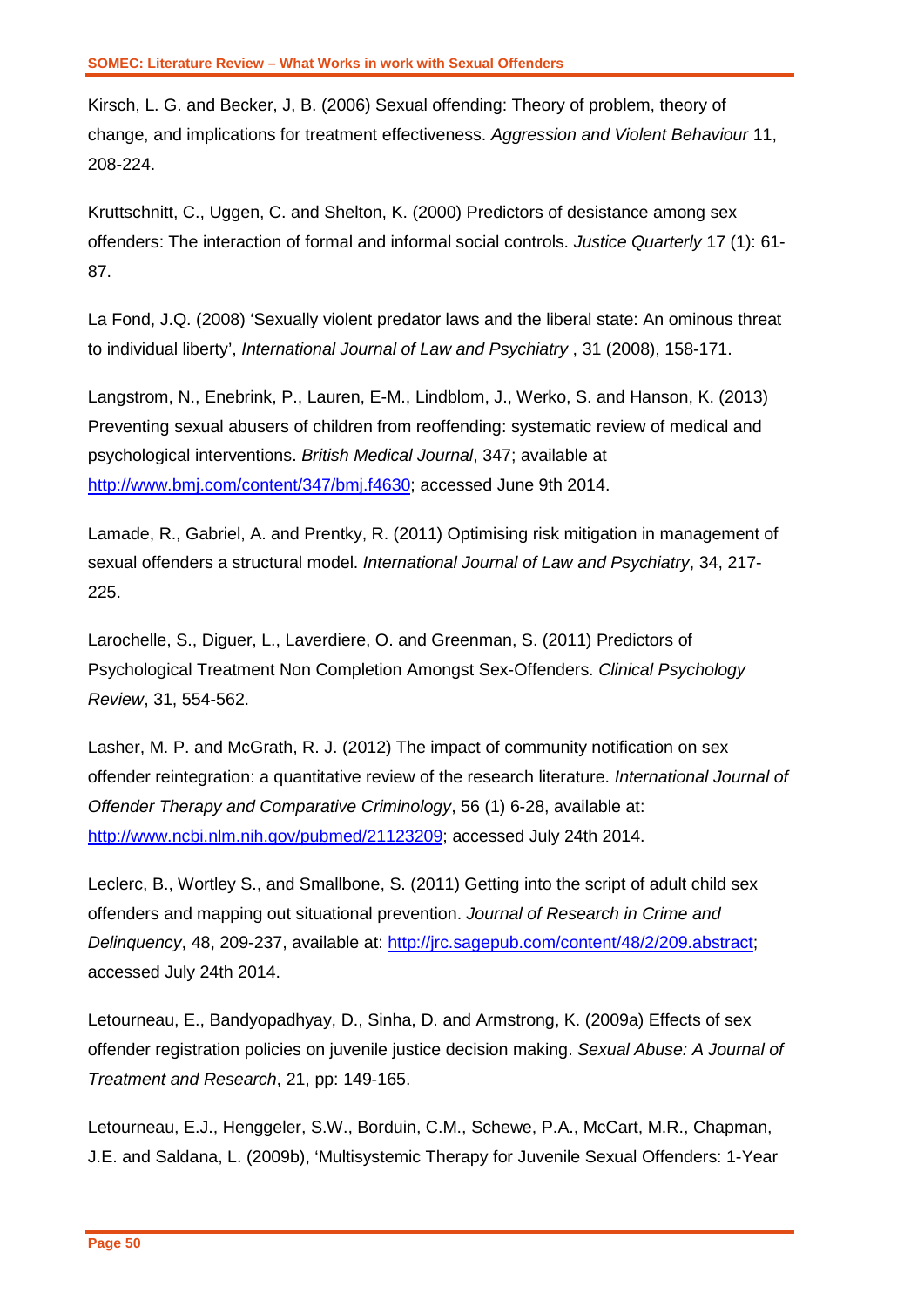Results from a Randomized Effectiveness Trial', *Journal of Family Psychology*, February; 23(1): 89–102.

Letourneau, E., Levenson, J., Bandyopadhyay, D., Sinha, D. and Armstrong, K. (2009c) Effects of South Carolina's sex offender registration and notification policy on adult recidivism. *Criminal Justice and Behaviour*, 37, pp: 537-552.

Levenson, G. and Cotter, L. (2005) The impact of sex offender residence restrictions: 1,000 feet from danger or one step from absurd? *International Journal of Offender Therapy and Comparative Criminology*, 49, 168-178. Available at: [http://ijo.sagepub.com/content/49/2/168.abstract;](http://ijo.sagepub.com/content/49/2/168.abstract) accessed March 4th 2014.

Levenson, G., D'Amora, D. and Hern, A. (2007) Megan's Law and its impact on community re-entry for sexuals. *Behavioural Sciences and the Law*, 25, 587-602. Available at: [http://ccoso.org/library%20articles/BSL%20Levenson%20etal%202007.pdf;](http://ccoso.org/library%20articles/BSL%20Levenson%20etal%202007.pdf) accessed July 24th 2014.

Levenson, J., Letourneau, E., Armstrong, K. and Zgoba, K.M. (2010) Failure to Register as a Sex Offender: Is it Associated with Recidivism? *Justice Quarterly*, 27 (3) 305-331.

Lieb, R., Kemshall, H. and Thomas, T. (2011), 'Post-release controls for sex offenders in the U.S. and UK', *International Journal of Law and Psychiatry*, 34 (2011) 226-232.

Logan, W.A. (2009) *Knowledge as Power: Criminal registration and community notification laws in America*. Palo Alto, CA: Stanford University Press.

Logan, W.A. (2011) 'Prospects for the international migration of U.S. sex offender registration and community notification law', *International Journal of Law and Psychiatry*, 34, 233-238

Lovins, B., Lowenkamf, C. and Latessa, E. (2009) Applying the Risk Principle to Sex Offenders: Can treatment make some offenders worse? *The Prison Journa*l, 89: 344

Maguire, M., Kemshall, H., Noaks, L. and Wincup, E. (2001) *Risk Management of sexual and violent offenders. The work of public protection panels*. London: Police Research Series 139. Available at:

[http://www.researchgate.net/publication/237768373\\_Risk\\_Management\\_of\\_Sexual\\_and\\_Viol](http://www.researchgate.net/publication/237768373_Risk_Management_of_Sexual_and_Violent_Offenders_The_work_of_Public_Protection_Panels) [ent\\_Offenders\\_The\\_work\\_of\\_Public\\_Protection\\_Panels;](http://www.researchgate.net/publication/237768373_Risk_Management_of_Sexual_and_Violent_Offenders_The_work_of_Public_Protection_Panels) accessed March 3rd 2014.

Mann, R., Hanson, R. and Thornton, D. (2010) Assessing risk for sexual recidivism: some proposals on the nature of psychologically meaningful risk factors. *Sexual Abuse: A Journal of Research and Treatment*, 22, 191-127.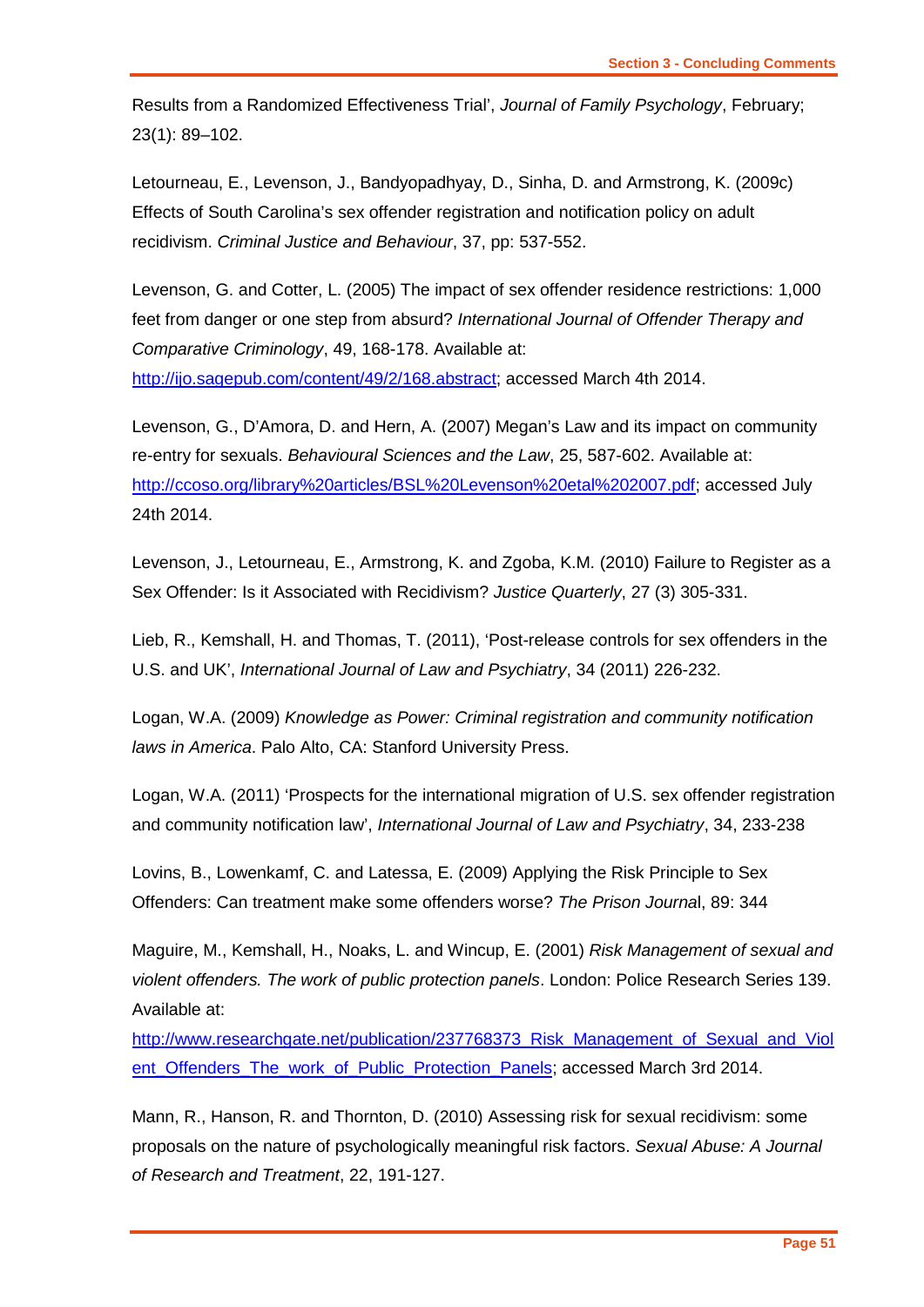Maruna, S. (2001) *Making Good: How Ex-convicts Reform and Rebuild Their Lives,* Washington DC: American Psychological Association.

McAlinden, A-M. (2012a) The governance of sexual offending across Europe: Penal policies, political economies and the institutionalization of risk. *Punishment & Society* 14: 166.

McAlinden, A-M. (2012b) '*Grooming' and the Sexual Abuse of Children. Institutional, Internet, and Familial Dimensions*. Clarendon Studies in Criminology. Oxford: Oxford University Press.

McAlinden, A (2007) *The Shaming of Sexual Offences, Risk, Retribution and Re-integration*. Oxford: Hart Publishing

McCartan, K., Kemshall, H., Westwood, S., Solle, J., Mackenzie, G., Cattel, J. and Pollard, A. (2014) *Circles of Support and Accountability (CoSA): A Case File Review of Two Pilots*. Analytical Summary. London: Ministry of Justice, available at: [https://www.gov.uk/government/uploads/system/uploads/attachment\\_data/file/293400/cosa](https://www.gov.uk/government/uploads/system/uploads/attachment_data/file/293400/cosa-research-summary.pdf)[research-summary.pdf;](https://www.gov.uk/government/uploads/system/uploads/attachment_data/file/293400/cosa-research-summary.pdf) accessed April 1st 2014.

McNair, L, Woodward, S. and Mount, P. (2010) Experiences of implementing an adapted sex offender treatment programme for people with learning disabilities in a secure setting. *Journal of Learning Disabilities and Offending Behaviour,* 1 (3) 26-32.

McNeill, F. (2009) *Towards Effective Probation Supervision*, Scottish Centre for Crime and Justice Research.

McNeill, F. and Beyens, K. (2014) *Offender Supervision in Europe*. Palgrave Macmillan.

McNeill, F. and Weaver, B. (2010) *Changing Lives? Desistance Research and Offender Management*, Scottish Centre for Crime and Justice Research Report No. 3/2010. Available at: [http://www.sccjr.ac.uk/wp-content/uploads/2012/11/Report\\_2010\\_03\\_-](http://www.sccjr.ac.uk/wp-content/uploads/2012/11/Report_2010_03_-_Changing_Lives.pdf) **Changing Lives.pdf; accessed March 3rd 2014.** 

Meiners, E. (2009) 'Never Innocent: Feminist Trouble with Sex Offender Registries and Protection in a Prison Nation', *Meridians: feminism, race, transnationalism*, vol. 9, no. 2, pp. 31-62, Smith College.

Mercado, C.C. and Ogloff, J.R.P. (2007), 'Risk and the preventive detention of sex offenders in Australia and the United States', *International Journal of Law and Psychiatry* 30, 49–59.

Ministry of Justice (2013) *Offender Assessment System and Offender Group Reconviction Scale: Research Summaries*. Available at: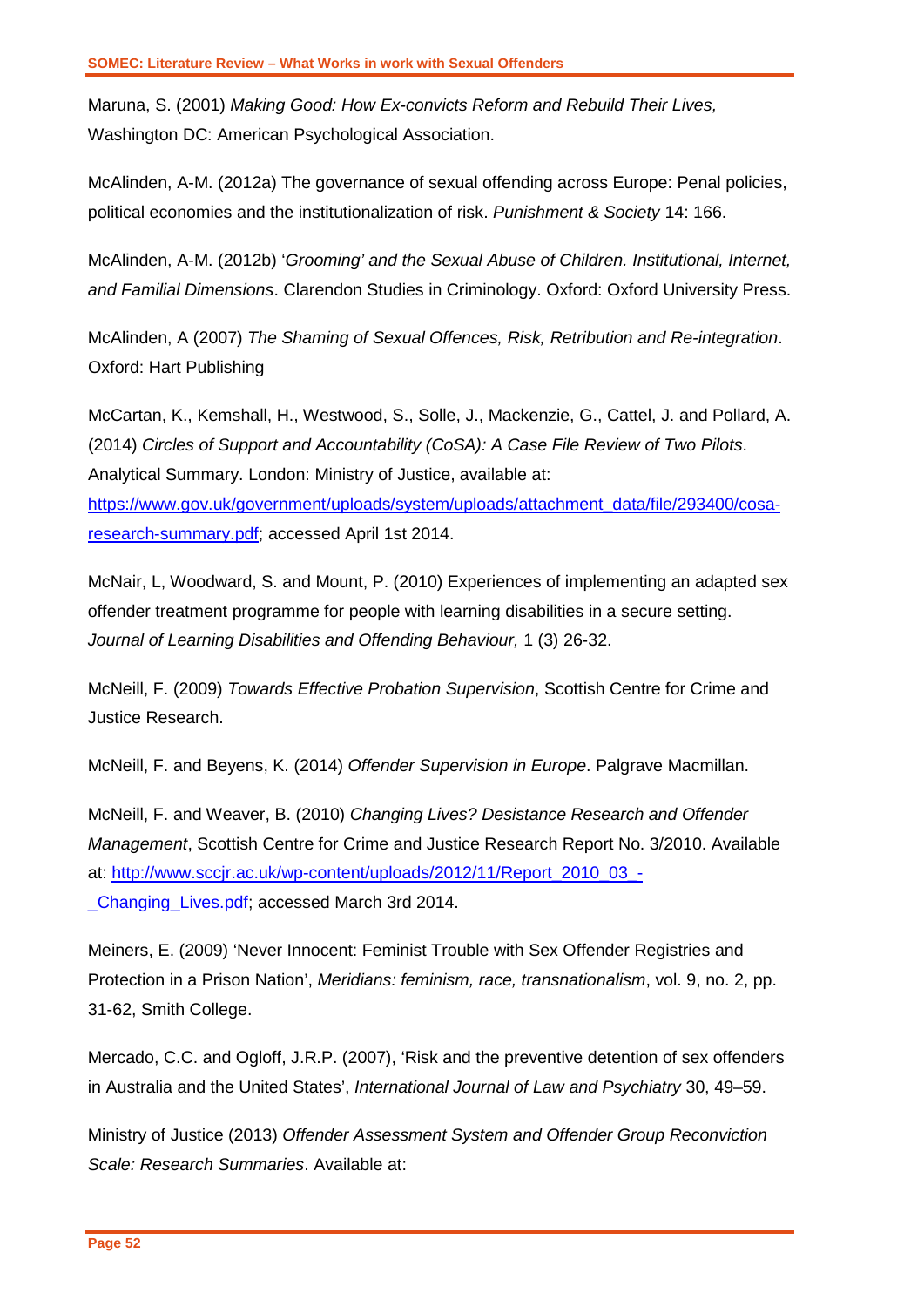[http://webarchive.nationalarchives.gov.uk/20110201125714/http:/www.justice.gov.uk/publicat](http://webarchive.nationalarchives.gov.uk/20110201125714/http:/www.justice.gov.uk/publications/offender-assessment-system.htm) [ions/offender-assessment-system.htm;](http://webarchive.nationalarchives.gov.uk/20110201125714/http:/www.justice.gov.uk/publications/offender-assessment-system.htm) accessed June 9th 2014.

Morgenstern, C. (2009) 'European initiatives for harmonisation and minimum standards in the field of community sanctions and measures', *European Journal of Probation* University of Bucharest www.ejprob.ro Vol. 1, No. 2, pp.128-141.

Morali, A., Baratta, A., Halleguen, O. and Lefevre, H. (2011), 'Etude sur la prise en charge des auteurs de violence sexuelle aupre` s d'unecohorte de psychiatres hospitaliers en France en 2011',(Survey on management of sexual offenders to a psychiatric hospital cohort in France in 2011), in *Annales Me´ dico-Psychologiques* 169 (2011) 578–580.

Murphy, L., Fedoroff, J.P. and Martineau, M. (2009) 'Canada's sex offender registries: Background, implementation, and social policy considerations', *The Canadian Journal of Human Sexuality*, Vol. 18 (1-2).

Muskens, M., Bogaerts, S., van Casteren, M. and Labrijn, S. (2011), 'Adult female sexual offending: A comparison between co-offenders and solo offenders in a Dutch sample', *Journal of Sexual Aggression* (March 2011), Vol. 17, No. 1, pp.46-60.

Newburn, K. (2010),'The prospect of an international sex offender registry: why an international system modelled after United States sex offender laws is not an effective solution to stop child sexual abuse', *Wisconsin International Law Journal* Vol. 28, No. 3.

Olver, M. and Wong, S.C.P (2013) Treatment programs for high risk sexual offenders: Program and offender characteristics, attrition, treatment change and recidivism in *Aggression and Violent Behaviour*

Payne, D. M and Buhon, D. K. (2011), 'Sex offender policies: Considering unanticipated consequences of GPS sexual monitoring', in *Aggression and Violent Behavior* 16, 177-187.

Peck, M. (2011) *Patterns of reconviction among offenders eligible for Multi-Agency Public Protection Arrangements (MAPPA)*. London: Ministry of Justice Research Series 6/11. Available at:

[https://www.gov.uk/government/uploads/system/uploads/attachment\\_data/file/217373/patter](https://www.gov.uk/government/uploads/system/uploads/attachment_data/file/217373/patterns-reconviction-mappa.pdf) [ns-reconviction-mappa.pdf](https://www.gov.uk/government/uploads/system/uploads/attachment_data/file/217373/patterns-reconviction-mappa.pdf)

Petrunik, M. (2002) Managing Unacceptable Risk: Sex Offenders, Community Responses, and Social Policy in the United States and Canada. *International Journal of Offender Therapy and Comparative Criminology*, 46 (4) 483-511.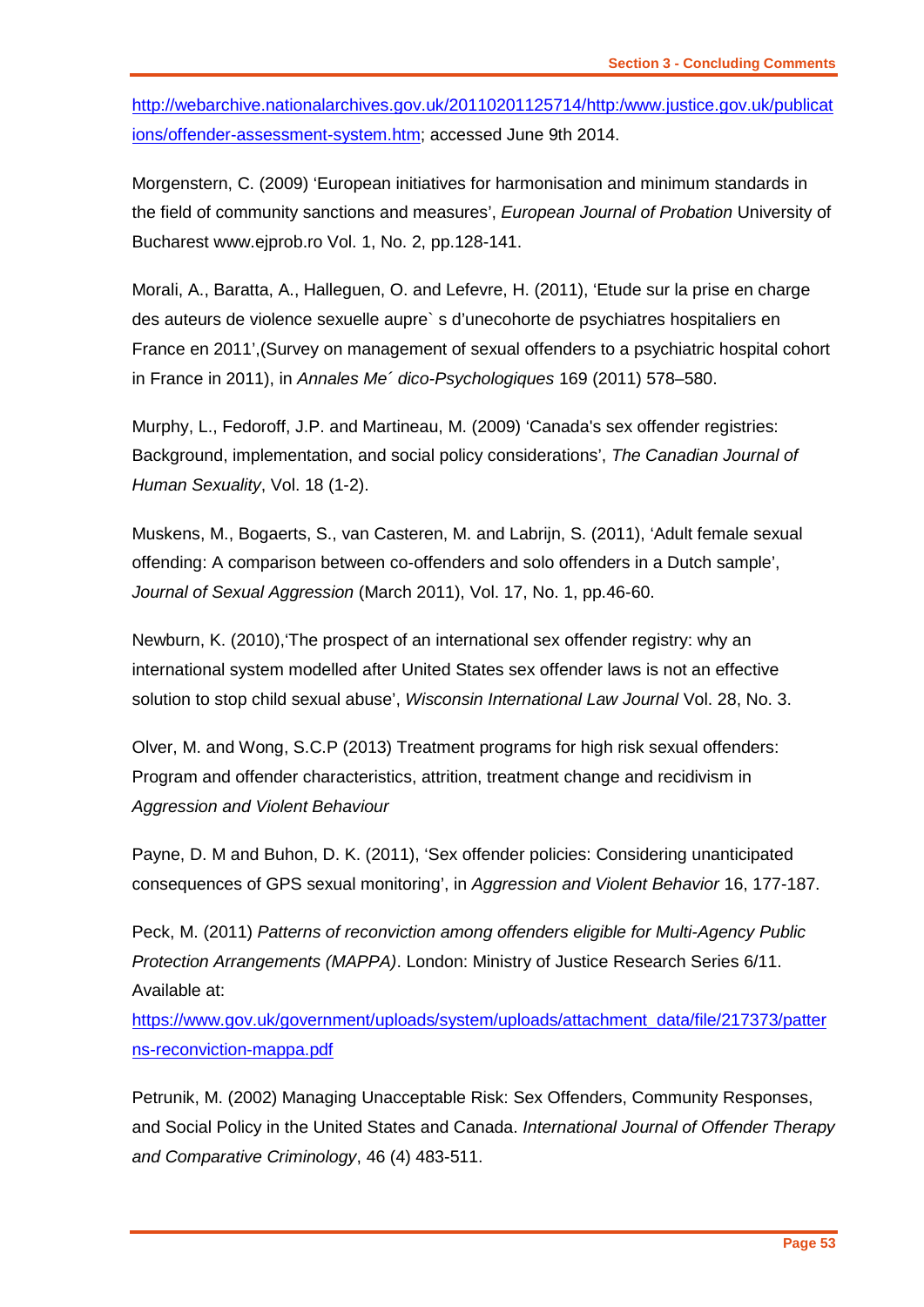Petrunik, M. and Deutschmann, L. (2008) 'The Exclusion-Inclusion Spectrum in State and Community Response to Sex Offenders in Anglo-American and European Jurisdictions', in *International Journal of Offender Therapy and Comparative Criminology*, 2008, 52: 499.

Pham, T.-H. and Ducro, C. (2008) 'Evaluation du risque de recidive en Belgique francophone : donne´es preliminaires d'analyse factorielle de la « Sex Offender Recidivism Appraisal Guide » (SORAG) et de la Statique-99' (Risk assessment in social defence: Preliminary factorial analysis of the SORAG « Sex Offender Recidivism Appraisal Guide » (SORAG) and the Static-99), *Annales Medico-Psychologiques* 166, 575-579.

Pham, T.H., Ducro, C. and Lemasson, A-C. (2010), 'Adolescents auteurs d'agressions sexuelles : aspects e´ tiologiques, diagnostiques et pronostiques' (Adolescents sex offenders: Aetiological, diagnoses and prognoses characteristics), *Annales Me´ dico-Psychologiques* 168, 454-457.

Prescott, D.S, and Levenson, J.S. (2010) 'Sex offender treatment is not punishment', *Journal of Sexual Aggression*, (November), Vol. 16, No. 3, pp. 275-285.

Prescott, J. and Rockoff, J. (2008) *Do Sex Offender Registration and Notification Laws Affect Criminal Behavior?* Available at: [http://www.law.virginia.edu/pdf/olin/0708/prescott.pdf;](http://www.law.virginia.edu/pdf/olin/0708/prescott.pdf) accessed March 5th 2014.

Pullman, L. and Seto, M.C. (2012) 'Assessment and treatment of adolescent sexual offenders: Implications of recent research on generalist versus specialist explanations', *Child Abuse & Neglect* 36 (2012) 203--209

The Quaker Council of European Affairs (2011) *The Social Reintegration of Ex-Prisoners in Council of Europe Member States*

Raynor, P., Ugwudike, P. and Vanstone, M. (2010)'Skills and strategies in probation supervision: The Jersey Study', in: F. McNeill, P. Raynor and C. Trotter (eds.) *Offender Supervision: New Directions in Theory, Research and Practice*. Cullompton: Willan.

Raynor, P., Ugwudike, P. and Vanstone, M. (2014) The impact of skills in probation work: A reconviction study. *Criminology and Criminal Justice*, vol. 14,no. 2: 235-249, DOI: 10.1177/1748895813494869; [http://crj.sagepub.com/content/14/2/235;](http://crj.sagepub.com/content/14/2/235) accessed June 9th 2014.

Risk Management Authority, Scotland (2013) *Risk Assessment Tools Evaluation Directory*  (RATED) available at:<http://rated.rmascotland.gov.uk/> accessed March 4th 2014.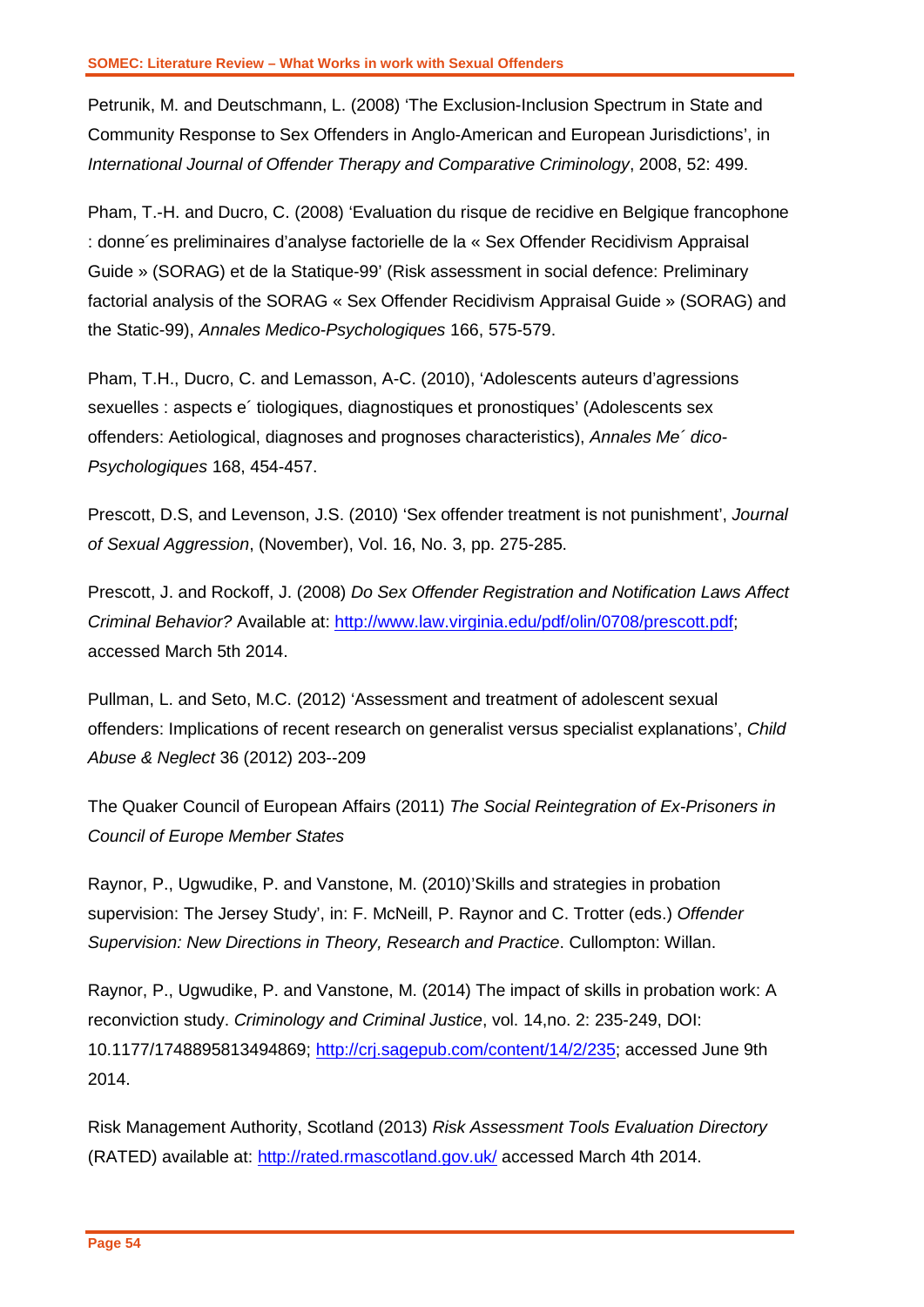Russell, G. Seymour, F. and Lambie, I. (2011) Community Reintegration of Sex Offenders of Children in New Zealand. *International Journal of Offender Therapy and Comparative Criminology*, 20, 1-16.

Sandler, J., Freeman, N. and Social, K. (2008) Does a watched pot boil? A time-series analysis of New York State's Sex Offender Registration and Community Notification Law. *Psychology, Public Policy and Law*, 14, pp: 284-302.

Sapoura, M., Bisset, C. and Conlong, A-M. (2011) *What works to reduce reoffending: A summary of the evidence*. Justice Analytical Services, Scottish Government, available at: http://www.scotland.gov.uk/Resource/0038/00385880.pdf; accessed October 15th 2014.

Schaffer, M. Jeglic, E.L. Moster, A. and Wnuk, D. (2010) Cognitive-Behavioral Therapy in the Treatment and Management of Sex Offenders. *Journal of Cognitive Psychotherapy*, 2, 92- 103.

Schram, D.D. and Milloy, C.D. (1995) *Community notification: A study of offender characteristics and recidivism*. Washington State Institute for Public Policy. Seattle, WA: Urban Policy Research.

Schumuker, M. and Losel, F. (2008) Does Sexual Offender Treatment Work? A systematic review of outcome evaluations. *Psicothema* 20, 10-19.

Schweitzer, R. and Dwyer, J. (2003) Sex crime recidivism: Evaluation of a sexual offender treatment program, *Journal of Interpersonal Violence*, 18 (11) 1292-1310, available at: [http://www.ncbi.nlm.nih.gov/pubmed/19774766;](http://www.ncbi.nlm.nih.gov/pubmed/19774766) accessed July 24th 2014.

Scoones, C.D, Willis, G.M. and Grace, R. C. (2012) Beyond Static and Dynamic Risk Factors: The incremental validity of release planning for predicting sex offender recidivism. *Journal of Interpersonal Violence*, 27 (2) 222-238. Available at: [http://www.ncbi.nlm.nih.gov/pubmed/21859756;](http://www.ncbi.nlm.nih.gov/pubmed/21859756) accessed July 24th 2014.

Slobogin, C.D. (2011) Prevention of sexual violence by those who have been sexually violent, *International Journal of Law and Psychiatry*, 34, 210-216.

Tewksbury, R. and Jennings, W. (2010) Assessing the impact of sex offender registration and community notification on sex-offending trajectories. *Criminal Justice and Behaviour*, 37, pp.570-582.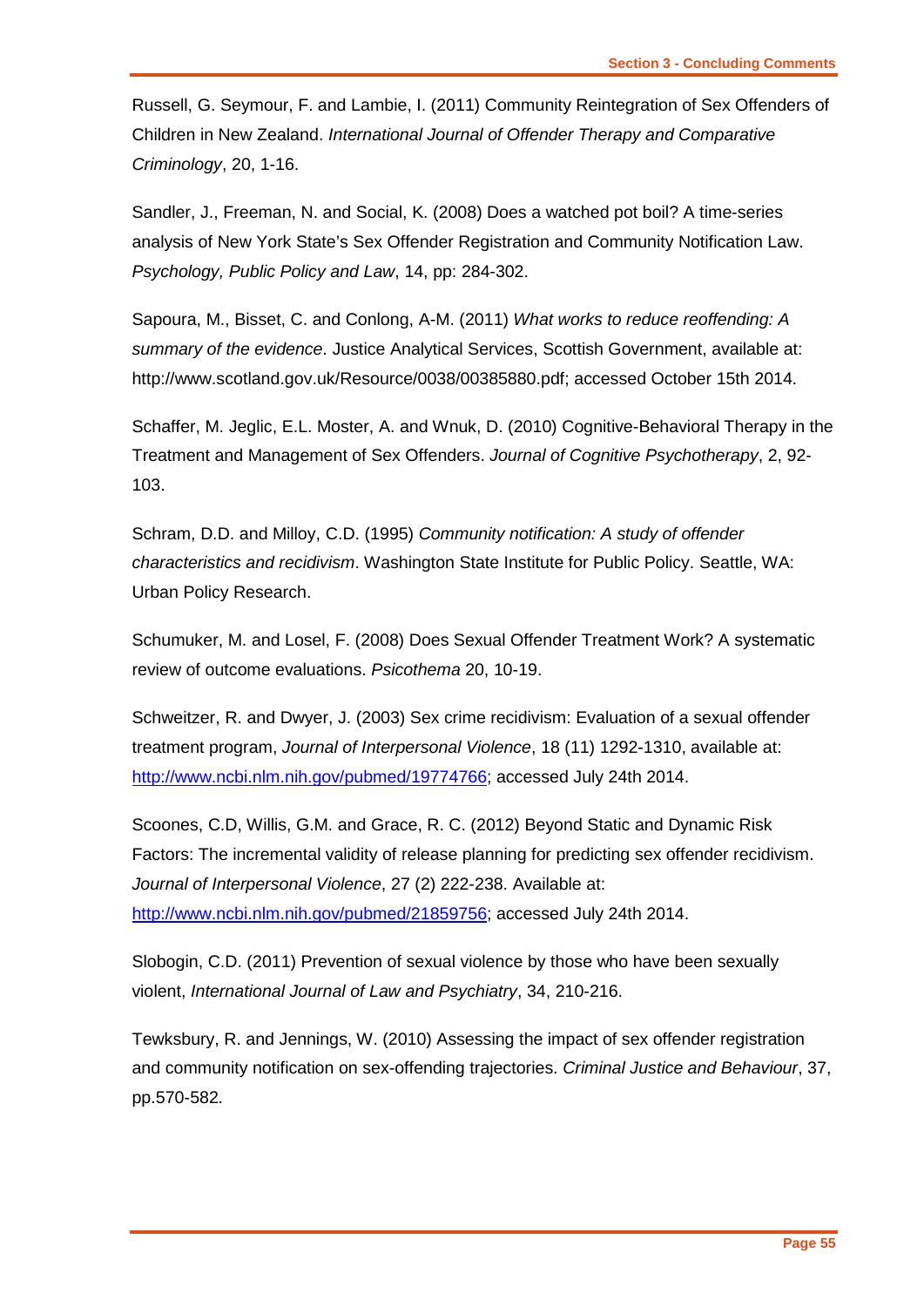Tewksbury, R , Jennings, W G, Zgoba K M (2011) A longitudinal examination of sex offender recidivism prior to and following implementation of SORN in *Behavioral Science and the Law* vol 30 Issue 3 p308-328

Thomas, T. and Thompson, D. (2012) 'Applications to Come off the UK Sexual Register: the Position After F and Thompson v. Home Office 2010'. *The Howard Journal*, 51 (3) July 2001, pp. 274–285.

Thomas, T. (2011) *The Registration and Monitoring of Sex Offenders: a comparative study*. London: Routledge.

Thomas, T. (2010) 'The sex offender register, community notification and some reflections on privacy' in K. Harrison (2010), *Managing High Risk Sex Offenders in the Community*, Cullompton: Willan

Tully, R.J., Chou, S. and Browne, K.D. (2013) A systematic review on the effectiveness of sex offender risk assessment tools in predicting sexual recidivism of adult male sex offenders. *Clinical Psychology Review*, 33, 287-216.

van Kalmthout, A.M. and Durnescu, I. (2008) *Probation in Europe*, Wolf Legal Publishers/CEP.

Vasquez, B.E., Maddan, S.,and Walker, J.T. (2008) The influence of sex offender registration and notification laws in the United States: A time-series analysis. *Crime & Delinquency*, 54, 175–192.

Vess, J., Langskaill, B., Day, A., Powell, M. and Graffam, J.(2011),'A comparative analysis of Australian sex offender legislation for sex offender registries', in *Australian & New Zealand Journal of Criminology*, 44(3) 404-424.

Wakeling, H. Beech, A.R. and Freemantle, A. (2011) Investigating treatment change and its relationship to recidivism in a sample of 3773 sex offenders in the UK, *Psychology Crime and Law,* 19, 233-252.

Waldram, J. (2008) The Narrative Challenge to Cognitive Behavioural Treatment of Sex Offenders, *Cultural and Medical Psychiatry,* 32, 421-439.

Ward, T, Gannon, T., Vess, J. (2009) Human rights, ethical principles, and standards in forensic psychiatry. *International Journal of Offender Therapy and Comparative Criminology*, 53 (2) 126-144.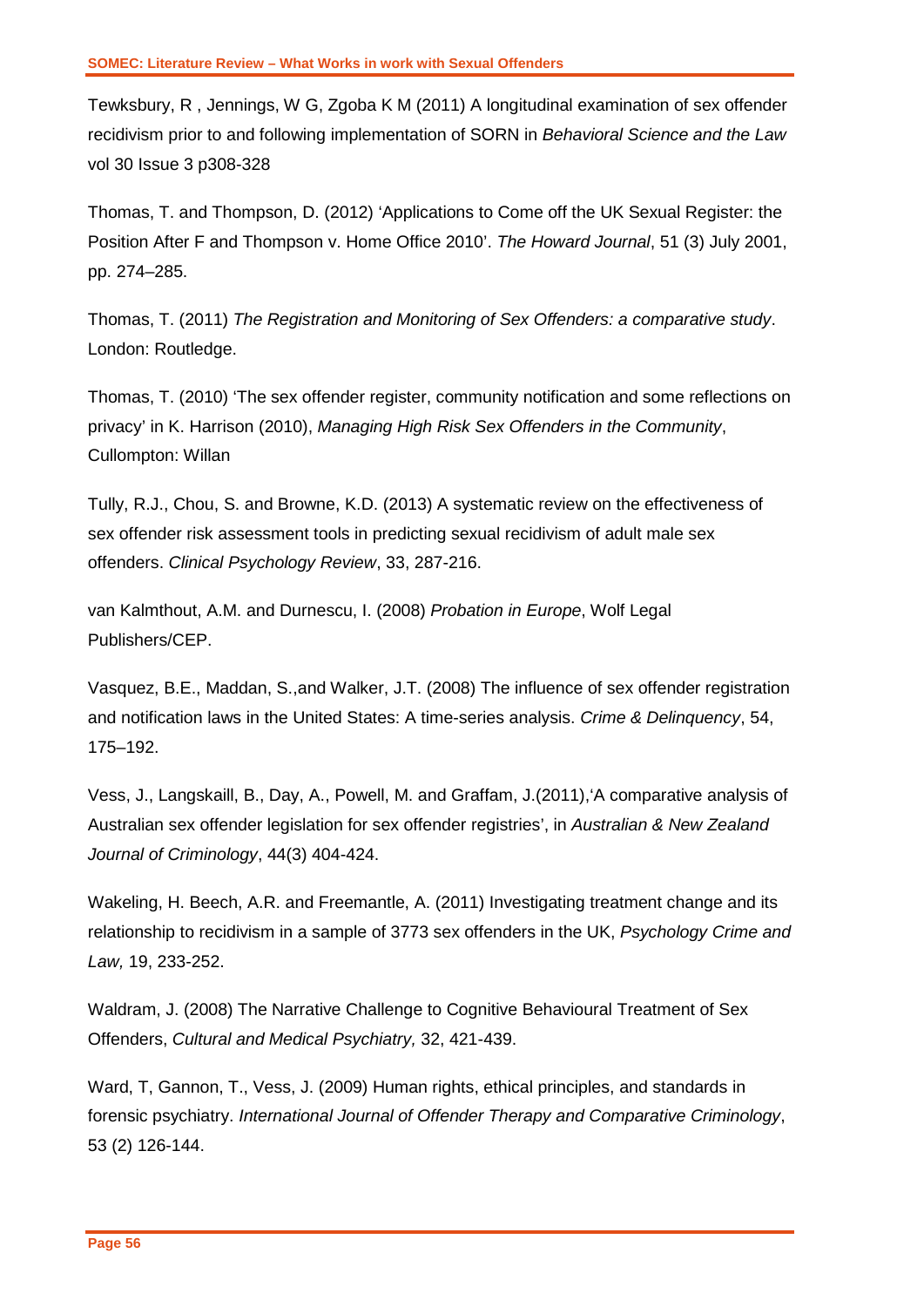Ward, T. and Maruna, S. (2007) *Rehabilitation. Key Ideas in Criminology*, London: Routledge.

Ward, T., and Siegert, R. (2002) Toward a comprehensive theory of child sexual abuse: A theory Knitting perspective. *Psychology, Crime & Law*, 8, pp.319-351.

Ware, J. Frost, A. and Hoy, A. (2010) A review of the use of therapeutic communities with sexual offenders, *International Journal of Offender Therapy and Comparative Criminology*. 54, 741.

Ware, J. and Mann, R. (2012) How Should "Acceptance of Responsibility" be addressed in sex offender treatment programmes? *Aggression and Violent Behaviour*. 17, pp.279-288.

Wastell,C.A. Cairns, D. and Haywood, H. (2009) Empathy training, sex offenders and reoffending, *Journal of Sexual Aggression*, 15, 149-159.

Weaver, B. (2014) Control or change? Developing dialogues between desistance research and public protection practices, *Probation Journal*, published online 22nd January 2014, DOI: 10.1177/0264550513512890; accessed March 3rd, 2014, available at: [http://prb.sagepub.com/content/early/2014/01/23/0264550513512890,](http://prb.sagepub.com/content/early/2014/01/23/0264550513512890) accessed March 3rd, 2014.

Weaver, B. and Barry, M. (2014) 'Risky Business? Supporting Desistance from Sexual Offending', iIn: K. McCartan (ed.) *Responding to Sexual Offending: Perceptions, Risk Management and Public Protection*. Palgrave.

Westwood, S., Wood, J. and Kemshall, H. (2010) Good practice in eliciting disclosures from sex offenders. *Journal of Sexual Aggression* 17, 215-227.

Whitaker, D., Hanson, R., Baker, C., McMahon, P., Ryan, G,. Rice, D. (2008) Risk factors for the perpetration of child sexual abuse: A review of meta-analysis. *Child Abuse and Neglect*, 32, 529-548.

Williams, F. Wakeling, H. and Webster, S. (2007) A psychometric study of six self-report measures for use with sexual offenders with cognitive and social functioning deficits, *Psychology, Crime & Law*, 13, 505-522.

Willis, G.M. and Ward, T. (2011) Striving for a good life: The good lives model applied to released child molesters. *Journal of Sexual Aggression*. 17, 290-303.

Wijkman, M., Bijleveld, C. and Hendriks, J. (2010), 'Characteristics of Female Sex Offenders and Offender Types Women Don't Do Such Things!', *Sexual Abuse* 22: 135.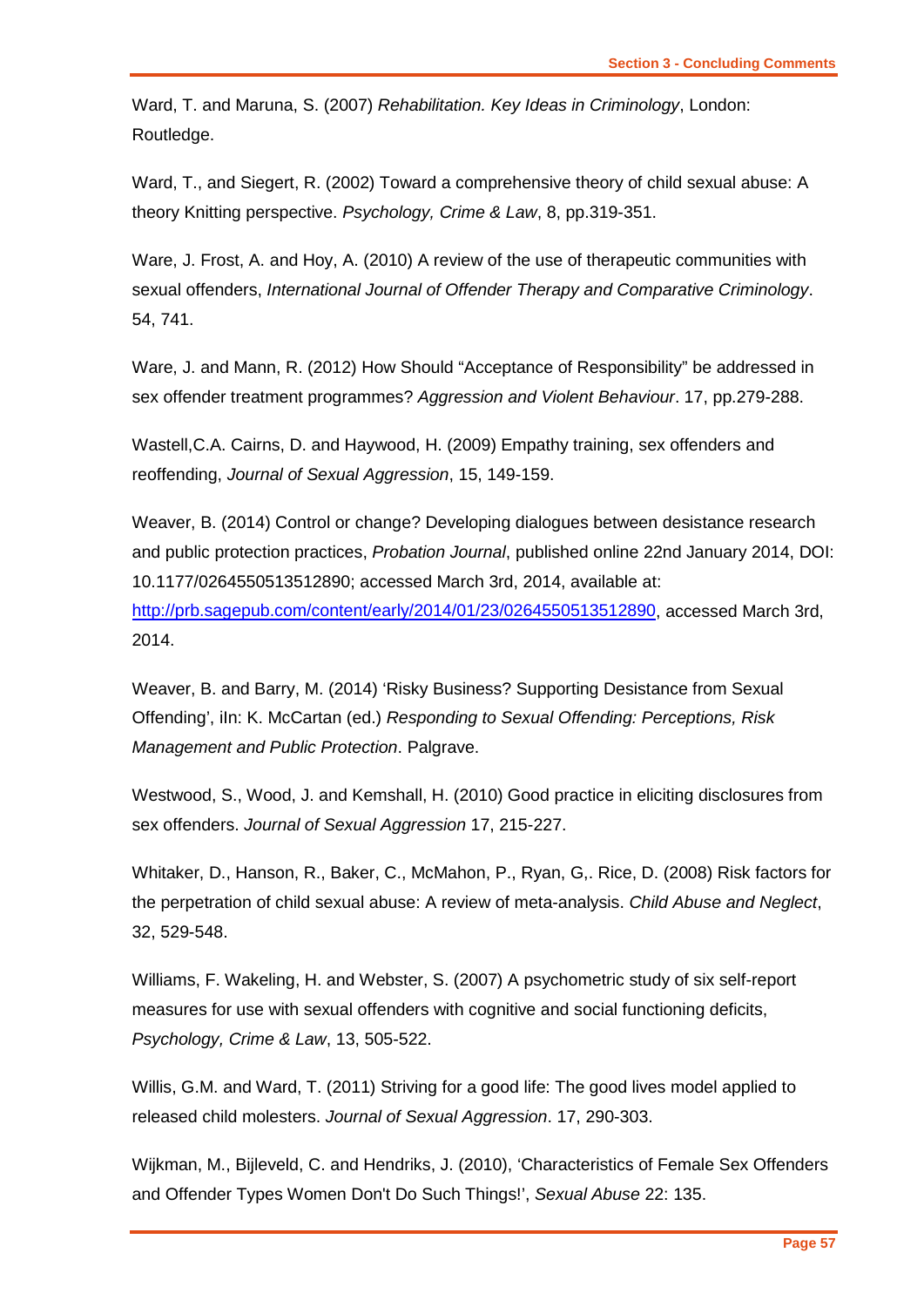Woodrow, A.C. and Bright, D.A. (2011) Effectiveness of a sex offender treatment programme: A risk band analysis, *International Journal of Offender Therapy and Comparative Criminology,* 55, 43-55.

Wilson R.J., Cortoni F. and McWhinnie, A.J. (2009) Circles of Support & Accountability: A Canadian National Replication of Outcome Findings, *Sexual Abuse: A Journal of Research & Treatment*; 21: 412-430.

Wood, J. and Kemshall, H. (2007) *The Operation and Experience of Multi Agency Public Protection Panels (MAPPA)*. London: Home Office online report 12/07. Available at: [http://www.caerdydd.ac.uk/socsi/resources/MAPPA1207.pdf;](http://www.caerdydd.ac.uk/socsi/resources/MAPPA1207.pdf) accessed July 24th 2014.

Yates, P.M. (2009). Is sex offender denial related to sex offender risk and recidivism? A review and treatment implications. *Psychology Crime and Law*, 15, 183-199.

Yates, P.M. and Kingston, D. A. (2006). The Self- Regulation Model of Sexual Offending: The relationship between offence pathways and static and dynamic sexual offence risk. *Sex Abuse* (18) 259-270.

Young, M.H., Justice, J. V. and Edberg, P. (2010) Sex offenders in prison psychiatric treatment and biopsychosocial description. *International Journal of Offender Therapy and Comparative Criminology* 54.

Zevitz, R. G. (2006) Sex offender community notification: its role in recidivism and offender reintegration. *Criminal Justice Studies*, 19, pp.193-208.

Zgoba, K., Veysey, B. and Dalessandro, M. (2010) An analysis of the effectiveness of community notification and registration: Do the best intentions predict the best practices? *Justice Quarterly*, 27, pp.667-691.

Zgoba, K., Witt, K., Dalessandro, M. and Veysey, B. (2008) *Megan's Law: Assessing the practical and monetary efficacy* (Report on Grant Award 2006-IJ-CX-0018). Washington, DC: National Institute of Justice.

Zimring, F., Piquero, A. and Jennings, W.G. (2007) Sexual delinquency in Racine: Does early sex offending predict later sex offending in youth and adulthood? *Criminology and Public Policy*, 6, 507–534.

Zimring, F., Jennings, W.G., Piquero, A. and Hays, S. (2009) Investigating the continuity of sex offending: Evidence from the second Philadelphia birth cohort. *Justice Quarterly*, 26, 58– 76.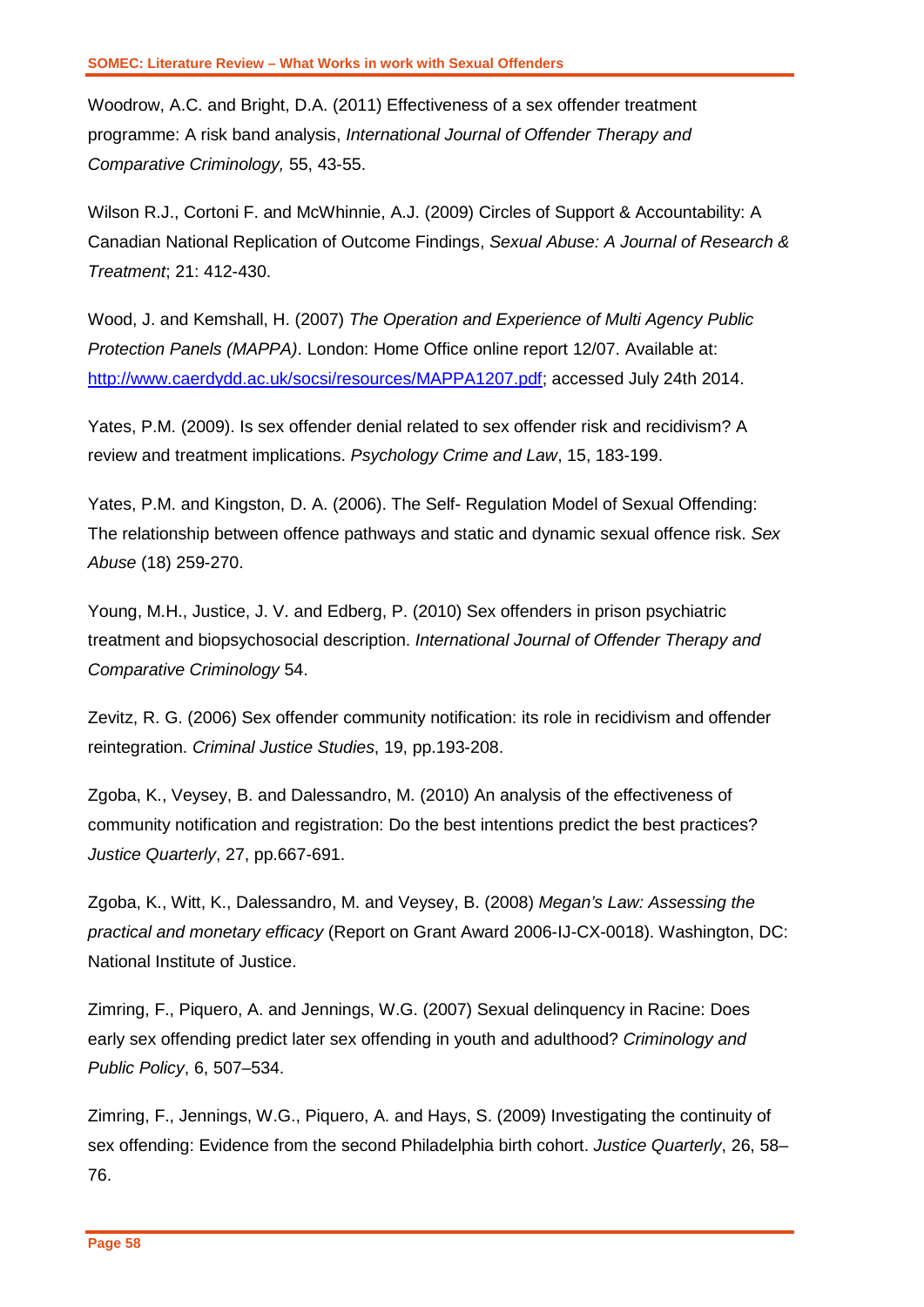# **Appendices**

### <span id="page-60-0"></span>**Appendix I - Overall plan for scoping literature**

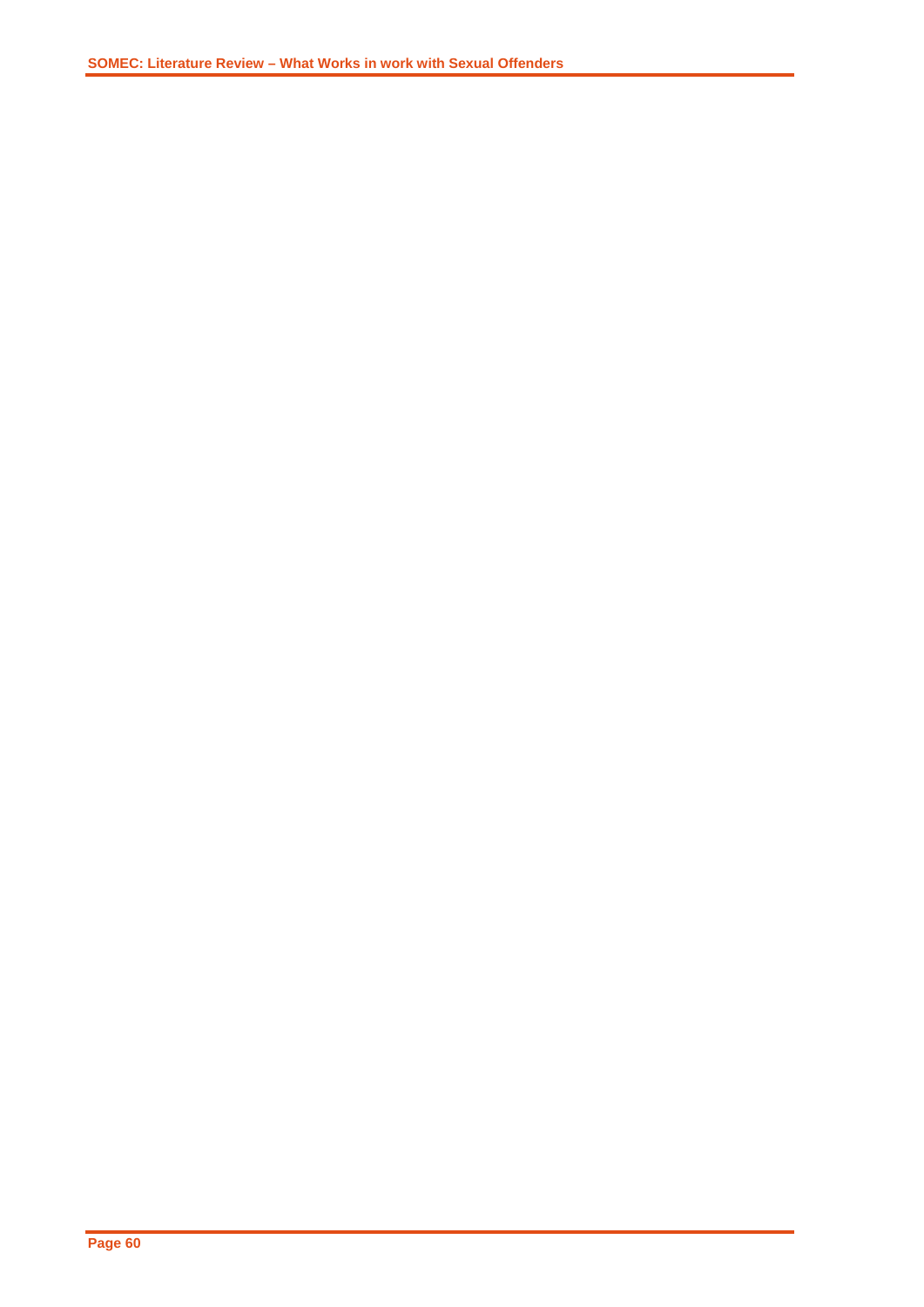# **Appendix II - Summaries of Scoping**

### **Summary of initial scoping exercise as at 12/7/13**

| <b>Database</b>                                 | <b>Key words</b>                         |                                                 |                                |                                    |                                             |                                             |                                   |                                                      |
|-------------------------------------------------|------------------------------------------|-------------------------------------------------|--------------------------------|------------------------------------|---------------------------------------------|---------------------------------------------|-----------------------------------|------------------------------------------------------|
|                                                 | <b>Prevention of</b><br>sexual offending | <b>Sexual</b><br><b>Offending</b>               | <b>Sex</b><br><b>Offending</b> | <b>Preventing</b><br>sex offending | <b>Sex offenders</b><br>in the<br>community | <b>Sex offenders</b><br>in the<br>community | <b>Sex offenders</b><br>in prison | <b>Effective interventions</b><br>with sex offenders |
| <b>Birmingham University</b>                    | i. 2098                                  |                                                 |                                |                                    |                                             |                                             |                                   |                                                      |
| General Library, and<br>De Montfort University  | ii. Limiters applied                     |                                                 |                                |                                    |                                             |                                             |                                   |                                                      |
| Library                                         | $-2005+$                                 |                                                 |                                |                                    |                                             |                                             |                                   |                                                      |
|                                                 | - English &<br>French                    |                                                 |                                |                                    |                                             |                                             |                                   |                                                      |
|                                                 | - peer reviewed<br>scholarly articles    |                                                 |                                |                                    |                                             |                                             |                                   |                                                      |
|                                                 | - accessibility                          |                                                 |                                |                                    |                                             |                                             |                                   |                                                      |
| Outcome: items<br>selected for abstract         | 84 for abstract<br>read                  |                                                 |                                |                                    |                                             |                                             |                                   |                                                      |
| read                                            | 31 articles to go<br>forward             |                                                 |                                |                                    |                                             |                                             |                                   |                                                      |
| 2. Europa                                       |                                          | 147 (2 with<br>very<br>indirect<br>association) | 200<br>English<br><b>PDF</b>   |                                    |                                             |                                             |                                   |                                                      |
| Outcome: items<br>selected for abstract<br>read |                                          | 10 selected<br>for abstract<br>read             |                                |                                    |                                             |                                             |                                   |                                                      |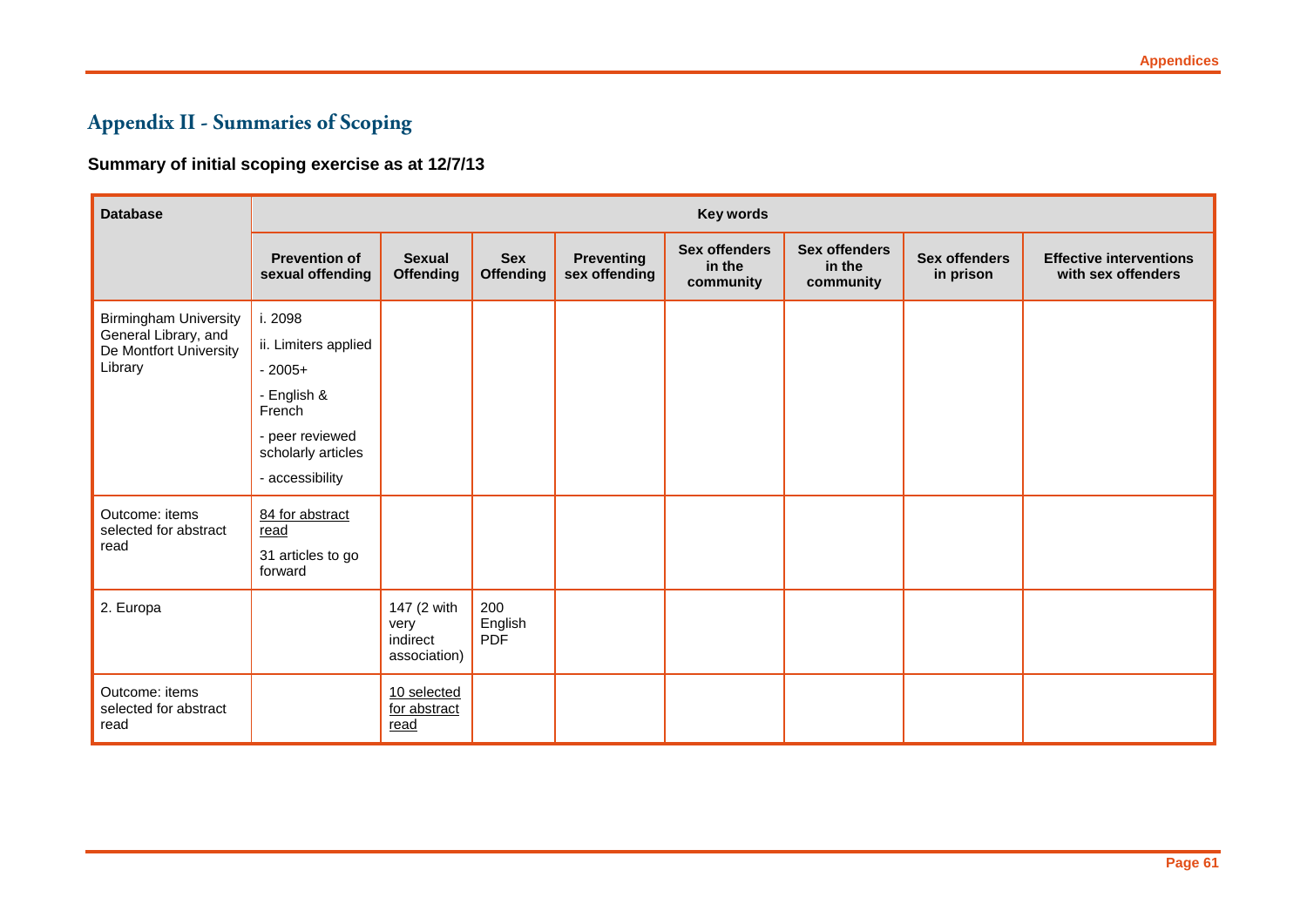| <b>Database</b>                                 | <b>Key words</b>                         |                                   |                                |                                             |                                             |                                          |                                     |                                                                                                        |
|-------------------------------------------------|------------------------------------------|-----------------------------------|--------------------------------|---------------------------------------------|---------------------------------------------|------------------------------------------|-------------------------------------|--------------------------------------------------------------------------------------------------------|
|                                                 | <b>Prevention of</b><br>sexual offending | <b>Sexual</b><br><b>Offending</b> | <b>Sex</b><br><b>Offending</b> | <b>Preventing</b><br>sex offending          | <b>Sex offenders</b><br>in the<br>community | Sex offenders<br>in the<br>community     | <b>Sex offenders</b><br>in prison   | <b>Effective interventions</b><br>with sex offenders                                                   |
| 3. EBSCO                                        |                                          |                                   |                                | i. 244,399                                  | i. 151                                      | i. 23                                    | i. 56                               | i. 30                                                                                                  |
|                                                 |                                          |                                   |                                | ii. Limiters                                | ii. Limiters                                | ii. Limiters                             | ii. 2005+                           | Limiters applied:                                                                                      |
|                                                 |                                          |                                   |                                | applied                                     | $-2005+$                                    | $-2005+$                                 | -English                            | -Find all search terms                                                                                 |
|                                                 |                                          |                                   |                                | -Scholarly<br>articles                      | -English                                    | -French                                  | -Boolean/                           | $-2005+$                                                                                               |
|                                                 |                                          |                                   |                                | $-2005+$                                    | -Boolean/phrase                             | -Boolean/phrase                          | phrase                              | -Scholarly articles                                                                                    |
|                                                 |                                          |                                   | -English                       | -Scholarly<br>Journals                      | -Scholarly<br>Journals                      | -Scholarly<br>articles<br>-Screening for | -English                            |                                                                                                        |
|                                                 |                                          |                                   |                                | -Academic<br>journals                       | - Screening for<br>- Screening for          |                                          | ii. 9 selected for abstract<br>read |                                                                                                        |
|                                                 |                                          |                                   |                                | -By Subject +<br>screening for<br>relevance | relevance                                   | relevance                                | relevance                           | iii. N.B. A generalised<br>search applying Smart<br>TEXT. <sup>20</sup> This produced<br>577,942 items |
|                                                 |                                          |                                   |                                | 273 items                                   |                                             |                                          |                                     | iv. 1 <sup>st</sup> 250 reviewed for<br>relevance and repetition                                       |
| Outcome: items<br>selected for abstract<br>read |                                          |                                   |                                | 141                                         | $\overline{76}$                             | 12                                       | 21                                  | $9 + 33$                                                                                               |

Total documents going forward for abstract read – *386*

 $\overline{a}$ 

<sup>20</sup> Smart text is provided by Ebsco Support searching index, and offers a mechanism to summarise chunks of text, pulling out main words and phrases for a search against data bases, and weights returns on the basis of relevancy. See[: http://support.ebsco.com/knowledge\\_base/detail.php?id=3736](http://support.ebsco.com/knowledge_base/detail.php?id=3736)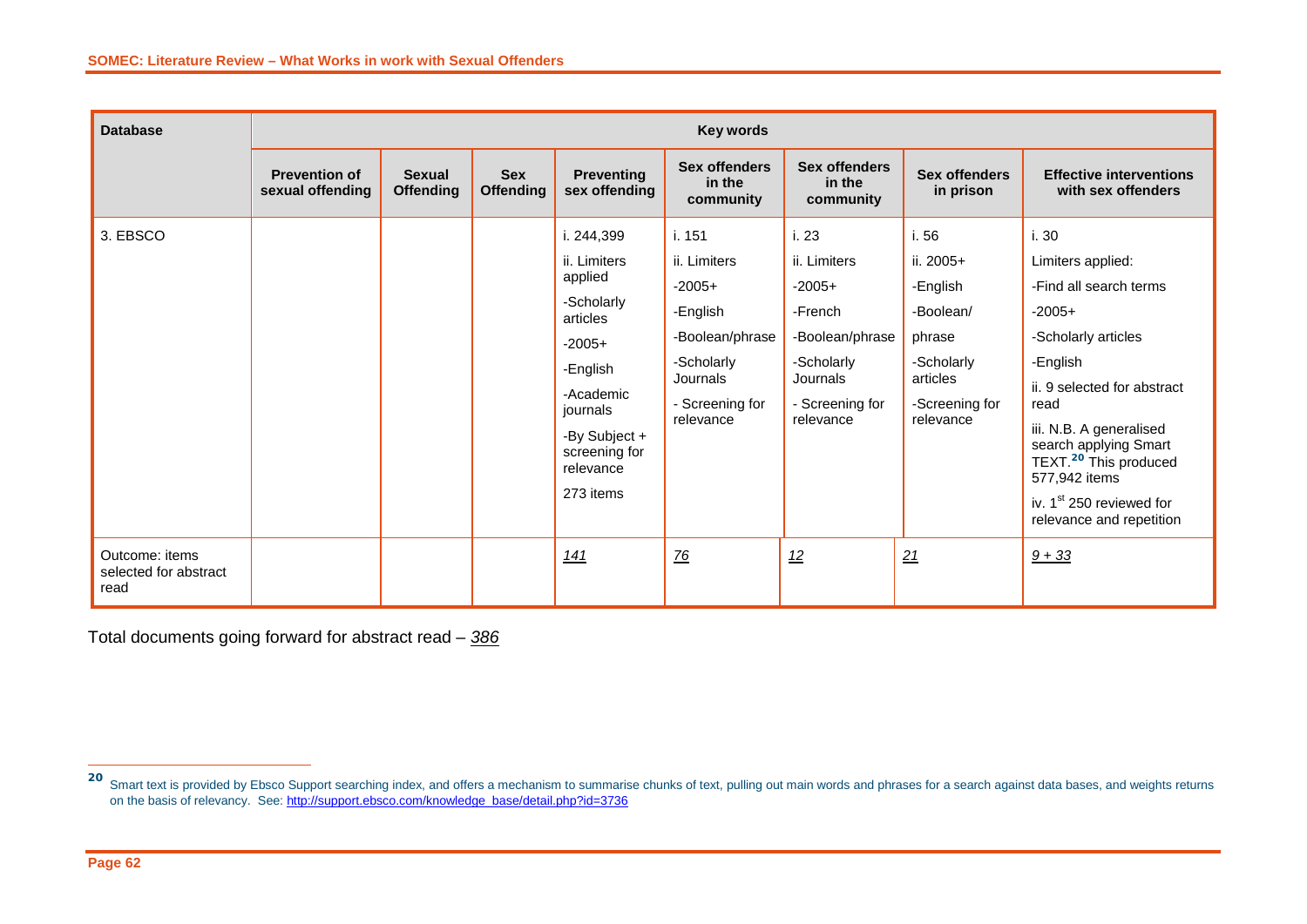### **Summary of 2nd Stage scoping exercise as at 19/7/13 (Search terms revised)**

| <b>Database</b>   | Male sex offenders                                                                                                                                      | <b>Regulation of sex</b><br><b>offenders</b>                                                                                 | <b>Preventive</b><br>detention & sex<br><b>offenders</b>                                                                                            | <b>Civil Orders to</b><br><b>Regulate sex</b><br>offending | <b>Sex offenders</b>               | <b>Sex offenders</b><br><b>AND Prison</b> | <b>Sex offenders</b><br><b>AND Foreign</b><br><b>Travel</b> |
|-------------------|---------------------------------------------------------------------------------------------------------------------------------------------------------|------------------------------------------------------------------------------------------------------------------------------|-----------------------------------------------------------------------------------------------------------------------------------------------------|------------------------------------------------------------|------------------------------------|-------------------------------------------|-------------------------------------------------------------|
| 1. Pro-Quest      | i. 2351<br>ii. 2005+<br>Scholarly articles<br>English & French<br>1382<br>iii. Organised re.<br>relevance.<br>1st. 500 reviewed<br>63 for abstract read | Limiters applied:<br>$-2005+$<br>- English and<br>French<br>- peer reviewed<br>scholarly articles<br>63 for abstract<br>read | Limiters applied:<br>$-2005+$<br>- English and<br>French<br>- peer reviewed<br>scholarly articles<br>95 results<br>12 selected for<br>abstract read |                                                            |                                    |                                           |                                                             |
| 2. EBSCO          |                                                                                                                                                         |                                                                                                                              | 197<br>10 selected                                                                                                                                  | 68<br>6 selected for<br>abstract read                      |                                    |                                           |                                                             |
| 3. Howard Journal |                                                                                                                                                         |                                                                                                                              |                                                                                                                                                     |                                                            | $2005+$<br>180 items<br>5 selected |                                           |                                                             |
| 4. EBSCO          |                                                                                                                                                         |                                                                                                                              |                                                                                                                                                     |                                                            |                                    | 131 items<br>17 selected                  | 27 items<br>2 selected                                      |

Total documents going forward for abstract read - *115*

At this stage documents were catalogued into three folders

**Civil regulation** 

**Now What works in prison and community** 

**European dimensions**